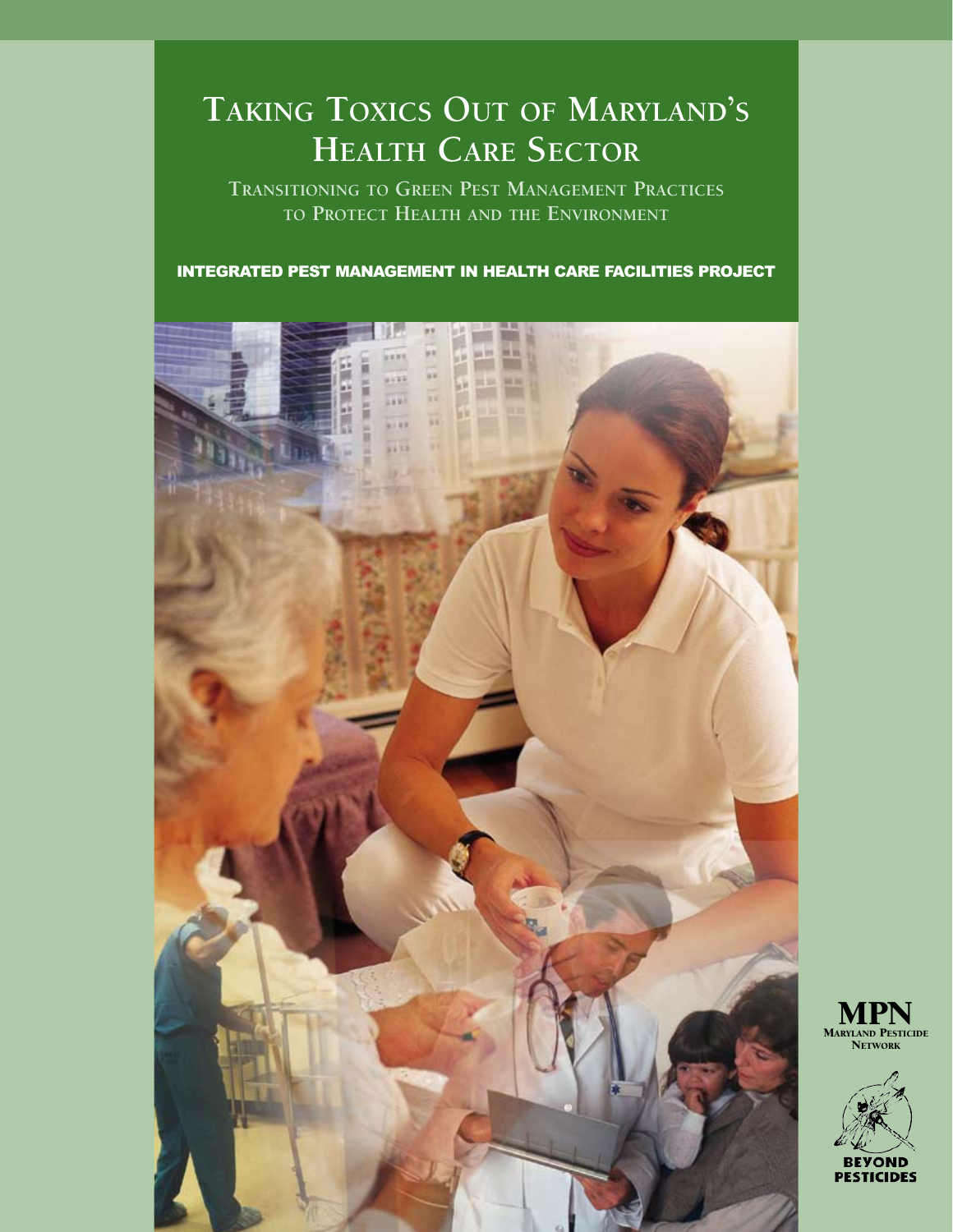### the Integrated Pest Management in Health Care Facilities Project

The Integrated Pest Management (IPM) in Health Care Facilities Project promotes the adoption of IPM through research, education, and outreach to Maryland's health care facilities, and works directly with select Maryland health care facilities through pilot partnerships on IPM strategies that allow them to reduce or eliminate patient and employee exposure to toxic pesticides through, non-chemical pest prevention, natural land care and last-resort use of least-toxic pesticides. The project also conducts a community outreach program in partnership with Morgan State University's Community Health and Policy Program to educate underserved Baltimore communities surrounding select pilot facilities about the hazards of pests and pesticides and assist them in adopting IPM practices to reduce their exposure to both.

#### PROJECT PARTNERS The Maryland Pesticide Network

(MPN) is a grassroots coalition of 25 Maryland organizations dedicated to protecting the public and the environment from toxic pesticides and promoting healthy alternatives. Founded in 1994, MPN's diverse membership includes health care provider, consumer, environmental, parent, labor, agricultural and religious organizations. The impact of pesticide use is a complex issue about which we will never have perfect knowledge. Therefore, the coalition's work is based on the precautionary principle which states: "When an activity raises threats of harm to human health or their environment, precautionary measures should be taken even if some cause and effect relationships are not fully established scientifically."

Maryland Pesticide Network 1209 N. Calvert Street, Baltimore, MD 21202 410-849-3909 info@mdpestnet.org www.mdpestnet.org

#### Beyond Pesticides

Beyond Pesticides, founded in 1981 as the National Coalition Against the Misuse of Pesticides, is a national community-based organization of grassroots groups and individuals, which bridges environment, health, urban and rural concerns to: stimulate widespread education on the hazards of toxic pesticides, and the availability of effective alternative pest management approaches in the context of protecting the public's health; influence decision makers responsible for pest management to use safe methods through grassroots action; and, encourage the adoption of local, state and national policies that stringently restrict pesticide use and promote alternative approaches that respect health and the environment.

Beyond Pesticides 701 E Street, SE, Suite 200, Washington, DC 20003 202-543-5450 info@beyondpesticides.org www.beyondpesticides.org

#### IN COLLABORATION WITH Maryland Hospitals for a Healthy Environment

Maryland Hospitals for a Healthy Environment, housed at the University of Maryland School of Nursing, is a technical assistance and networking initiative that promotes environmental sustainability in health care. MD H2E professionals provide assistance in the areas of pollution prevention, environmentally preferable purchasing, waste reduction, mercury elimination, recycling, green building, integrated pest management, sustainable food practices and more. MD H2E helps health care facilities improve patient, staff, and community health and safety; keep up-to-date on Marylandspecific environmental regulatory issues; identify and implement cost-effective environmental programs; and receive public recognition for creating a healthier environment for patients, staff and the community.

Maryland Hospitals for a Healthy Environment (MD H2E) University of Maryland School of Nursing 655 W. Lombard Street, Baltimore, MD 21201 410-706-2107 plisko@son.umaryland.edu www.mdh2e.org

#### Acknowledgments

Maryland Pesticide Network and Beyond Pesticides would like to acknowledge and express deep appreciation to all those who provided valuable input into Taking Toxics Out of Maryland's Health Care Sector and participated in the Integrated Pest Management (IPM) in Health Care Facilities Project. They include Luis Agurto (Pestec, Inc.), Tom Green (IPM Institute of North America), Chip Osborne (Osborne Organics), Joan Plisko and Barb Sattler (MD Hospitals for a Health Environment), Janice Bowen (Springfield Hospital Center), Doug Bareis (Broadmead Retirement Community), Don Kelly (Johns Hopkins Bayview Medical Center), Larry Ross (Erickson Retirement Communities), Tom Russler (Sheppard and Enoch Pratt Hospital), Jim Chang (University of Maryland Medical Center), and Chris Seale (Johns Hopkins Hospital). Special thanks to staff on this project, including Ruth Berlin, Mike Boeck and Jay Feldman.

The Project partners thank their members, supporters and institutional donors for their financial support vital to this project. The project partners are grateful for the generous support of the IPM in Health Care Facilities project given by the Bancroft Foundation, Jacob and Hilda Blaustein Foundation, Clayton Baker Trust, Educational Foundation of America, Fund for Change, Zanvyl and Isabelle Krieger Fund, Aaron Straus and Lillie Straus Foundation, the Leonard and

Helen Stulman Foundation and the Wallace Genetic Foundation.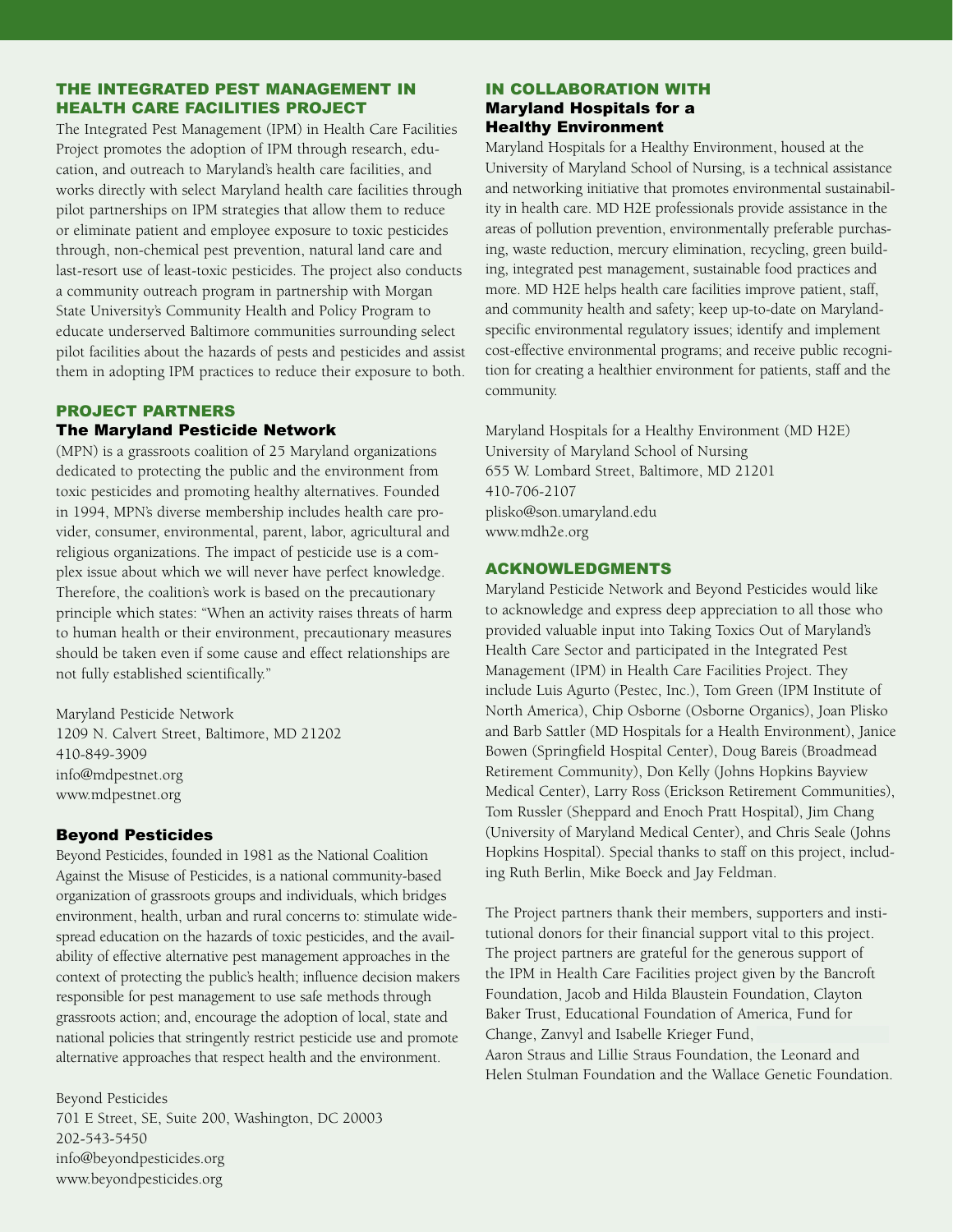# Executive Summary

Taking Toxics Out of Maryland's Health Care Sector reports on a shift in Maryland's health care sector away from the use of toxic pesticides in the management of health care facilities. Major health care institutions in the state are now embracing pest management strategies for their facilities that give priority to non-chemical pest control methods and only use defined least-toxic chemical strategies as a last resort.

While conventional pest management relies heavily on toxic chemicals, the Integrated Pest Management (IPM) in Health Care Facilities Project, spearheaded by the Maryland Pesticide Network and Beyond Pesticides in collaboration with Maryland Hospitals for a Healthy Environment (MD H2E), is working with major medical, psychiatric and elder care facilities in the state to protect health care facility patients, visitors, staff, and the environment from the hazards of pesticides. This transition is coming at a time when health care facilities across Maryland and nationwide are embracing "green" management strategies.

A statewide survey conducted by the Project (Maryland Health Care Facilities Pest Management Survey) reveals a general reliance on toxic pesticides at Maryland hospital and elder care facilities for pest control. Of the 25 pesticides identified by survey participants as being used at facilities, 11 are linked to cancer, 12 are associated with neurological effects, 10 are associated with reproductive effects, 5 cause birth defects or developmental effects, 12 are sensitizers or irritants, 10 cause liver or kidney damage and 6 are suspected endocrine disruptors.

The results of the survey led to the Project's collaboration with 13 health care facilities that are committed to achieving effective pest control with safer, least-toxic pest management systems that protect the health of vulnerable patients and residents and reduce the pesticide burden on the environment. The initial seven facilities that joined the Project in 2006 have made substantial progress in achieving their green pest management goals and share a common goal of serving the health of their communities. They include:

- Broadmead Retirement Community
- Johns Hopkins Bayview Medical Center •
- Johns Hopkins Hospital •
- Riderwood Retirement Community
- Sheppard and Enoch Pratt Hospital
- Springfield Hospital Center
- University of Maryland Medical Center •

An additional six facilities joined the project in 2008. (See Appendix 4 for full list.)

The pilot facilities have been assessing current practices, evaluating causes of pest problems, and adopting measures that seek to prevent pests through non-chemical means of sealing pests out and eliminating the food, harborage and entryways that are attractive to pests. The Project, through a series of walkthrough assessments conducted by national experts, has provided the pilots with tools and recommendations to develop policies and plans for ongoing programs committed to the health of people using and working in the facilities and living in the surrounding community.

The primary focus of this report is structural pest management, those practices utilized to manage the facilities' buildings. Efforts are ongoing at the facilities to address management practices on the grounds of the facilities, where natural landcare practices on turf and landscapes are being developed.

The integrated pest management policies and programs promoted by the Project establish critical challenges that require new ways of educating and coordinating facility staff, defining acceptable chemicals and overseeing pest control companies in health care environments, and reaching out to patients and the community to advance pest management practices that "do no harm."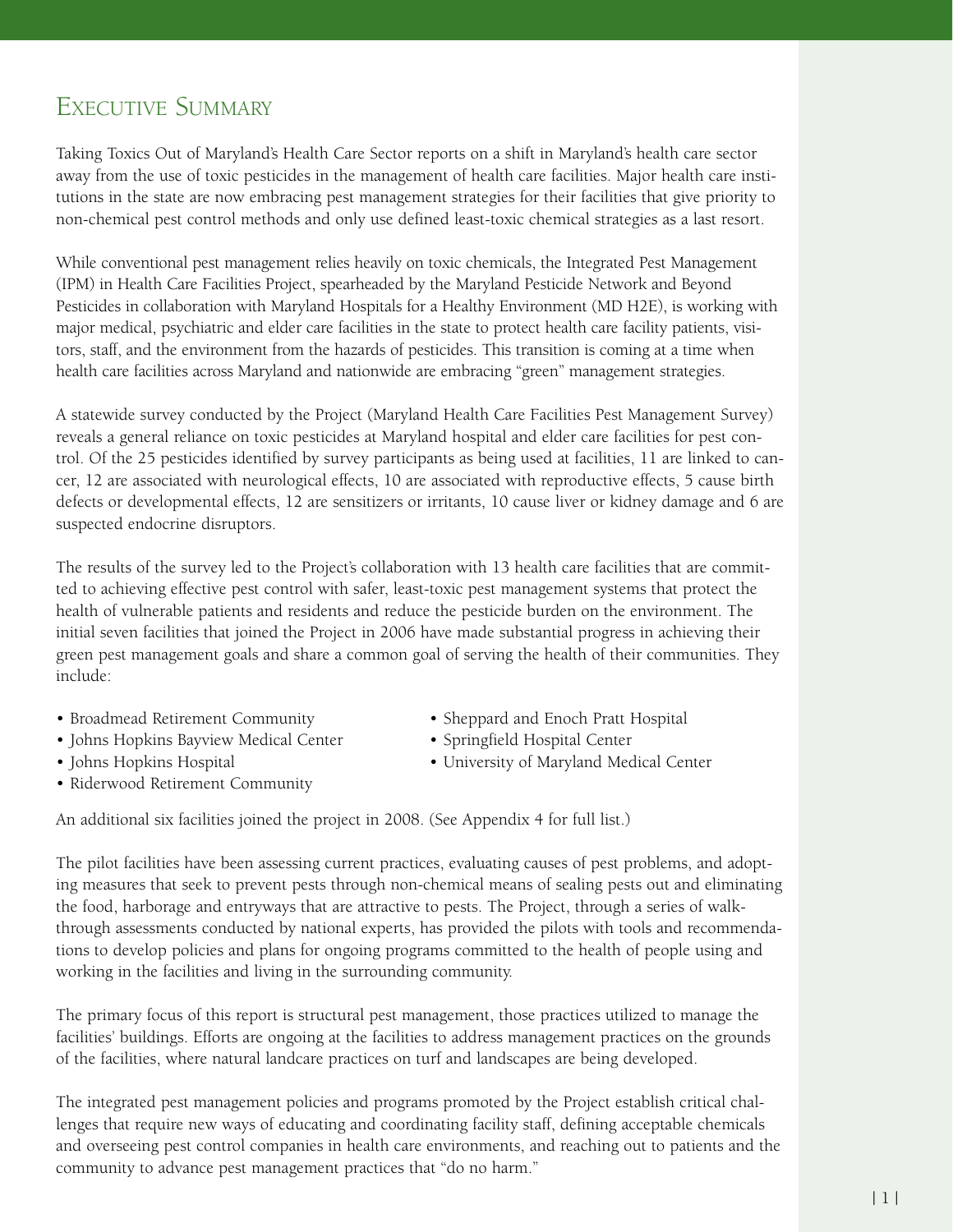# CONTENTS

| Appendix 1: Maryland Hospital Survey Pesticide Usage and Toxicity Summary  16 |  |
|-------------------------------------------------------------------------------|--|
|                                                                               |  |
|                                                                               |  |
|                                                                               |  |
|                                                                               |  |
|                                                                               |  |
| Appendix 4: Pilot Facilities in the Integrated Pest Management (IPM)          |  |
|                                                                               |  |
|                                                                               |  |
| Appendix 5: Guide to Contracted Integrated Pest Management Service            |  |
|                                                                               |  |
|                                                                               |  |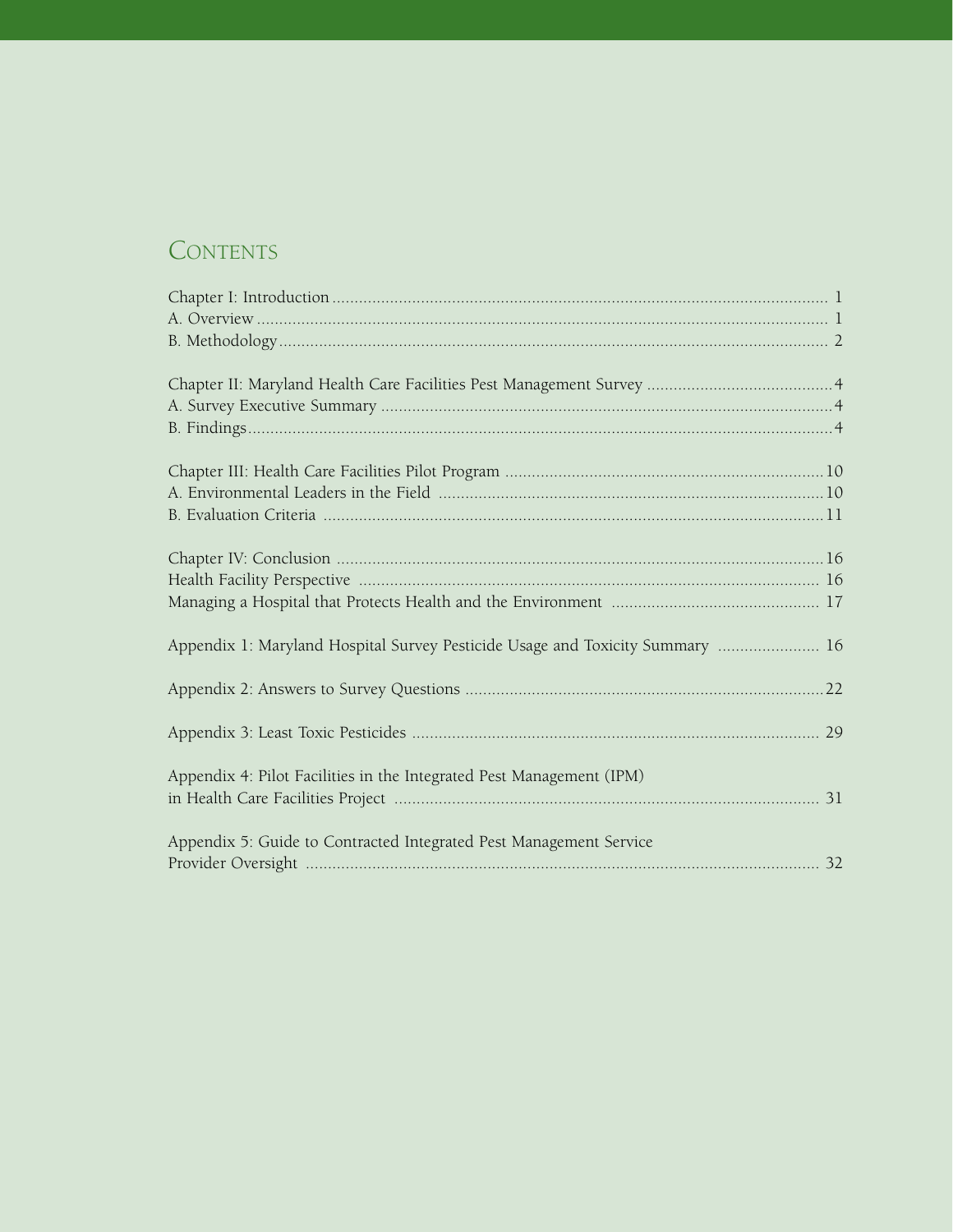# Chapter I: Introduction

#### A. Overview

The health care sector is becoming a leader in an age of environmental or "green" practices. In addressing the hazards of toxic chemical production, use, and exposure, health care facilities are increasingly identifying toxic pesticides as a central health and environmental concern. Toxic chemical-based pest management in health care facilities unnecessarily exposes patients (who are particularly vulnerable), visitors, and health care workers to pesticides and a range of associated adverse health effects, from cancer, to reproductive, nervous system, immune function, and respiratory illness. In fact, the U.S. Department of Veterans Affairs has said (Pest Management Operations, 1986), "Pest management in health care facilities differs from control practices in other types of institutions. The effect on patients in various stages of debilitation and convalescence, and in varied physical and attitudinal environments, requires that a cautious, conservative policy be adopted concerning all uses of pesticides."

Through the Integrated Pest Management (IPM) in Health Care Facilities Project, spearheaded by the Maryland Pesticide Network and Beyond Pesticides in collaboration with Maryland Hospitals for a Healthy Environment (MD H2E), more than a dozen environmental leaders in the health care facility sector in Maryland have taken up the challenge of toxics reduction and elimination in their buildings and grounds through institutionalization of pest management programs that focus on non-chemical pest prevention strategies to avert pest problems. The integrated pest management (IPM) approach utilized in the Project prevents pests without chemicals as a first line of defense and considers defined least-toxic chemical pesticides as a last resort. Through their efforts, Maryland facilities are national leaders on IPM in the health care sector.

Similar to other sectors, pest management in health care settings often escapes the scrutiny of institutional "greening" efforts. Reasons for this extend from a fundamental misunderstanding of the health risks of chemical pesticides (especially for vulnerable and sensitive populations in health care facilities), false belief that toxic pesticides are necessary in pest control, to the outsourcing of pest control to service providers that utilize chemical-intensive approaches. These factors typically lead to a widespread and systematic reliance on chemical pesticides to prevent and control pests in the health care sector and generally in pest control.

#### Defining IPM

Programs often described as IPM lack clear definitions of program components or adequately protective standards, a situation exacerbated by the tendency of health care facilities to defer to the perspective of contracted pest control companies without adequate facility involvement, oversight, or assessment of the vendor's practices and products used. Time and again, the IPM in Health Care Facilities Project has found that delegating pest control decisions to the pest management industry, without governing policies or other requirements that give priority to non-chemical methods and mandate reduction or elimination of toxic chemical use, can institutionalize unnecessarily hazardous approaches to pest control.

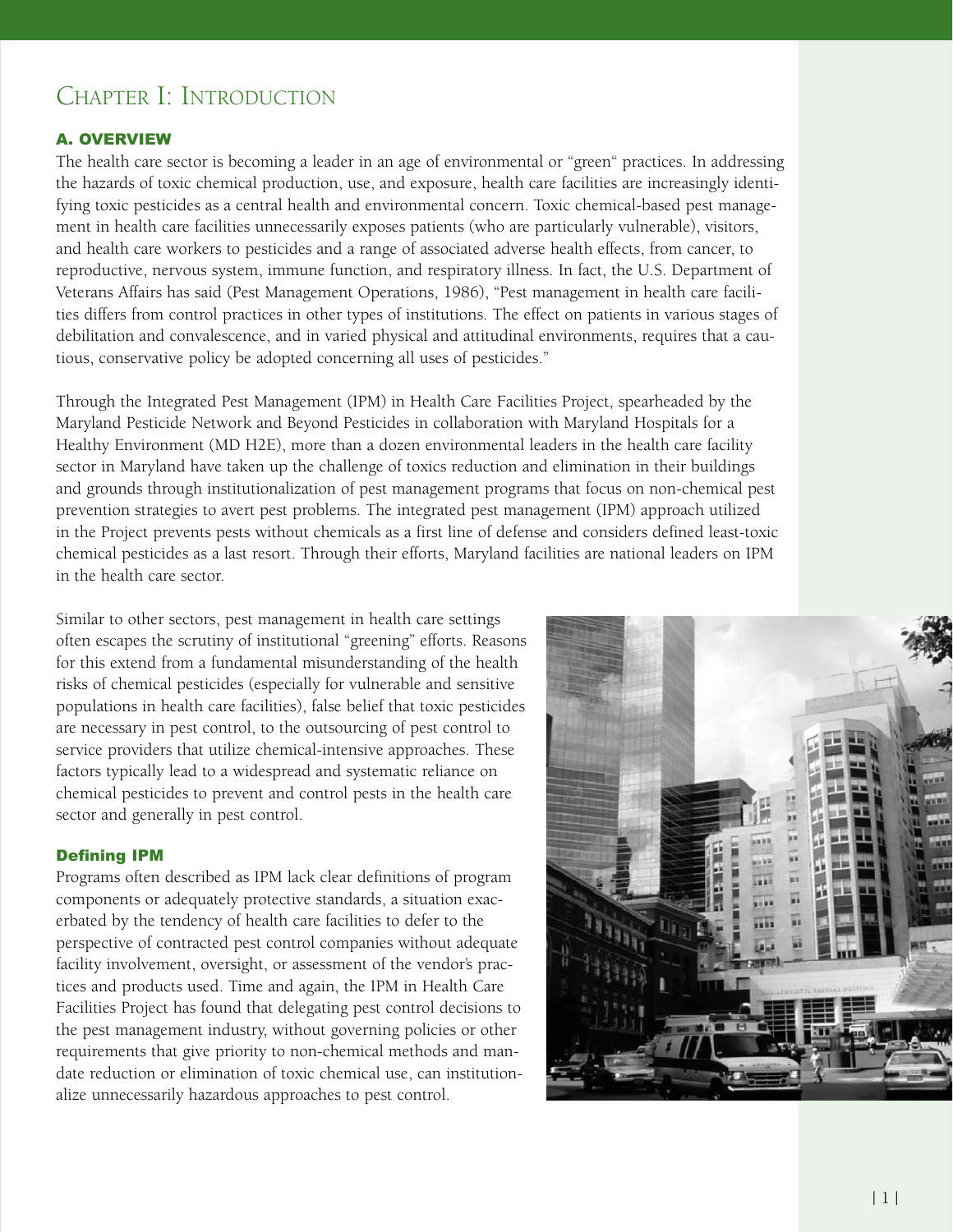#### Reliance on Toxic Pesticides by Health Care Facilities Statewide

A 2005-2006 survey, *Maryland Health Care Facilities Pest Management Survey*, conducted by the Project reveals an overall reliance on toxic pesticides by Maryland hospital and elder care facilities for their pest management programs. Of the 25 pesticides identified as being used at facilities, 11 are linked to cancer, 12 are associated with neurological effects, 10 are associated with reproductive effects, 5 cause

*"The effect on patients in various stages of debilitation and convalescence, and in varied physical and attitudinal environments, requires that a cautious, conservative policy be adopted concerning all uses of pesticides."*

birth defects or developmental effects, 12 are sensitizers or irritants, 10 cause liver or kidney damage and 6 are suspected endocrine disruptors. Of the 13 pesticides identified as being used for lawn and landscape care, two potentially leach and contaminate groundwater, 8 are toxic to birds, 8 are toxic to fish, 10 are toxic to aquatic organisms, and 3 are toxic to bees.

Despite an overall dependence on chemical approaches and a lack of stated commit-

ment or policy to only use pesticides as a last resort, it is encouraging that a significant number of facilities (45%) recognize that their IPM program should address the root causes of the pest problem, such as sanitation, mechanical sealing, or structural repairs.

#### Pilot Sites Adopting New Approaches

To tap into concern about toxic chemical use, the Project has partnered with 13 Maryland health care facility pilot sites to evaluate their state of pest management practices and approaches to safer alternatives. These facilities chose to participate as pilots to forward their vision of patient, worker and community safety and in the context of other "green" initiatives at their facilities.

The evaluations, conducted through a series of individual surveys, "walk-through" assessments, and consultations with independent pest control advisors, led to new thinking and management strategies to improve systems and increase health protection, including better record-keeping, staff training, interdepartmental communication, policies and contracts, and oversight of pest control vendors. Project staff opened direct lines of communication with pest control companies that have become increasingly responsive to proposed changes in IPM protocols, selection of defined least-toxic chemicals to be used as a last resort, and communication of pest-conducive conditions and other issues to their facility client. Facility staff became committed to putting the necessary apparatus in place to ensure that underlying problems contributing to pest issues are documented by the pest control company and addressed by the facility in a timely fashion.

#### B. Methodology

The IPM in Health Care Facilities Project was launched in 2005 to bring the health and environmental benefits of integrated pest management to health care facilities in Maryland. The project grew out of the report *Healthy Hospitals: Controlling Pests Without Harmful Pesticides*, based on a study of pest management at hospitals across the U.S. conducted by Beyond Pesticides and Health Care Without Harm (2003). The report documented significant reliance in the health care sector on pest management that emphasizes chemical intervention with toxic effects. With the backdrop of this report, the Project initiated a:

• Mail survey of the state of pest management practices in Maryland health care facilities (including hospitals, psychiatric facilities, and elder care facilities) to identify the full range of approaches and chemicals used.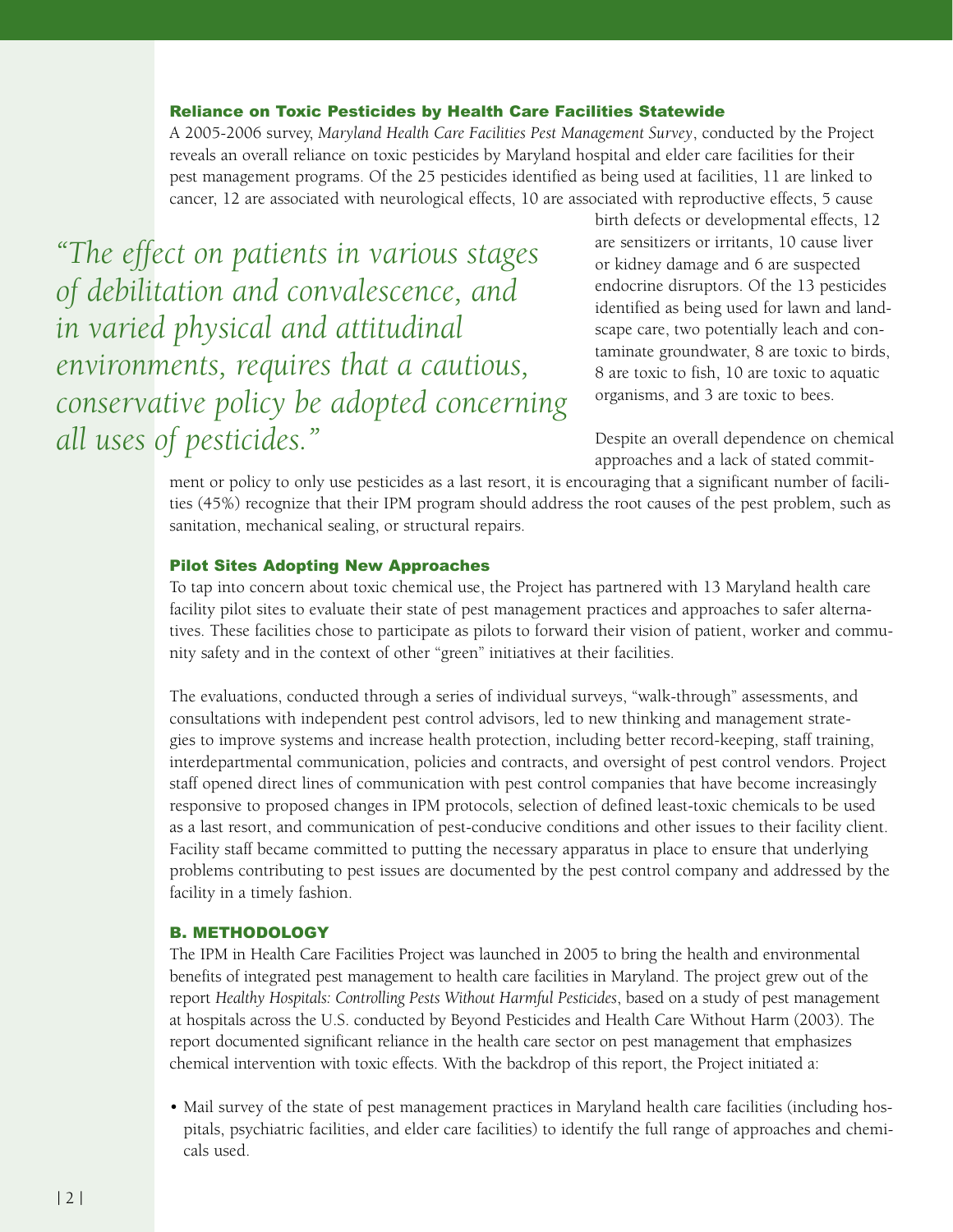• Pilot IPM program to work closely with facilities interested in adopting model pest management policies and programs to curtail toxic chemical use and serve as a model for Maryland's health care sector.

### Survey Methodology

The survey represents a snapshot of pest management practices of hospitals and elder care facilities in the state of Maryland. Surveys were mailed to 56 hospitals and 140 elder care facilities. Respondents include 44 of the surveyed sites, or 22%, with a response rate of 59% for hospitals, including 32 medical hospitals and two psychiatric hospitals (3 of the hospitals have a nursing home, rehabilitation and long-term recovery or assisted living facility), and 8% for elder care facilities.

The survey asked questions regarding indoor and outdoor pest management practices, delineating pest management conducted in-house and services provided by a contractor. The survey also ascertained whether and what type of IPM approaches are being implemented, the nature and degree of pest issues, whether and what types of pesticides are used, and the types of training, notification, and record-keeping at the facility, if any.

## Pilot Site Methodology

To date, 13 Maryland health care facilities (hospitals, psychiatric facilities, and elder care facilities) have volunteered to collaborate with the IPM Project on pilot partnerships. Work at each pilot site includes a detailed pesticide use survey and walk-through evaluation conducted by expert IPM practitioners. The on-site evaluation included reviews of logbooks and technician reports and interviews with facility and pest control company staff. In most cases, the walk-throughs were accompanied by the pest control vendor for the facility. The walk-through evaluation provided pilot facilities with an in-depth analysis and recommendations for moving forward with changes in health care facility policy, contracts with pest control vendors and associated practices, and facility-wide changes in pest management, contractor oversight, and staff training and education.

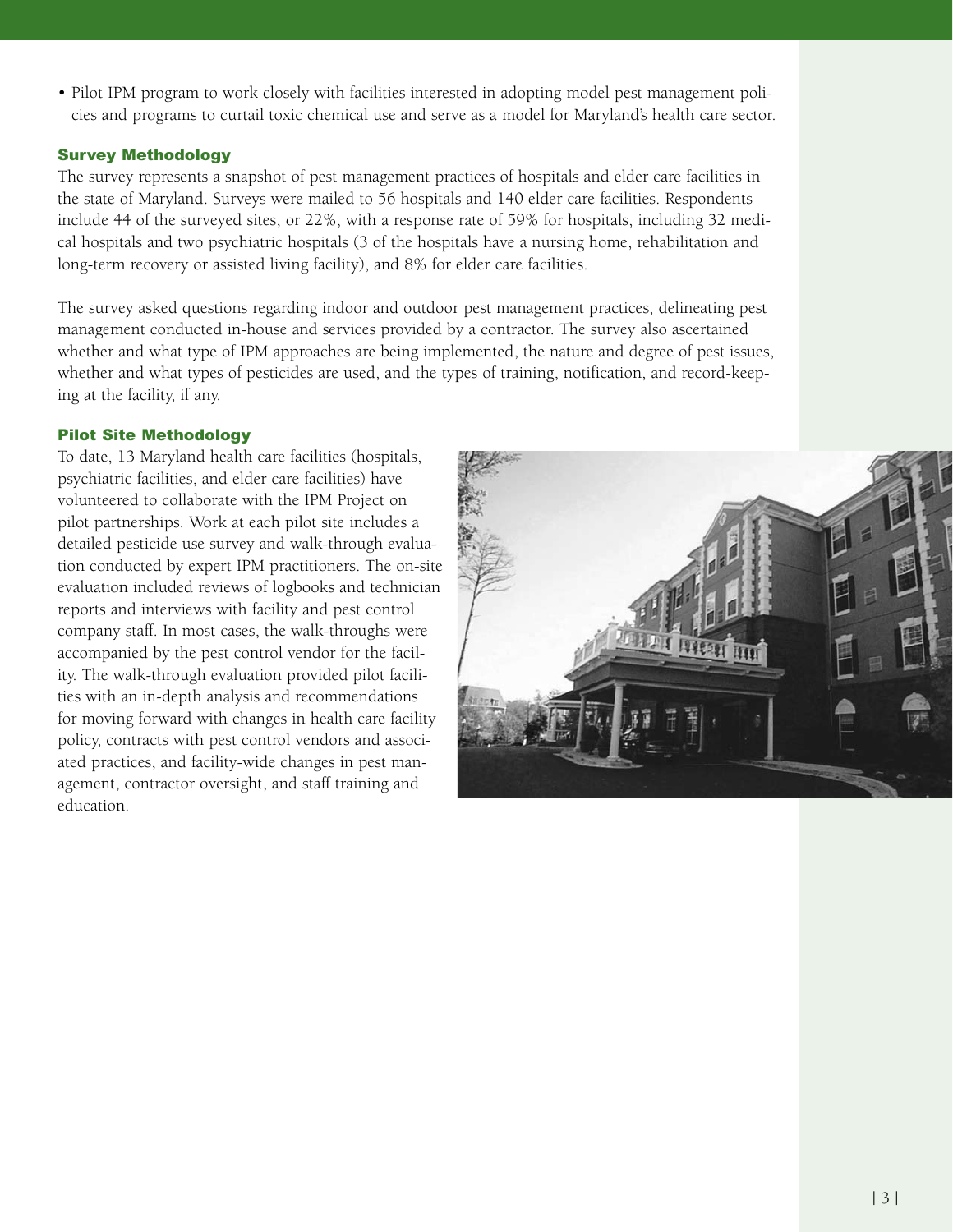# Chapter II: Maryland Health Care Facilities Pest Management Survey

#### A. Survey Executive Summary

The *Maryland Health Care Facilities Pest Management Survey* reveals an overall reliance on toxic pesticides by Maryland hospital and elder care facilities for their pest management programs. The survey indicates that nearly all facilities contract for structural pest control (93%) and lawn care (70%). At these facilities, the survey found limited oversight of specific methods and chemicals used by contractors, inadequate disclosure of pesticide use to staff, patients and visitors, and few facilities that provide training for health care facility staff on pest management. While most characterize pest control at their facility as integrated pest management that relies on non-chemical preventive techniques, mechanical methods and biological controls, the majority of the sites responding to the survey indicate that they do not give priority to nonchemical methods.

*80% of Maryland's hospital and elder care facilities, ranging in size from 62 to 365 beds, use toxic pesticides in their buildings.*

Of the 25 specific pesticides identified by survey respondents as being used at facilities, 11 are linked to cancer, 12 are associated with neurological effects, 10 are associated with reproductive effects, 5 cause birth defects or developmental effects, 12 are sensitizers or irritants, 10 cause liver or kidney damage and 6 are suspected endocrine disruptors. Of the 13 pesticides iden-

tified as being used for lawn and landscape care, two potentially leach and contaminate groundwater, 8 are toxic to birds, 8 are toxic to fish, 10 are toxic to aquatic organisms, and 3 are toxic to bees.

Despite an overall dependence on chemical approaches and a lack of stated commitment or policy to only use pesticides as a last resort, a significant number of survey respondents (45%) recognize that their IPM program should address the root causes of the pest problem, such as sanitation, mechanical sealing, or structural repairs, which is the basis for an IPM program that minimizes toxic exposure. This is the basis for putting in place pest management systems for hospital and elder care facilities that are designed to protect the at-risk population, those who because of illness or age are among the most sensitive to chemicals known to cause or exacerbate nervous and immune system damage, cancer, respiratory problems, adverse impacts on reproductive and endocrine systems, and other health effects.

#### B. Findings

The findings of the survey indicate that 80% of Maryland's hospital and elder care facilities, ranging in size from 62 to 365 beds, use toxic pesticides in their buildings, while 11% said they did not, and 9% did not know or answer the question. At the same time, 34% of the facilities use toxic pesticides in their landscaping programs, while 45% said they did not and 21% did not know or answer the question.

#### a. Contracted and In-House Pest Management

The vast majority (93%) of Maryland health care facilities contract for structural pest management services and 70% contract for landscaping services. Respondents indicate that they run in-house programs for structural and landscape management 5% and 16% of the time, respectively. In most cases (21) the contractor's performance is monitored by the facility manager or the environmental services director (9), less frequently by the maintenance or housekeeping director, or grounds supervisor.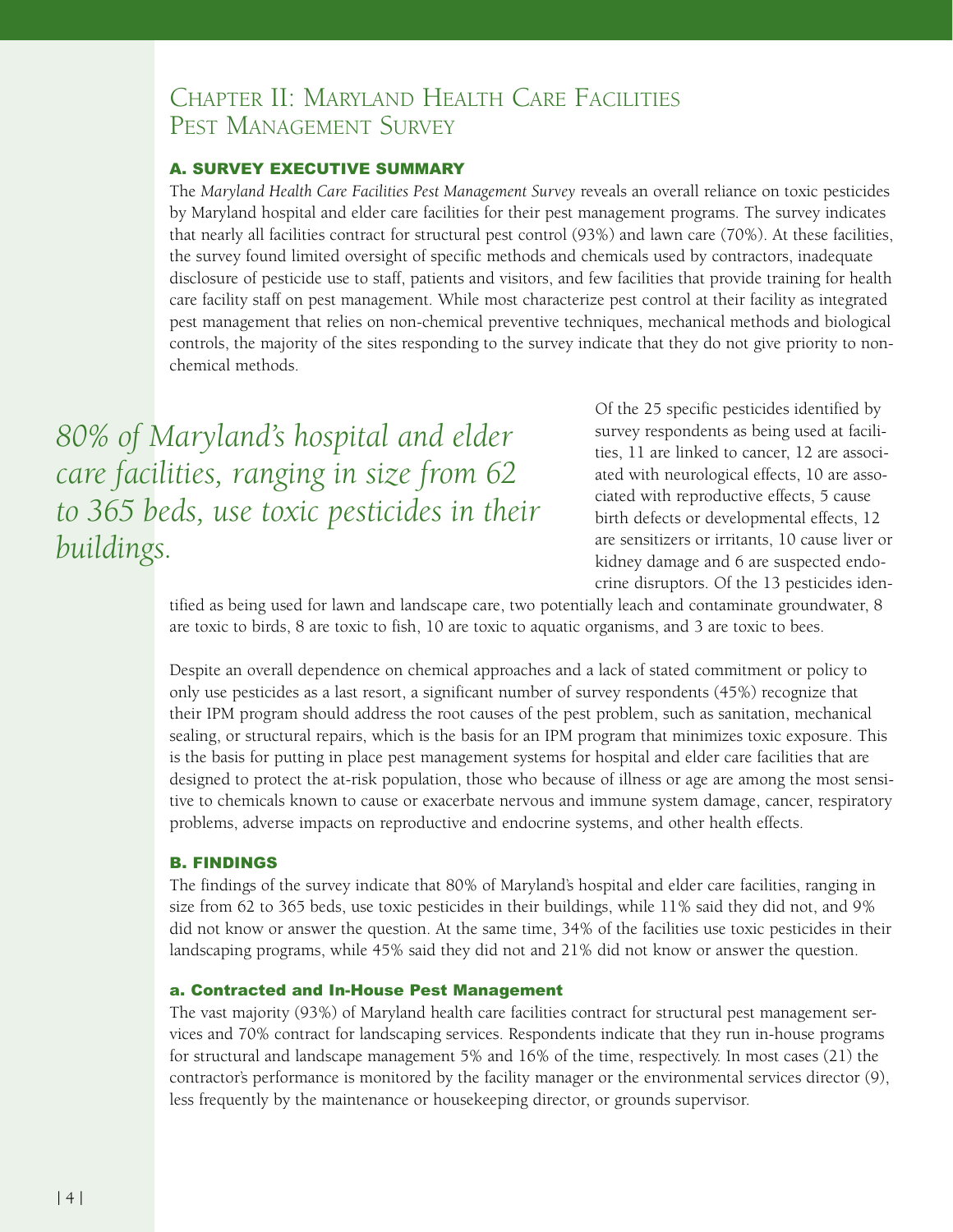#### i. Integrated Pest Management

Most facilities believe that they have an integrated pest management (IPM) program in place. When asked if the contract service company provided a facility IPM plan for indoors, 89% indicate yes, 2% say no, and 9% did not answer or did not know. The survey did not elicit a specific definition of IPM in most cases, however specific answers to questions identified many of the elements of IPM, at the same time that they indicated that the majority of programs in place are chemical-dependent. In fact, 80% of respondents indicate that their pest management program utilizes chemicals. Only 9% add any qualifying statements, such as only when needed beyond thresholds or only approved products are used. 45% of sites describe IPM techniques as addressing the root cause of the problem, such as sanitation, mechanical sealing, or structural repairs, however they do not give priority to non-chemical methods. Rather, they describe IPM as incorporating a combination of approaches, including chemical products.

With a high percentage of structural pest control reliant on pesticides (80%) and fewer for outdoor management (34%), there is some awareness that other techniques should be used before bringing chemicals into the facility. It is significant that 11% of facilities indicate that no chemical pesticide products are used in structural management and 45% indicate no use of chemical products on the facilities' lawns and landscapes. One respondent captured the essence of a prioritized IPM system, when in answer to the question of including the use of chemical pesticide products, it was said, "No, only extreme measures (chemicals) are used when all else fails."

#### iii. Contractor-related Right-to-Know

Despite a Maryland law requiring commercial applicators to post pesticide-treated landscapes with a warning sign, respondents indicate that notification of pesticide use is more common for structural pesticide use than for lawn and landscape use. Sixty-four percent of the indoor contractors and 36% of the outdoor contractors alert the facility personnel to the potential acute and long-term health effects of the pesticides it uses in the indoor and outdoor environment. Eighteen percent of indoor contractors and 14% of outdoor contractors did not alert the staff to any health effects, with 18% of indoor contractors and 50% of outdoor contractors not answering or indicating that they did not know.

Of the respondents that answered yes to using chemicals inside the facility, only two say they did not have Material Safety Data Sheets (MSDSs) on file for the indoor environment. In all, thirty-nine (89%) have MSDSs, and one indicates the question is not applicable because they do not use pesticides indoors.

Of those that use pesticides outdoors, 87% have MSDSs and 13% did not answer.

Overall, those that have MSDS's keep them in the facilities' environmental, maintenance, safety, or housekeeping office, in some type of log book.

Most of the facilities (80%) that make MSDSs available to the public do this on a walk-in basis, by phone or written request, or some combination.

#### iv. In-House Pest Management

The sites that maintain in-house pest management, which are a small percentage of the survey respondents (5% for indoor and 16% for outdoor), provided less information on their practices. Between the two facilities that do not contract for structural pest control, one describes an IPM approach and pest management plan that only uses "approved products." Since there is no official approved list of IPM products, it is assumed that this reference is to the list of EPA-registered pesticide products, which span the range of toxicity and hazards. The other facility left the question blank. Regarding outdoor man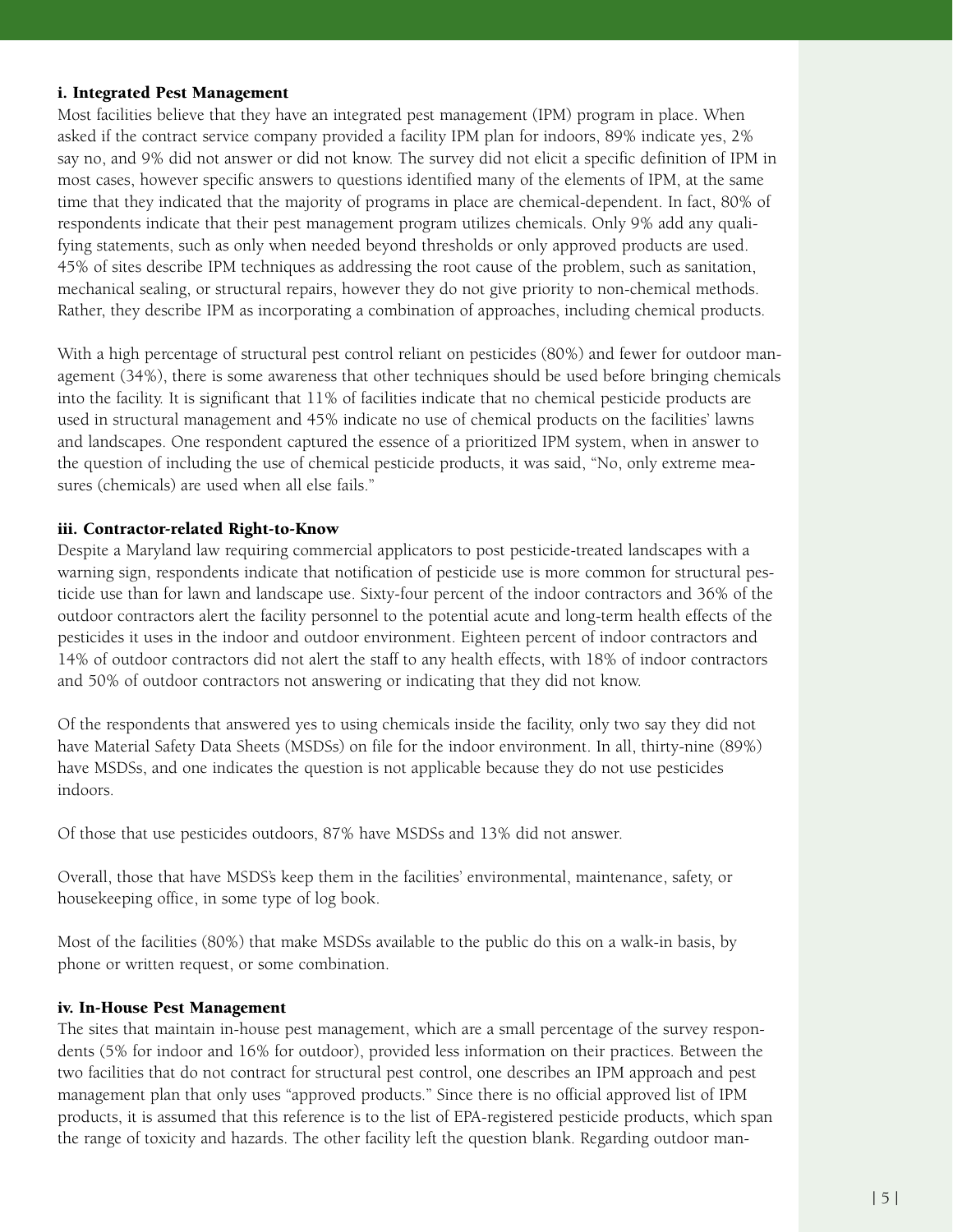agement, 29% indicate that they do not use pesticides. Only one site indicated that they are aware of information about the potential acute and long-term health effects of the pesticides they use and keep Material Safety Data Sheets (MSDS's) on-site, and make them available to the staff.

#### b. Pest Management Practices

#### i. General IPM Methods

Twenty facilities (45%) describe IPM techniques that address the root cause of the problem, such as sanitation, mechanical sealing, or structural repairs, however most were in combination with baits, traps, chemical sprays and crack and crevice treatments. In some cases, not enough specifics were given (e.g. sanitation first, then chemical) to determine the full IPM approach.

*A significant number of survey respondents (45%) recognize that their IPM program should address root causes of pest problems, such as sanitation, mechanical sealing, or structural repairs.* It is important to note that the one hospital that described a totally preventive approach reported no pest problems during the survey period.

The kinds of pest management techniques used by the majority of facilities include: exclusion techniques that include seal openings (cracks and crevices), door sweeps and structural repairs that include repair of leaking pipes; mechanical tech-

niques that include the use of traps and vacuuming; and sanitation techniques that include trash management. Mentioned as an exclusion technique only once is caulking and harborage reduction (such as elimination of storage in cardboard boxes). In the sanitation area, 50% of the facilities indicated two important practices, washing recycling bins and floor drain covers; power washing kitchens and cleaning floor drains were cited 34% and 11%, respectively.

#### ii. Pest Problems

Ants, cockroaches and rodents (mice and rats) are the predominant pest problems identified in Maryland health care facilities. Other indoor pests identified include flying insects (generally), bees, gnats, fruit flies, spiders and termites. Outdoor pests identified include birds and pigeons, clover mites, grubs. Seven percent of facilities indicate no pest problems.

#### iii. Specific Techniques Used

Specific methods for cockroach control identified by respondents include vacuuming, glue boards, insect growth regulators, and crack and crevice treatments. For rodent control, respondents identified removal of ivy and ground cover that provided harborage, cleaning nesting areas, dusting burrows with tracking powder, structural improvements in patient rooms at all units, repairs, snap traps and mechanical traps in areas of activity.

Thirty-percent of facilities describe techniques that are not considered IPM. In these cases, the majority of the emphasis was on baits and traps first, with no identification or correction of the conditions that are attracting the pest problem.

Three answered not applicable because they do not have pest problems, and six did not answer the question even though 3 of those described pest problems.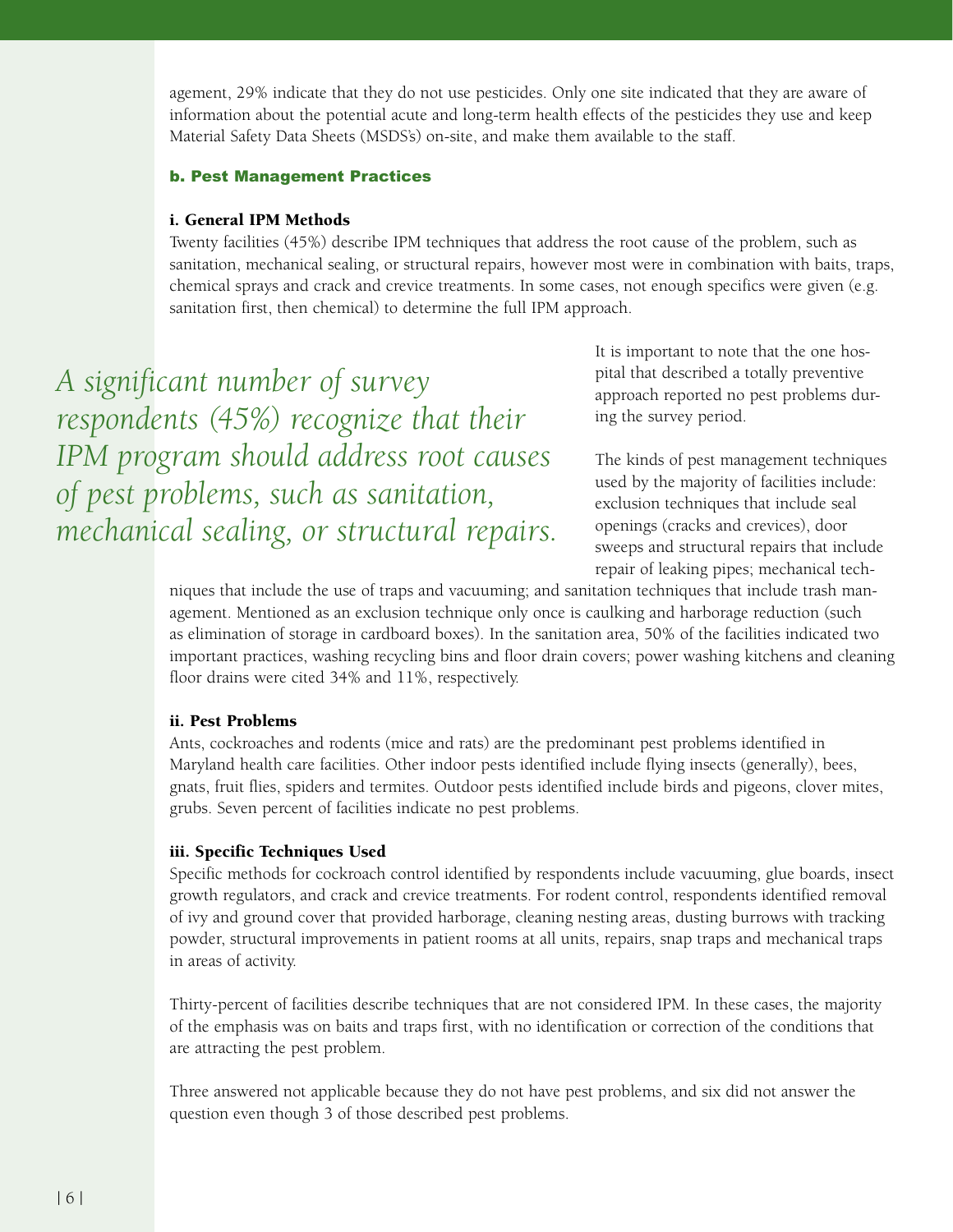## c. Overall Chemical Use Characterization

Thirty-two percent of facilities indicate that pesticide sprays, baits and gels are used as a first resort when a pest problem is identified.

### i. When Pesticides Are Used As A First Resort

The facilities indicate numerous examples of when they respond to the identification of a pest with a pesticide treatment, without describing any attempt to address the underlying causes, or possible causes, of the pest problem. What follows is a list:

- Area of roach activity is treated with a gel type ... cracks and crevices.
- Insect sightings in food and beverage areas
- Isolated rat burrows outside were dusted and "heaved".
- Tracking powder in rat burrows exterior
- Mice problems, ants, crickets, and occasionally rodent problems outdoors.
- Patient area ants bait installed.
- Monthly spraying by contractor for mice and flies were listed pests.
- Pesticides are applied before millipedes and centipedes become an issue. •
- Preventive application of low toxicity gel baits in kitchens.
- Roach gel used to treat around the steamer to help to quickly get rid of the pests.
- Roaches gel baits/ants-gel baits.
- Rodents during initial month of service.
- Spray for ants in the spring outside the building.
- Baiting treatment upon visual inspection that finds a problem.

#### ii. Pesticides Used and Areas of Application

Eighty percent of the respondents submitted a list of pesticides used at their facilities and, for the most, identified the area(s) in which they were being used. The survey identifies a total of 25 pesticides being used inside and outside of these facilities. These chemicals, associated with a range of short- and longterm health effects, represent an exposure pattern to a population that is considered high-risk because of existing medical conditions that make them especially vulnerable to toxic chemical exposure.

**Indoor pesticide use.** Of the 19 pesticides identified as being used inside facilities, 11 are linked to cancer, 10 are associated with neurological effects, 10 are associated with reproductive effects, 5 cause birth defects or developmental effects, 12 are sensitizers or irritant, 8 cause liver or kidney damage, and 4 are suspected endocrine disruptors. (See appendix 1 for list of specific chemicals, use sites, and potential adverse effects.)

Pest problems are identified in interior spaces such as kitchens, cafeterias, offices, patient rooms, cluster units, restrooms, common areas, and storage, break, laundry and trash rooms. Some respondents specified generalized use to the interior without specifying specific areas or rooms.

The majority, 59% of health care facilities, identify pest problems in kitchens, cafeterias or food service areas. Pests in food service areas are most often ants, cockroaches, mice, flying insects and termites.

The majority of respondents stated that they use the specified pesticides on an as-needed basis. In some cases there was a one-time application as needed, but many respondents answered as-needed in conjunction with weekly, monthly, quarterly, annually. Many are immediately reaching for pesticides when they see a pest problem. This practice and these use patterns suggest that the root causes of the pest problems are not being addressed, and therefore, true IPM practice is not being followed.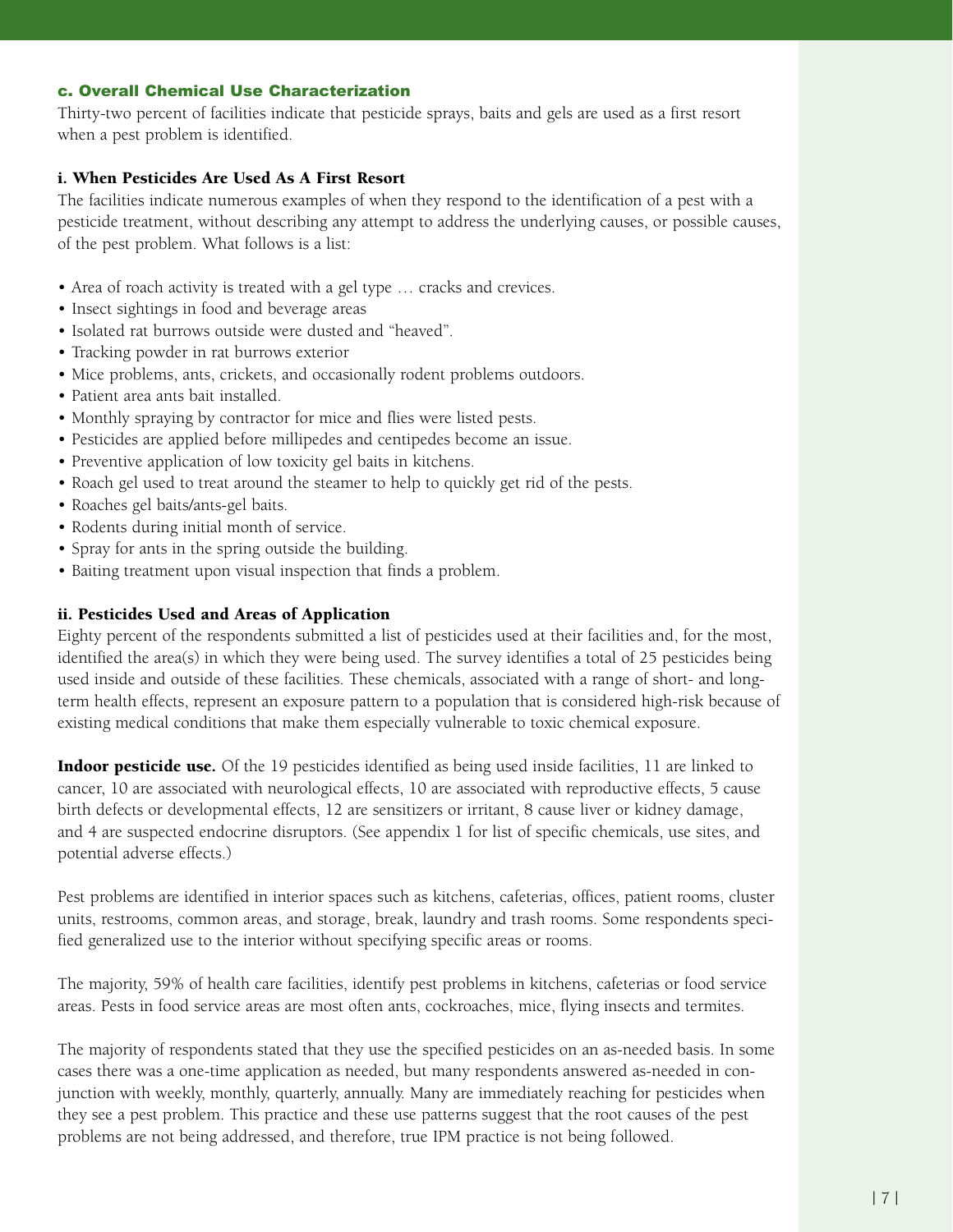Thirty-two percent are spraying (not in crack and crevice) pesticide formulations, or broadcasting pesticides in areas of their health care facility. Of most concern are the applications of spray formulations applied on a weekly, monthly, quarterly or annual basis to interior spaces such as kitchens, cafeterias, offices, patient rooms, cluster units, restrooms, common areas, and storage, break, laundry and trash rooms. *In many cases three to four different pesticides are used in the kitchens and up to six different pesticide products are used in cafeterias.*

**Outdoor pesticide use.** Of the 13 pesticides identified as being used for lawn and landscape care, two potentially leach and contaminate groundwater, 8 are toxic to birds, 8 are toxic to fish, 10 are toxic to aquatic organisms, and 3 toxic to bees. (See appendix 1 for list of specific chemicals, use sites, and potential adverse effects.) The facilities utilizing these pesticides do not indicate that they are implementing an IPM program.

# d. Notification, Staff Training, and Record-keeping

#### i. Staff Information and training

Sixty-four percent of facilities provide no education or training for employees about pesticides and their potential adverse health effects. This raises serious questions about whether staff has adequate knowledge of the hazards of pesticides. If an IPM program that does not rely on pesticides is to be successful, effective staff involvement in the program can be motivated by the knowledge that their efforts help to avoid exposure to chemicals that can cause harm.

## ii. Staff Notification

Fifty-nine percent of facilities indicate that they have an ongoing notification program in place to provide staff members with notification of pesticide use. However, the facilities use a range of activities, most commonly the posting of warning signs. Other notification methods include flyers in staff boxes, e-mail notification, management notification, and verbal notification.

#### iii. Patient Notification

Twenty-five percent of facilities provide for some type of patient notification of pesticide use. Those that do notify use posting and handouts, verbal notification, and MSDS's, if requested.

#### iv. Outdoor Notification

Maryland law requires the posing of lawns and landscapes treated with pesticides by commercial applicators. Twenty-three percent of facilities report posting lawn areas, less than the 34% of facilities that report using lawn and landscape pesticides. These sites appear to be in violation of Maryland state law, which requires commercial applicators to post warning signs on pesticide-treated lawns and landscapes.

#### v. Other Forms of Notification

Of the four facilities that provide other forms of notification, one described a notification of residents and staff prior to the application of pesticides.

# vi. Record-keeping

Eighty-two percent of the respondents keep records of the pesticides used indoors at their facility. Records are kept by a variety of personnel in the following departments: maintenance, environmental services, housekeeping, business, plant operations, safety, facility management, or some type of log book in an unspecified location. For the nine that keep indoor records with the contractor, they also keep records at the facility.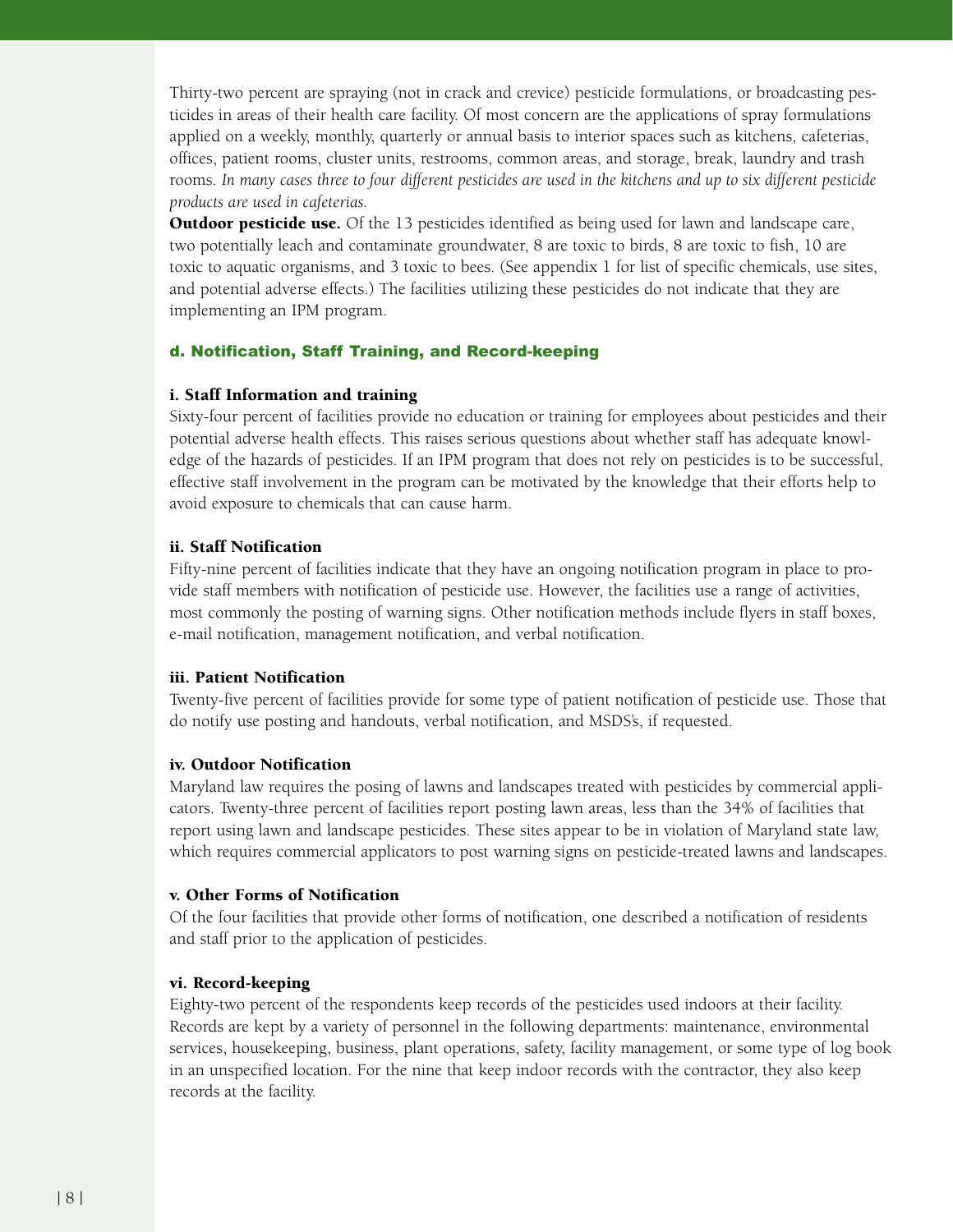For outdoor pesticide use record-keeping, 39% keep records. A similar array of personnel keep the records as described above.

Records are generally kept between two and seven years.

## vii. Pesticide Management Annual Costs

The cost of structural pest management reported by facility respondents range from \$1,756 in the smallest facility surveyed (60-75 beds) to \$15,000 in the largest facility (350 to 375 beds). The cost for lawn care services ranged from \$1,100 to \$12,500.

| <b>NUMBER OF BEDS</b> | <b>INDOOR IPM COSTS (CONTRACTED)</b> | <b>INDOOR IPM COSTS (IN HOUSE)</b> |
|-----------------------|--------------------------------------|------------------------------------|
| $60 - 75$             | $$1756 - $3000$                      | No information                     |
| $76 - 139$            | No information                       | No information                     |
| 140-160               | \$1900-\$7500                        | \$4150                             |
| 175                   | \$3500                               | No information                     |
| 275-300               | No information                       | No information                     |
| 350-375               | \$4798-\$15,000                      | No information                     |

#### IV. Follow-up

While the survey provides an important snapshot of the pest management practices of Maryland hospital and elder care facilities, the responses also indicate the need for more research and follow-up to clarify the picture of what is going on regarding practices. Because of split management responsibility of health care facility buildings and grounds, the survey responses are often incomplete for the outdoor portion, with a higher percentage of unknown or incomplete answers. Further research should verify if less is known about outdoor management by facility managers.

However, the data collected in this survey provides important insight into trends and activities and identifies important needs for developing better defined pest management plans and practices for Maryland's health care facilities. Without a concerted effort in this area, patients of Maryland's hospitals and residents of elder care facilities will be unnecessarily exposed to toxic chemicals that represent a threat to their well-being.

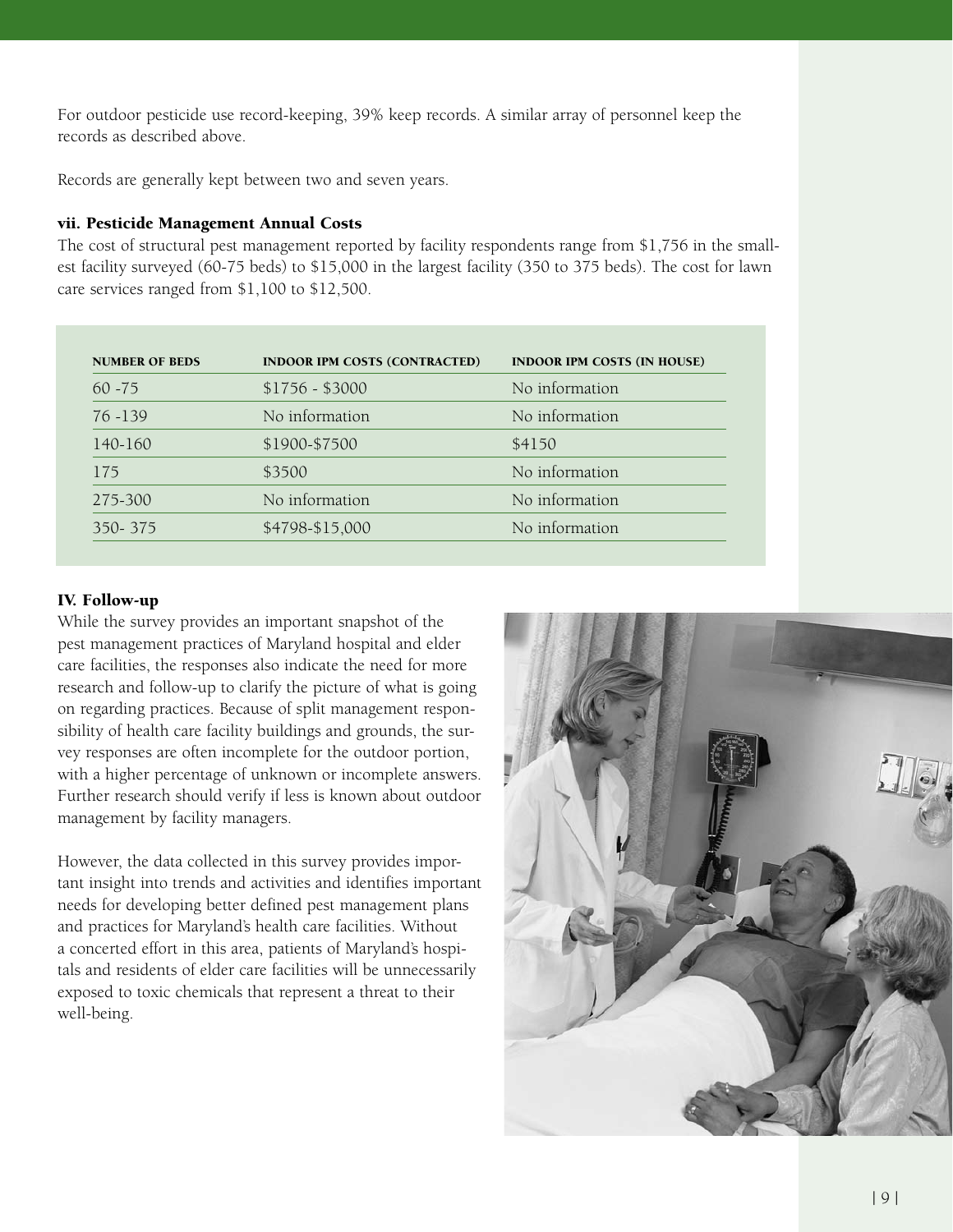# Chapter III: Health Care Facilities Pilot Program

Since 2006, the seven pilot health care facilities in Maryland have been transitioning their pest management programs to "green" Integrated Pest Management (IPM) that seeks to avoid hazardous pesticidedependent practices and institute pest prevention techniques resulting in better pest control. The IPM pilot partners are working to achieve this type of IPM through:

- Staff education on the health and environmental risks of pesticides.
- Third-party assessment of pesticide use and pest management approaches and conditions at the facil-• ity.
- IPM plans for meeting the challenges of defined least-toxic IPM. •
- IPM contracts with pest management service providers for implementation of safe pest management systems.
- Official IPM policies for their facility that sustain the commitment to safe pest management.

Most of the seven pilot partners have adopted an IPM policy, sustaining the facility's commitment to IPM. The policies define IPM for the facility, require the approach for pest management, and provide details on implementation, including requirements for contractors, the role and definition of least-toxic pesticides, pesticide use notification, and staff training and performance requirements.

Through the policy development and implementation process, health care facilities assume a leadership role in defining IPM and their program, including responsibilities and expected outcomes. Facilities that have undertaken this active role have seen substantial results and improvement in pest control.

# A. Environmental Leaders in the Field

From the outset, the IPM in Health Care Facilities Project recognized the importance of environmental leadership to effect positive change in the health care sector for the protection of patient, resident,

*Most of the seven pilot partners have adopted an IPM policy, sustaining the facility's commitment to IPM.*

visitor, and worker health from pesticide hazards. This leadership has initiated a rigorous evaluation of existing practices, challenged institutionalized approaches to pest control, conducted thoughtful assessments of proposed contracts with pest control vendors, and provided commitment and

oversight to strive for program success. These examples of leadership have created a model for IPM transition for the health care sector in Maryland and across the U.S.

The initial pilot sites entered into the Project with an interest in evaluating their existing pest management practices and adopting "green" methods. The initial seven pilot partners are:

- Broadmead Retirement Community
- Johns Hopkins Bayview Medical Center •
- Johns Hopkins Hospital •
- Riderwood Retirement Community
- Sheppard and Enoch Pratt Hospital
- Springfield Hospital Center
- University of Maryland Medical Center •

The six pilot partners that have joined the project in 2008 are:

- Harbor Hospital
- Mercy Hospital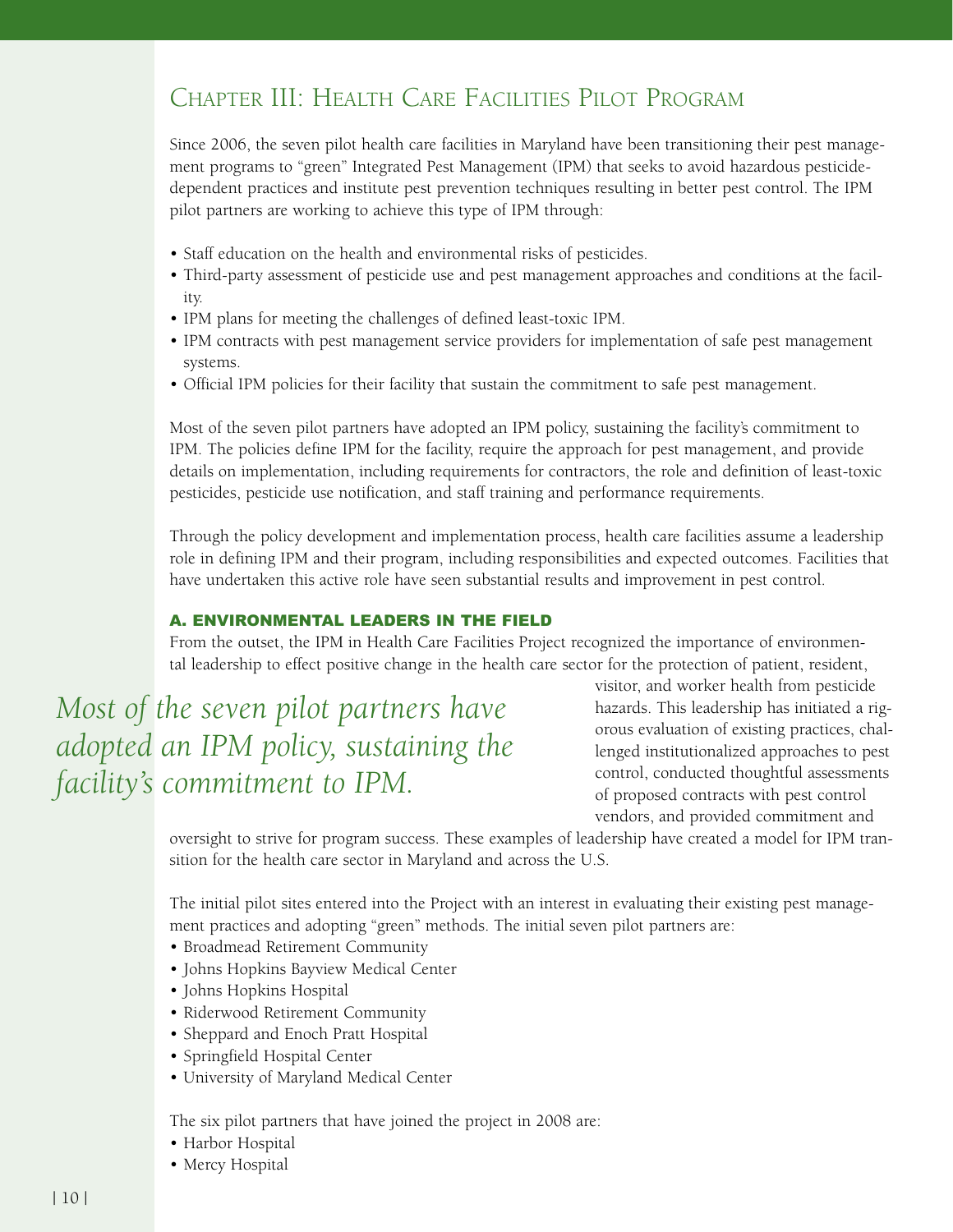- Forbush School (operated by Sheppard Pratt), •
- Levindale Hebrew Geriatric Center and Hospital •
- Sinai Hospital •
- Copper Ridge •

# B. Evaluation Criteria

In evaluating pest management practices and transitioning to IPM, the Project staff looked for elements in the facilities' pest management program that incorporate effective IPM strategies, including:

- effective sanitation and maintenance programs that prevent pest activity attracted by food sources, harborage or entryways;
- restrictive allowable chemical product list based on health and environmental criteria; and,
- communication and coordination among facility departments and with the pest control vendor, gov-• erned by a clear IPM policy and plan.

## (i) Effective Sanitation and Maintenance.

Pest-conducive areas, the focus of walk-through assessments, evaluate the following areas.

- Trash handling/compactors
- Soil/utility areas •
- Staff lounges and break rooms
- Receiving and loading areas
- Storage areas •
- Food preparation •
- Dishwashing •
- Leaking pipes and drains in general
- Independent food vendors (eg, food courts, where they operate)
- Elevator shafts
- Cluttered areas and stored food in offices •

# Key elements evaluated included the following:

#### Exterior and Entryways

- Door sweeps and seals need to be checked on each exterior door to verify a tight seal. Door sweeps close the gap between the bottom of the door and the door sill, and exclude mice and insects, reduce energy loss and costs, and prevent windblown dirt from entering the facility. Proper installation, inspection, and maintenance are essential to avoid gaps and pest entry.
- Corrugated metal and beam overhangs, and light fixtures over entryways are potential bird roosts and should be checked regularly for signs of bird activity. Mechanical deterrents including spikes, wire and non-drying sticky barriers can be used to deter bird roosting or nesting.
- Exterior lighting should be installed on poles away from the building to avoid attracting insects to the building at night. Yellow or sodium-vapor bulbs are less attractive to insects.
- Entryway floor mats should be sufficiently long to allow five full steps on the mat(s) prior to stepping on the floor. This length maximizes the amount of dirt removed from shoes.

#### Plumbing/Mechanical/Electrical

• All plumbing, piping, and electrical penetrations through walls and floors should be sealed to eliminate pest entryways, harborage, and transit through the facility. Sealing will also reduce energy loss and fire hazard/spread. Sealed escutcheons are most effective.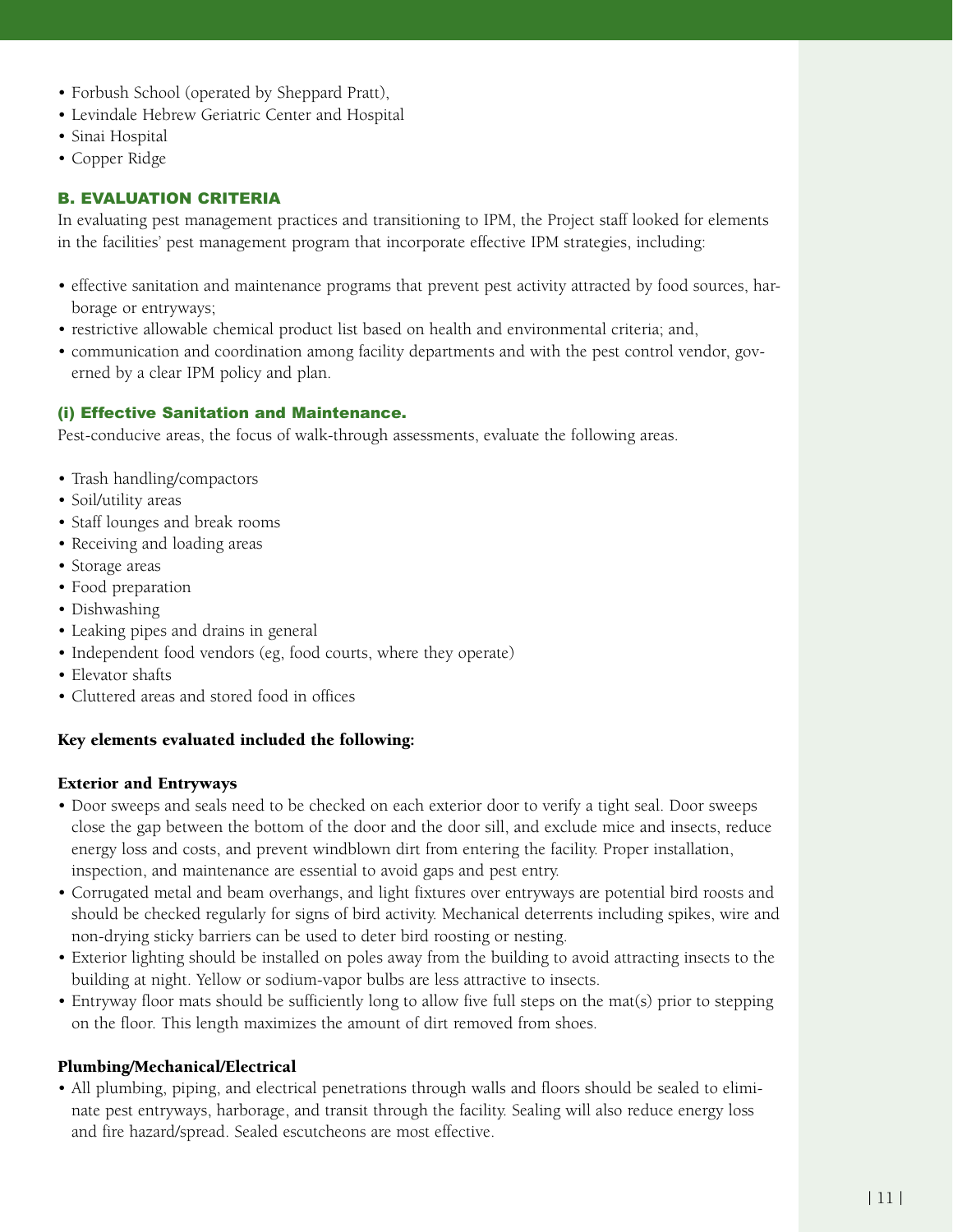- Seal around all fixtures, bulletin boards, electrical panels, bumper guards, etc. with caulk. Start in one corner of a room and continued around the entire room, and then systematically work through the room to ensure all opening are sealed.
- Sumps should be sealed to prevent fly breeding and access by cockroaches.

## Storage Areas

- Bottom shelf of shelving units should be at least 6" above floor to allow for ready cleaning and inspection.
- Inspection/cleaning aisles of at least 6" should be provided between shelf units or any stored items and walls. This ideal needs to be balanced with safety, e.g., depending on design, shelf units may need to be secured to wall to prevent tipping. No products should be stacked against walls.
- Ceiling tiles should always be maintained in place to prevent pest access into the suspended ceiling area. •
- Remove all incoming product from cardboard boxes on receipt and remove cardboard immediately to a recycling dumpster. Do not store items in cardboard inside the facility. Cardboard is an ideal refuge, food source and egg-laying site for cockroaches.

# Trash Handling

- Trash and recycling dumpsters and receptacles should be placed as far from building as possible to avoid attracting pests to the facility and entryways.
- Dumpsters should be maintained in clean condition. •
- Contracts with waste handlers should include clear provisions for dumpster cleaning or replacement as needed.
- Receptacles with spring-loaded doors prevent pest access.
- Tear-resistant trash and recycling receptacle liners help keep receptacles and dumpsters clean. Trash receptacles should be emptied daily.

# Drains

- Fill all drains with clean water on a regular basis. A dry drain allows cockroaches access to and from sewer.
- Brush or pressure washing of floor drains can launch bacteria (e.g., listeria) into the air when brushed or pressure washed. If the facility uses pressure washing for drains, all food in the area should be stored prior to the drain servicing, and all food-contact surfaces in the area should be cleaned after-

# *Long-term solutions to pest problems are the rule for IPM at health care facilities.*

ward to remove any resettled microorganisms. Alternatively and ideally, after an initial clean out, a weekly service with an enzyme-based cleaner can help keep the drains clean and open.

# Receiving/Loading Areas

Ensure sanitation and maintenance in hallways leading to loading docks. Floors and walls should be kept clean and painted. Trash carts should be cleaned on a regular basis.

# Food Preparation Areas

Areas evaluated for the following particular concerns:

- Standing water from leaking pipes and around drains
- Complete floor cleaning Ensure that mopped floors are not pushing dirt and grime to corners and baseboards of hard to reach areas, rather than mopped up.
- Cleaning and maintenance of ice machines •
- Cleaning around and under floor ramps for handtruck access to cold storage units, warming racks, etc.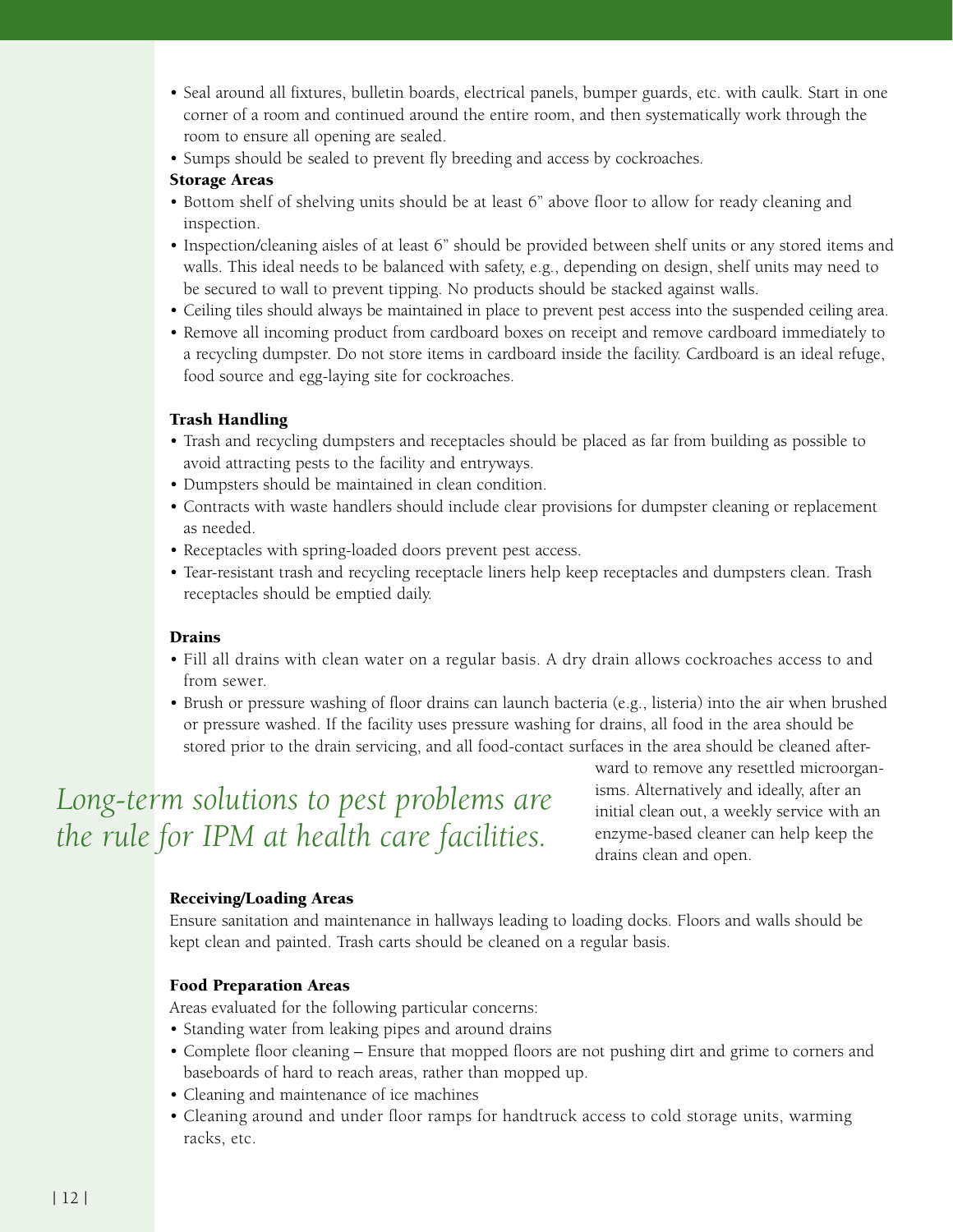#### Independent Food Vendors

While independent food vendors that lease space in a facility (e.g., a food court) are under the jurisdiction of local health inspectors and authority, the facility should require lessees to conform to the facility's IPM standard, followed up with regular inspection by the facility.

#### General Cleaning and Clutter Removal

Assign responsibility for cleaning and clutter control in neglected areas and conduct regular supervisory visits of these including:

- Floor drains throughout
- Hallway to loading dock and trash compactor
- Loading dock area •
- Laundry area •
- Storage rooms •
- Food court and other vendor locations serving food, including vending areas •
- Staff rooms including food storage (refrigerators)

## Soil/utility rooms

- In addition to the care standard for pipes and drains, mops should be properly stored hanging head up.
- There should be no standing water in a sink or bucket in these rooms. Consider switching to microfiber mops that dry quickly.

## (ii) Allowable Least-Toxic Chemicals

Long-term solutions to pest problems are the rule for IPM at health care facilities (and elsewhere). While long-term solutions usually require more involvement and cooperation from the client facility to improve sanitation and exclusion, it is incumbent upon pest service providers to provide expertise, communicate IPM needs to facility managers, and adhere to an approach to IPM that minimizes use of harmful pesticides. At a minimum, the IPM approach should:

- Employ only defined least-toxic pesticides (See Appendix 3), only as a last resort after reasonable non-• chemical interventions have been exhausted, and only in response to a pest sighting.
- Eliminate interior spray applications of pesticide. These are ineffective and unnecessarily expose appli-• cators, staff and patients to toxic chemicals.
- Use more effective bait products, but only if non-chemical measures are inadequate to manage an ongoing problem.
- Make extensive use of insect monitors in food service and other pest-vulnerable areas. These should be checked on each service provider visit, and increased in problem areas. If a pest is captured, the service provider should determine if it is an isolated introduction or a sign of re-infestation, and identify conducive conditions that need to be resolved.
- For structural pests, preferred formulations include non-volatile gels, baits or pesticides contained •within tamper-resistant bait stations. Spray-applied liquids are rarely if ever needed and increase potential for staff and patient exposure.

# iii. Communication, Coordination and Policy.

#### Staff Education

At hiring, new staff should receive training on their role in the facility's IPM program. Food service, housekeeping, cleaning, and maintenance staff should receive more detailed training on why minimizing hazards from both pests and pesticides is important, and how their responsibilities specifically relate to pest prevention. All staff should receive continuing education on their role in pest management.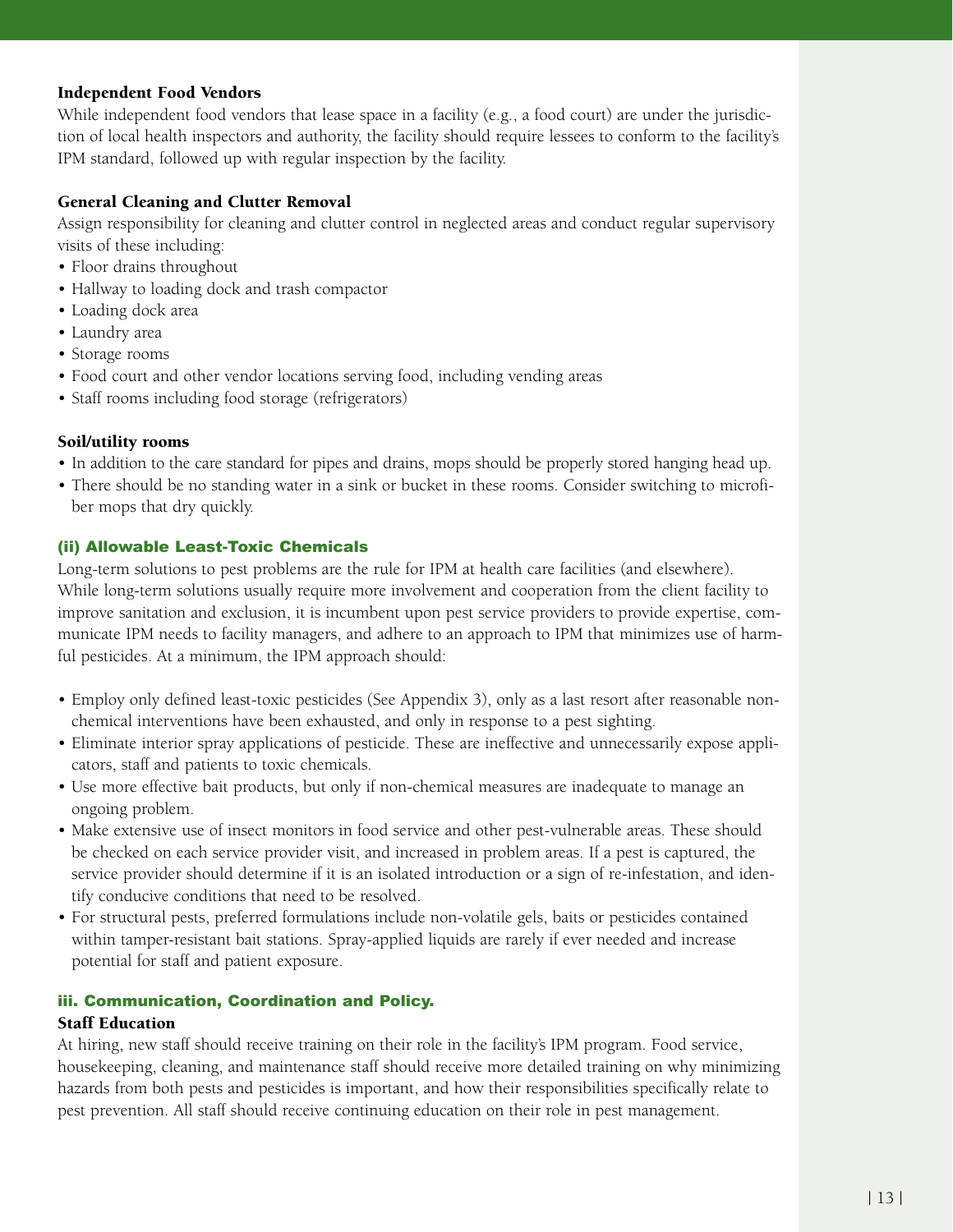#### Design and Construction

Pest entry and pest-conducive conditions can often be prevented at the design and construction stage. For example, outdoor lighting on poles away from doors rather than on the building near doors will not attract flying insects to the building. Many of these issues are particularly frustrating for facility managers and service vendors responsible for conditions that could have been fixed. Pest management service providers should, at a minimum, review plans for any new construction or renovation to reduce pestfriendly conditions, including landscaping. This practice can save thousands of dollars in remediation costs for birds, rodents and other pests that can take advantage of pest attractive design features. Vendors also should review construction in progress and at hand-over to ensure pest-proofing design features are implemented properly, including verifying that all plumbing, electrical and other penetrations are sealed both inside and outside, and that the contractor is not disposing of trash or construction debris in walls, crawl space, etc. where they will lead to pest problems later.

In addition, active construction and renovation sites present a host of pest-conducive conditions and pressures on a facility. Construction zones should be strictly policed for trash, pest harborage, and entry points.

#### Client Communication

The shift from an outsource to a partnering model for effective IPM is most readily apparent in changes in client communication for vendors. An effective working relationship includes regular communication

*Facilities that contract for pest management services should have IPMbased structural pest control bid and contract policies and rules in place.*

between vendor and client that has pest prevention at its core. Hand-held electronic reporting devices that provide real-time information on pest sightings and inspections to facility managers are a great tool. A service call should always include a debriefing of the facility manager in charge, supplemented by (usually) monthly meetings dedicated to identifying and solving current pest concerns.

The pest complaint logging system is a primary tool for the success of the IPM program, and should correspond to the overall goals of continual communication between the facility and the vendor. Pest logging forms should emphasize inspection, monitoring and pest identification and prevention as primary strategies. The form should provide plenty of room for detailed comments on the specific location of pests sighted within a building, and for technician recommendations for prevention.

Service tickets at a minimum should include date, technician, time in and out, pesticide product used, amount, room and location, method of application and target pest. Target pest should be as specific as possible, e.g., species of ants and cockroach. Service tickets should include notations regarding pest-conducive conditions or recommendations for corrective actions, e.g., "plant filled with fungus gnats, please remove plant" and "wash inside of trash cans to reduce fly problems."

#### IPM Policy, Contract, and Plan

Ultimately, the effectiveness of an IPM program is tied to a clearly articulated IPM policy, contract, and plan. These administrative elements are essential to implementation of an effective IPM program.

• An IPM policy for the facility that defines IPM as relying on non-chemical pest prevention with a goal of effective pest control without toxic chemicals and only the use of least-toxic pesticides as a last resort, carried out with an emphasis on communication, coordinator and staff education;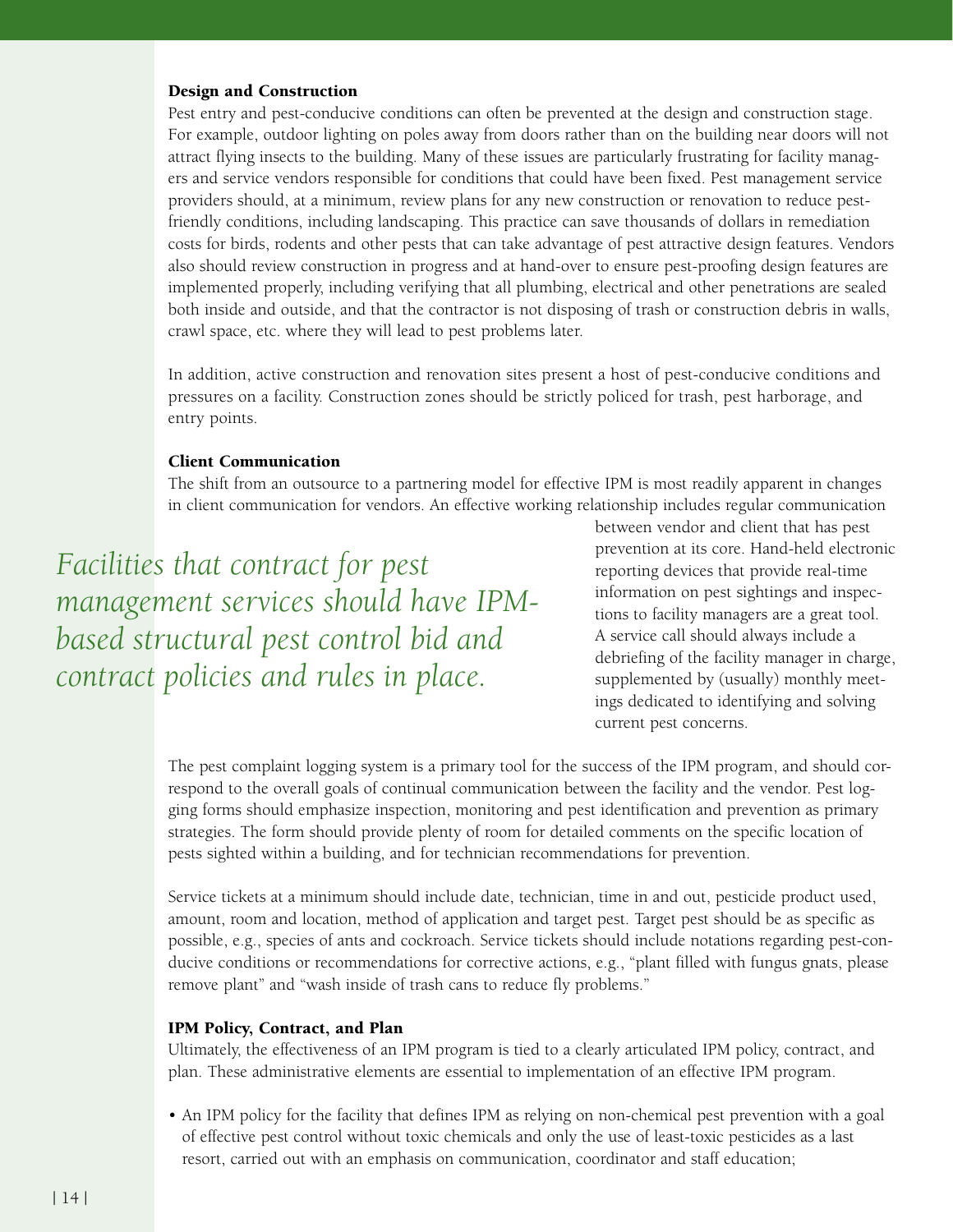- Contract provisions that clearly specify IPM responsibilities as well as standards; and, •
- IPM plans that assign IPM communication and implementation responsibilities in detail, including fre-• quent, regularly scheduled communication between the facility and vendor

Under the partnering model, the facility and the vendor both "own" the pest management system for the facility and operate the system as partners, recognizing that neither can be effective without the active support of the other. Responsibilities for key decisions are held jointly or clearly assigned to one or the other, and both are accountable to the other for the operation of the pest management system. In practical terms, this means that the facility and the vendor engage in 'real-time' communication to the extent possible regarding the operation of the pest management system, collaborate as required to make and execute decisions, and follow up in a timely manner to the needs of the pest management system. IPM at health care facilities begins with an institutional commitment to safer pest management formalized in an IPM program. While the details of the program will reflect the particular needs, all programs share some common elements:

- IPM policy. A facility's IPM policy lays the ground rules for pest management, including the prioritization on non-chemical preventive measures and intervention. A policy is generally two to three pages in length and should address staff and patient health and safety priorities, the role of pesticides in pest management, notification of pesticide applications, and general policies and practices to reduce pestconducive conditions. The policy should be formally adopted by facility governance, and provide an effective tool for the IPM Coordinator to enforce IPM practices by vendors and employees.
- IPM plan. The plan should detail frequently encountered pest problems and strategies employed to manage those problems. A vendor's plan may be adequate, but should be thoroughly reviewed, possibly by a third-party expert. The plan should clearly reflect the pest management approach required by the facility's IPM policy. The plan should address particular known pest problems and provide details on notification procedures, communication and reporting requirements, record-keeping, and contingency planning requirements.
- IPM Coordinator. This individual provides day-to-day oversight for the IPM program. This person is ideally an administrator with operations management and/or risk management responsibilities, and has control over buildings and grounds maintenance, food service, cleaning and contracted pest control services, so they can compel improvements in these areas as needed. This person should participate on safety/risk management committees, and/or an IPM committee.

The IPM coordinator is responsible for interpretation of the IPM policy and plan, and typically works with an IPM or safety committee to review and revise the program and documents as needed. This individual should receive ongoing continuing IPM education by attending IPM-related sessions at healthcare industry meetings, networking with other IPM coordinators, inviting IPM experts in for inhouse staff training, etc. For specific sites such as the food services, you might also consider designating an IPM site coordinator with oversight of that area.

Facilities that contract for pest management services should have IPM-based structural pest control bid and contract policies and rules in place. IPM specifications can be adapted and included in an existing contract. The emphasis is on diagnosis and long-term, preventive solutions to pest problems rather than pesticide applications. The contractor selection process should be designed to verify that the bidder can meet the standards, and oversight should be ongoing to ensure performance.

Situations where multiple vendors are operating under separate management and contracts can be awkward. All should be under similar contract specifications and oversight standards. Greater communication is needed to permanently resolve any ongoing infestation.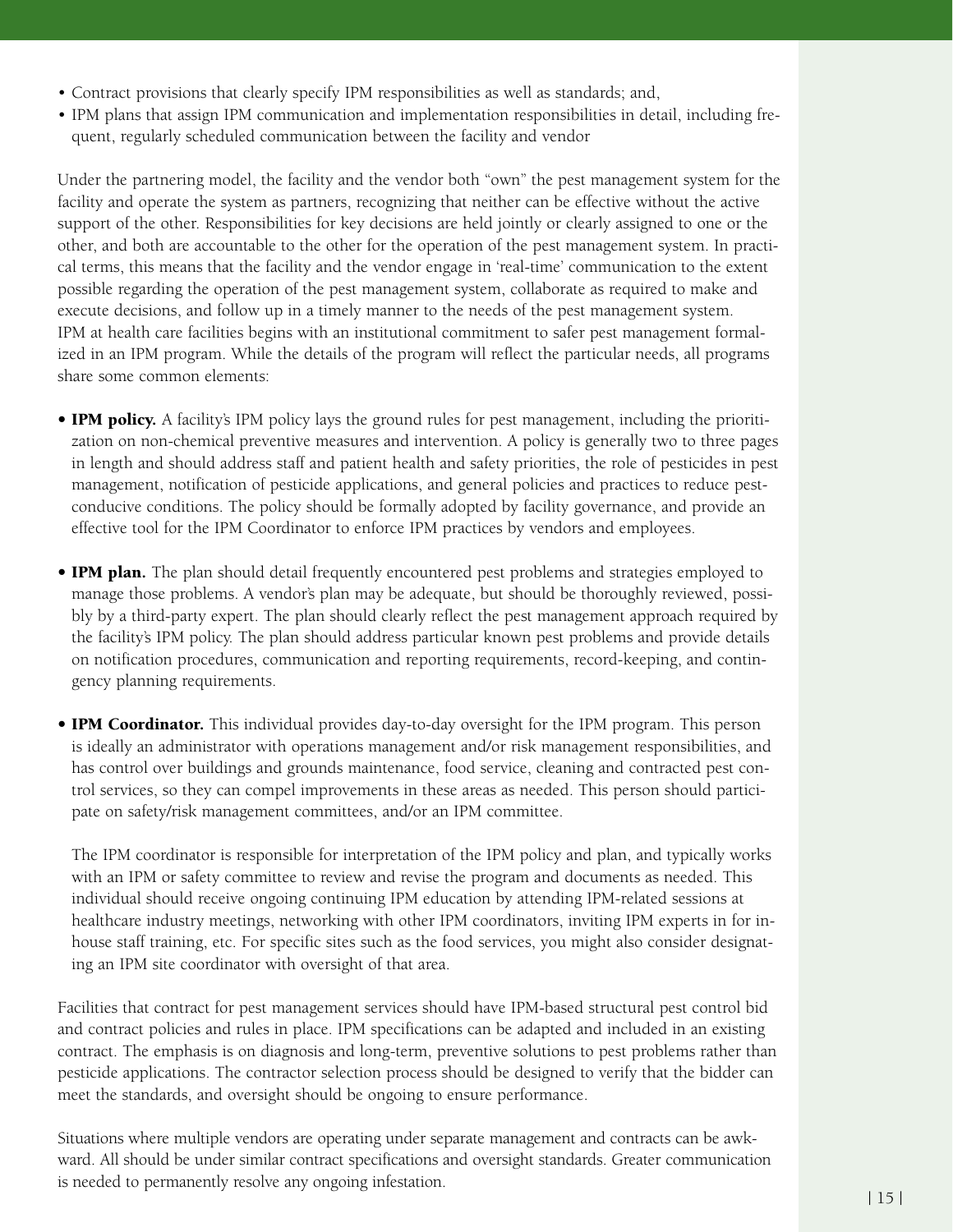# Chapter IV: Conclusion

The Integrated Pest Management in Health Care Facilities Project and its pilot health care facility partners are identifying management strategies to control unwanted pests without hazardous chemicals and embracing policy to codify this approach. The pilot facilities that have taken this on represent a group of leading institutions that are asking the questions necessary to protect their patients, residents, visitors, and staff. The health care sector serves a population that is especially vulnerable to chemical exposure and most of the hazardous chemicals typically used to manage pests in this setting are unnecessary with the adoption of sound and sensible IPM programs.

#### Health Facility Perspective

The Project provides third-party support in the process of evaluating existing pest management programs and technical expertise in defining criteria for engaging service providers. The experience of pilot partners reflects this process and is captured by several of the facilities in their own words.

#### Johns Hopkins Hospital.

Johns Hopkins Hospital's Director of Environmental Services, Chris Seale, describes the transition:

When I arrived at Johns Hopkins Hospital two years ago, I discovered significant service and quality issues with our pest control. I found that our pest control service provider had been in place for some 42 years with little progression in the realm of IPM. I am a sustainability enthusiast and was very concerned about the amount of pesticide that was being introduced into our environment both internally and externally. The Project was a great discovery, as it helped design the IPM request for proposals (RFP) and vet the proposals.

We have come a very long way in the last 18 months. We now have, what I would call, a platinum level IPM program thanks to the collaboration between Johns Hopkins, Maryland Pesticide Network, Beyond Pesticides, and our pest control vendor. We have essentially eliminated the use of pesticides

*The IPM in Health Care Facilities Project and the pilot facilities are charting a course that is at the leading edge of pest management and serves as a model for the state of Maryland and the nation.*

and reduced our year after year's pest complaints by almost 60%.

The health care benefits are numerous. We are no longer are at risk of exposing staff, visitors, or patients to toxic pesticides. We are no longer adding to the growing level of pesticides found in our communities and waterways.

I am very proud of the accomplishments here at the Johns Hopkins Hospital. I am

even more proud that we have expanded the IPM project to Howard County Hospital. The synergy and momentum speaks for itself. Together we are meeting the needs of society today, while respecting the ability of future generations to meet their needs.

#### Springfield Hospital Center.

Springfield Hospital Center, operated by the State of Maryland, has changed its approach to pest management, reports its contract specialist, Paul Althoff.

Springfield Hospital Center (SHC), the second oldest and second largest public psychiatric hospital with an inpatient facility in Maryland (operated by the Maryland Department of Health and Mental Hygiene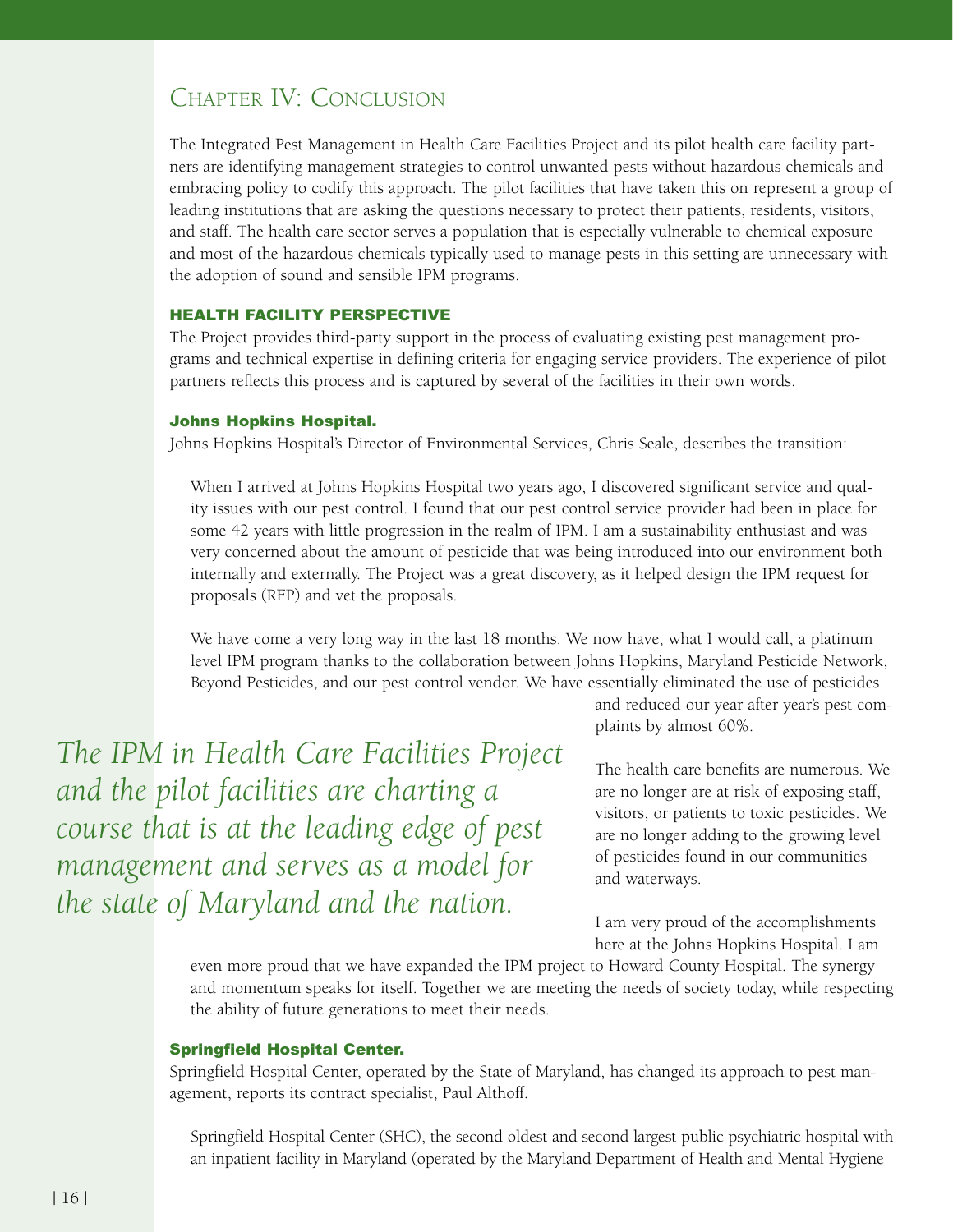(DHMH) under the direction of its Mental Hygiene Administration), contracts for its pest control services. Historically, the contract has called for conventional services by means of routine application of chemicals in addition to bait traps, etc. In 2006, the hospital elected to participate as a pilot facility for the IPM in Health Care Facilities Project. On June 1, 2008, Springfield Hospital Center awarded an IPM contract with a vendor to begin its path toward an environmentally safer environment for its patients and staff.

Hospital personnel have gained increased knowledge of IPM by participating in the Project. Project staff has provided invaluable resources and assistance in the development of the hospital's IPM contract, policy and transition. Since working with the IPM Project, the hospital has since participated in other greening efforts, to include a mercury audit conducted by MDH2E (Hospitals for a Healthy Environment) in 2007 and the creation of a green team which had its first meeting in June of this year.

Although still in its infancy at Springfield, IPM has made a difference in the way the hospital operates. Changes have already occurred in departments such as Dietetic Services in ensuring that inventory is immediately removed from cardboard to minimize the risk of infestation. The hospital's IPM Plan and Policy are continuously evolving. Our recommendations would include being patient. We have found that changes do not occur overnight. Staff awareness and training in conjunction with the assistance of Project staff and a knowledgeable contractor can lead to a successful transition to IPM.

#### University of Maryland Medical Center.

The Director of Health and Safety for the University of Maryland Medical Center, James Chang, says the following:

The University of Maryland Medical Center is proud to participate in the IPM process. Given the combination of the Medical Center's new and older buildings in the center of the city, pests are a continuing challenge for us. The IPM process has been eye-opening, teaching us that simple things like work practices can have a significant effect on pest reduction within our buildings. The ability to reduce pests in the hospital and surrounding buildings without the use of potentially harmful chemicals is important in our overall patient safety goal – Safest Care Anywhere™.

#### Managing a Hospital that Protects Health and the Environment

The health care facility pilots want effective pest management that protects health and the environment. They are working to assess current practices, evaluate chemical use, establish effective pest control, involve staff, coordinate departments, partner with pest control service providers, and protect patients, residents, visitors, and employees. The IPM in Health Care Facilities Project and the pilot facilities are charting a course that is at the leading edge of pest management and serves as a model for the state of Maryland and the nation.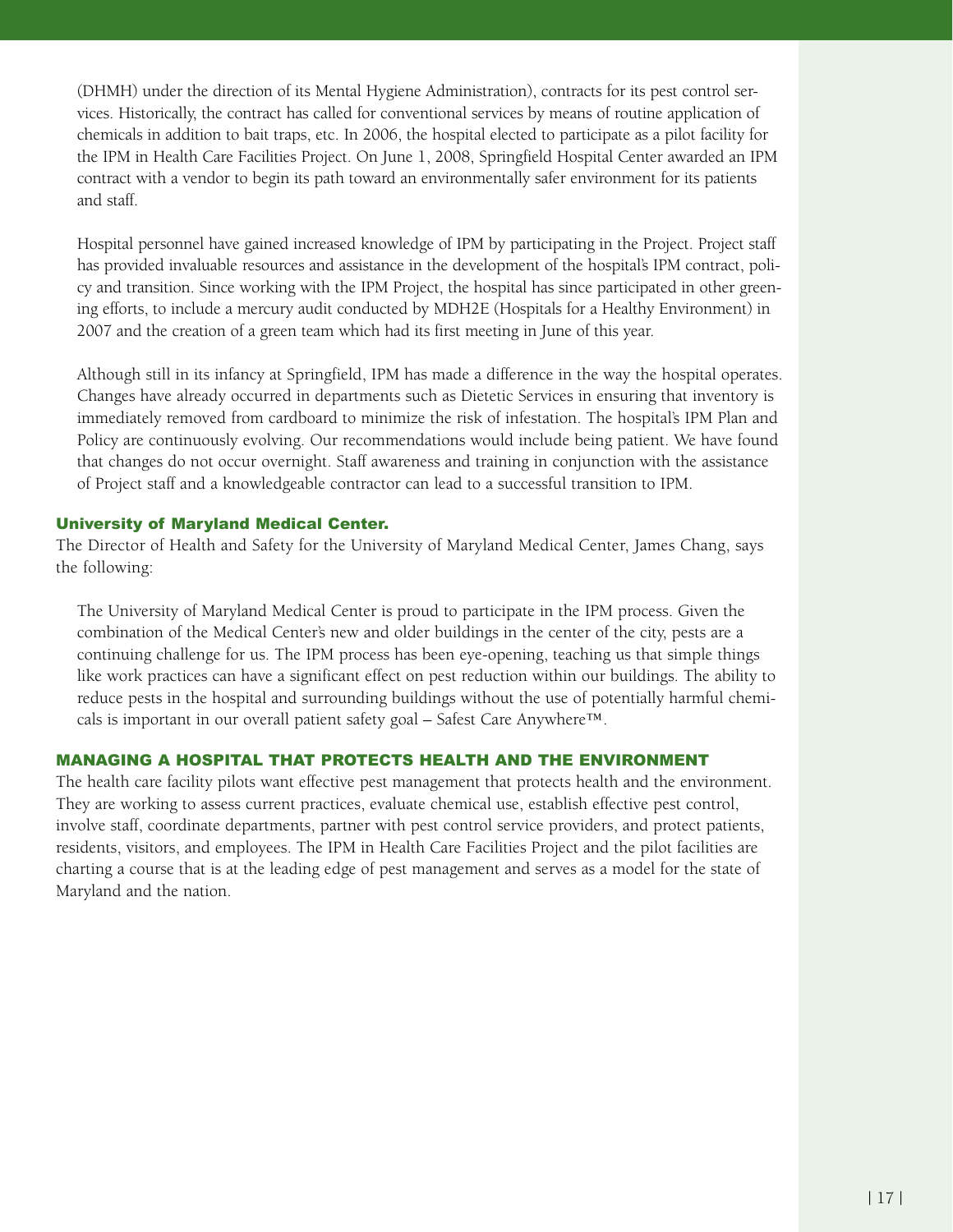# APPENDIX 1: MARYLAND HOSPITAL SURVEY

| <b>Pest Problem</b>                            | <b>Pesticide Product</b><br><b>Name</b> | <b>Application</b><br><b>Site</b> | <b>Primary</b><br><b>Formulation</b><br><b>Type</b> | <b>Active</b><br>Ingredient | <b>Pesticide Class</b>      | Carcinogen  |
|------------------------------------------------|-----------------------------------------|-----------------------------------|-----------------------------------------------------|-----------------------------|-----------------------------|-------------|
| Ants, carpenter                                | Advance                                 | Outdoor                           | Bait                                                |                             |                             |             |
| Cockroaches                                    | Avert                                   | Indoor                            | Gel bait                                            | Abamectrin                  | Botanical                   |             |
| Ants and Cockroaches                           | Orthene                                 | Indoor                            | Gel and spray                                       | Acephate                    | Organophosphate             | $\mathsf C$ |
| Label: multiple turf<br>insects                | Talstar PL                              | Outdoor                           | Granules                                            | Bifenthrin                  | Synthetic pyrethroid        | $\mathsf C$ |
| Label: multiple turf<br>pests                  | Talstar                                 | Indoor/Outdoor                    | Spray                                               |                             |                             |             |
| Ants                                           | Ant Master's Boric Acid   Indoor        |                                   | Bait                                                |                             |                             |             |
| Ants                                           | Drax                                    | Indoor                            | Bait                                                |                             |                             |             |
| Cockroaches                                    | <b>ECO 2000 GR</b>                      | Indoor                            | Bait                                                |                             |                             |             |
| Ants                                           | In Tice Gel                             | Unspecified                       | Bait                                                | Boric acid                  | Inorganic                   |             |
| Ants                                           | Terro Ant Killer 11                     | Indoor/Outdoor                    | Bait                                                |                             |                             |             |
| Label: wood-destoying<br>insects               | Timbor                                  | Outdoor                           | Power Sprayer                                       |                             |                             |             |
| Ants                                           | Gourmet ant bait                        | Indoor                            | Gel bait                                            |                             |                             |             |
| Rodent Control                                 | Final Blox                              | Indoor                            | Bait                                                |                             |                             |             |
| Rodent Control                                 | Weather Blok                            | Indoor/Outdoor                    | Bait and Sprayer                                    | Brodifacoum                 | Courmarin, roden-<br>ticide | $\ddot{?}$  |
| Rodent Control                                 | Talon G                                 | Unspecified                       | Granules                                            |                             |                             |             |
| Rodent Control                                 | Maki Mini Block                         | Outdoor                           | Bait                                                |                             | Coumarin, roden-            |             |
| Rodent Control                                 | Contrac (Blox)                          | Outdoor                           | Bait                                                | Bromadiolone                | ticide                      | $\ddot{?}$  |
| Termites                                       | Phantom                                 | Indoor                            | Spray                                               | Chlorfenapyr                | Pyrazole                    | $\mathsf C$ |
| Crawling, flying and<br>wood infesting insects | Tempo Ultra WP                          | Indoor                            | Spray                                               | Cyfluthrin                  | Synthetic pyrethroid        |             |
| Ants and Cockroaches                           | Demon EC                                | Unspecified                       | Spray                                               | Cypermethrin                | Synthetic pyrethroid        | $\mathsf C$ |
| Ants and Cockroaches                           | Delta Dust                              | Indoor                            | Dust                                                |                             |                             |             |
| Ants and Cockroaches                           | Suspend SC                              | Indoor                            | Spray                                               | Deltamethrin                | Synthetic pyrethroid        |             |
| Rodent Control                                 | Generation mini<br>blocks               | Outdoor                           | Bait                                                | Difethialone                | Rodenticide                 | $\cdot$ ?   |

Carcinogen:  $B2$  = Probable C = Possible D = Not classifiable E = Evidence of non-carcinogenicity ED = Endocrine Disruptor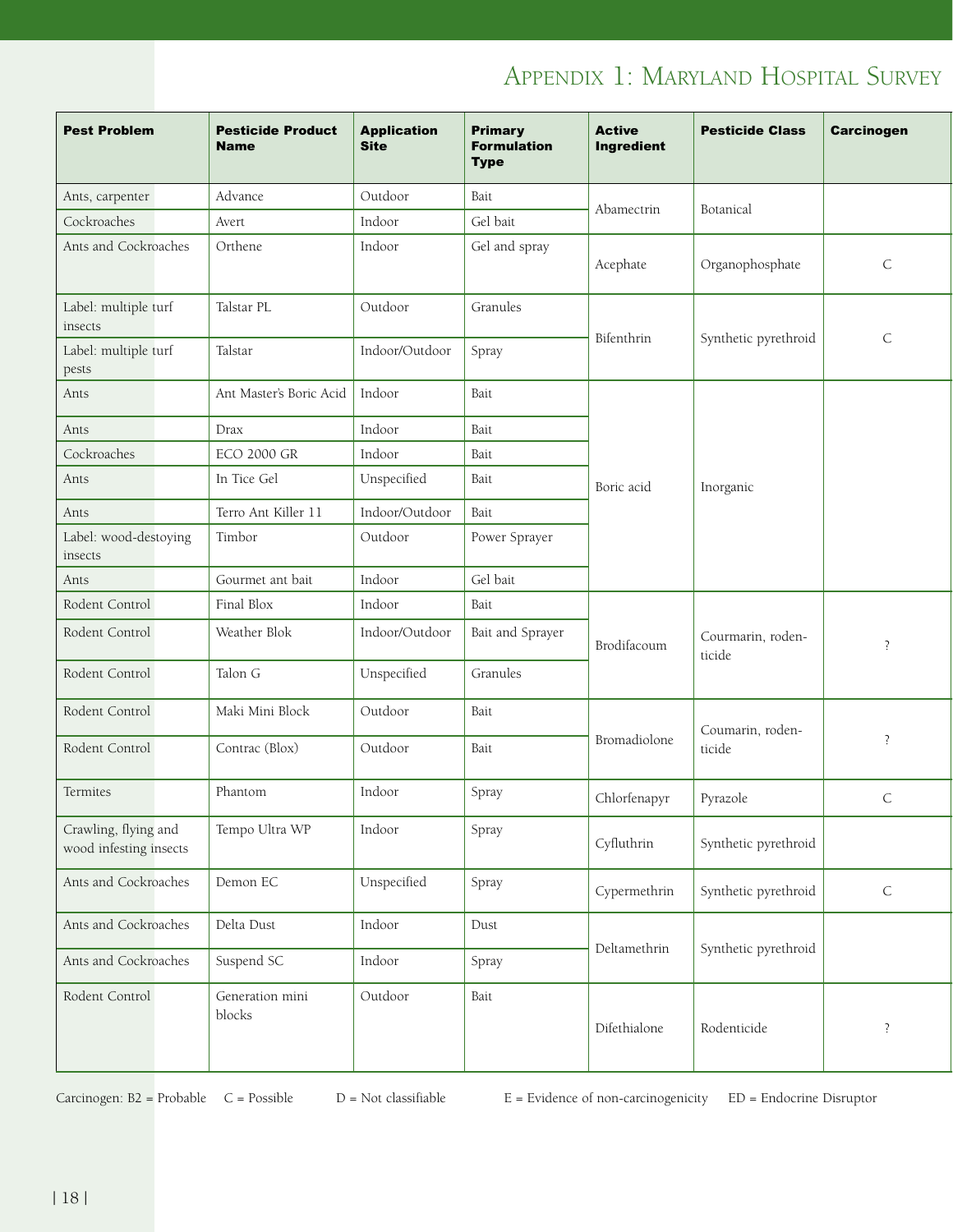# PESTICIDE USAGE AND TOXICITY SUMMARY

|                |                          |  | $\overline{E}$ ED Liver or<br><b>Kidney</b><br><b>Damage</b> | Sensitizer/<br><b>Irritant</b> | <b>Environmental effects</b>                                                                        | <b>Note</b>       |                                                                             |  |
|----------------|--------------------------|--|--------------------------------------------------------------|--------------------------------|-----------------------------------------------------------------------------------------------------|-------------------|-----------------------------------------------------------------------------|--|
|                | $\overline{\mathcal{L}}$ |  |                                                              | $\mathbf X$                    | Toxic to fish and aquatic life                                                                      |                   |                                                                             |  |
|                | $\overline{\mathbf{c}}$  |  |                                                              | X                              | Highly toxic to bees; moder-<br>ately toxic to birds.                                               |                   |                                                                             |  |
|                | $\overline{?}$           |  |                                                              |                                | Highly toxic to bees, fish<br>and aquatic organisms;<br>moderately toxic to birds.                  |                   |                                                                             |  |
|                |                          |  |                                                              |                                | High levels can harm birds,<br>fish and frogs.                                                      |                   |                                                                             |  |
|                | $\overline{?}$           |  |                                                              | $\mathbf X$                    |                                                                                                     |                   |                                                                             |  |
|                |                          |  |                                                              |                                | Highly toxic to birds and                                                                           |                   | Highly acutely toxic to                                                     |  |
| $\overline{c}$ | $\overline{?}$           |  |                                                              | $\ddot{?}$                     | mammals, moderate to<br>highly toxic to aquatic<br>organisms.                                       | ondary poisoning. | humans. Rodenticides<br>have a high risk of sec-                            |  |
|                | $\overline{?}$           |  | $\mathbf X$                                                  | $\overline{?}$                 | Highly toxic to birds and<br>mammals, moderate to<br>highly toxic to aquatic<br>organisms.          | ondary poisoning. | Highly acutely toxic to<br>humans. Rodenticides<br>have a high risk of sec- |  |
|                | $\overline{\mathcal{L}}$ |  |                                                              |                                | Extremely toxic to birds.                                                                           |                   |                                                                             |  |
|                | $\overline{\mathcal{L}}$ |  | $\mathbf X$                                                  | X                              | Highly toxic to aquatic<br>organisms and honey bees.                                                |                   |                                                                             |  |
|                | $\mathbf X$              |  | $\mathbf X$                                                  | $\mathbf X$                    | Toxic to bees, fish, and<br>aquatic organisms                                                       |                   |                                                                             |  |
|                | S                        |  |                                                              | $\mathbf X$                    | Toxic to fish, aquatic organ-<br>isms, amphibians, bees.                                            |                   |                                                                             |  |
| $\overline{?}$ | $\ddot{?}$               |  |                                                              | $\ddot{?}$                     | Highly toxic to birds and<br>mammals, moderate to<br>highly toxic to fish and<br>aquatic organisms. | ondary poisoning. | Highly acutely toxic to<br>humans. Rodenticides<br>have a high risk of sec- |  |

 $X = Health Effect$  ? = Not Investigated or Not Enough Information to Determine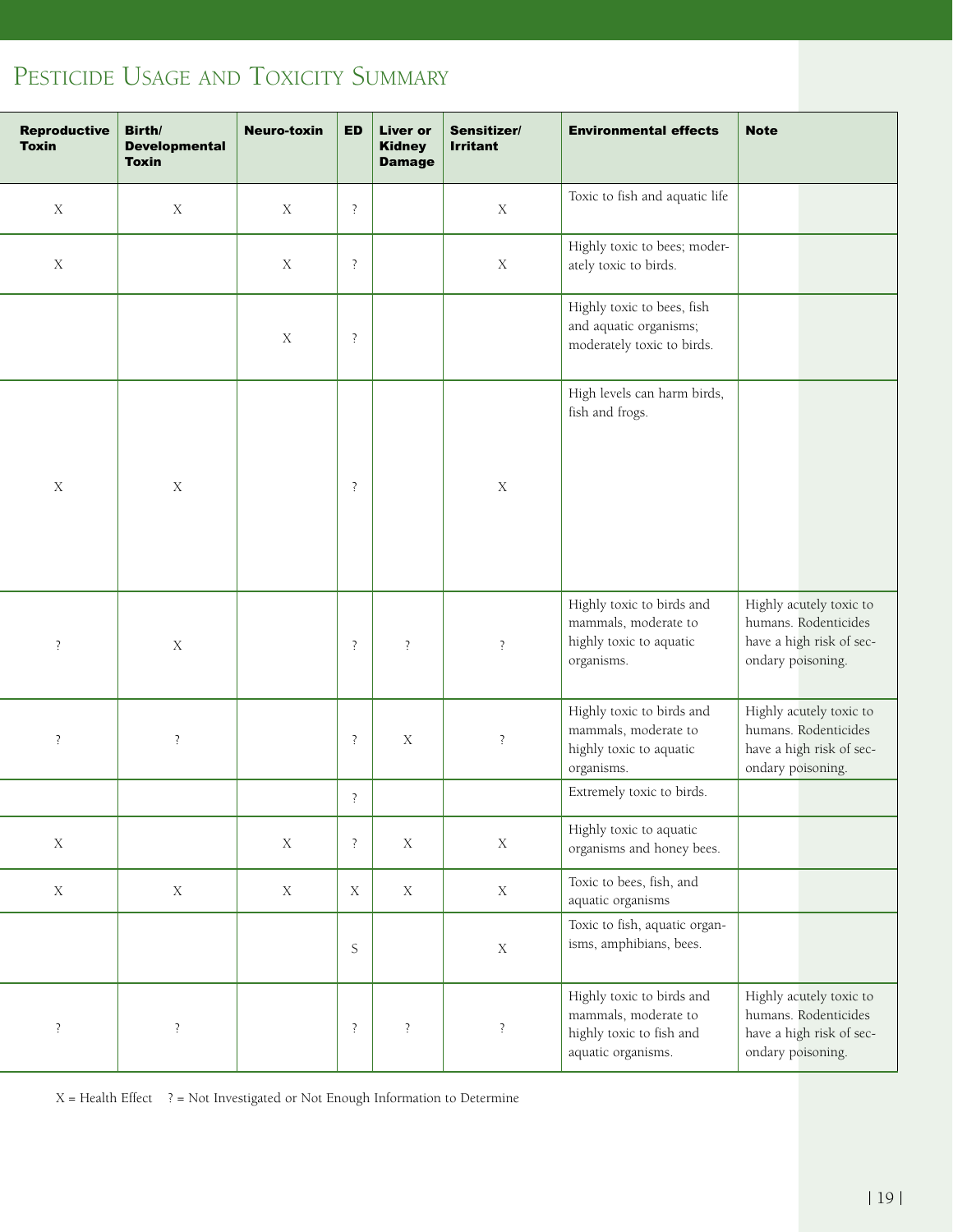# Maryland Hospital Survey

| <b>Pest Problem</b>                | <b>Pesticide Product</b><br><b>Name</b> | <b>Application</b><br><b>Site</b> | <b>Primary</b><br><b>Formulation</b><br><b>Type</b> | <b>Active</b><br>Ingredient            | <b>Pesticide Class</b>                       | <b>Carcinogen</b> |
|------------------------------------|-----------------------------------------|-----------------------------------|-----------------------------------------------------|----------------------------------------|----------------------------------------------|-------------------|
| Rodent Control                     | Ditrac Powder                           | Indoor/Outdoor                    | Dust                                                | Diphacinone                            | Indandione<br>(anticoagulant<br>rodenticide) |                   |
| Termites                           | Termidor SC                             | Indoor/Outdoor                    | Spray                                               |                                        |                                              |                   |
| Ants                               | Maxforce                                | Indoor                            | Gel bait                                            | Fipronil                               | Pyrazole                                     | $\mathsf C$       |
| Ant, Carpenter                     | Maxforce                                | Indoor                            | Bait station                                        |                                        |                                              |                   |
| Cockroaches                        | Maxforce FC                             | Indoor                            | Gel Bait                                            |                                        |                                              |                   |
| Cockroaches                        | Combat Source Kill                      | Unspecified                       | Solid Bait                                          |                                        |                                              |                   |
| Ants                               | Maxforce                                | Indoor                            | Bait                                                | Hydra-meth-                            | Insecticide                                  | $\mathsf C$       |
| Cockroaches                        | Maxforce                                | Indoor/Outdoor                    | Bait station                                        | ylnon                                  |                                              |                   |
| Roach Control                      | Gentrol IGR                             | Indoor                            | Spray                                               | Hydroprene                             | Botanical                                    | $\mathbb D$       |
| White grubs                        | <b>MERIT</b>                            | Outdoor                           | Granular                                            |                                        |                                              |                   |
| Cockroaches                        | PreEmpt                                 | Unspecified                       | Gel bait                                            | Imidacloprid                           | Chloro-nicotinyl                             | $\mathbf E$       |
| Broad spectrum turf<br>insecticide | Demand CS                               | Indoor                            | Spray Foam                                          | Lambda<br>Cyhalothrin                  | Synthetic pyrethroid                         | ${\mathcal{D}}$   |
| Wasps                              | Wasp-Freeze                             | Outdoor                           | Spray                                               | Phenothrin<br>(Sumithrin)              | Synthetic pyrethroid                         |                   |
| Broadleaf weeds                    | Barricade                               | Outdoor                           | Liquid                                              | Prodiamine                             | 2,6-Dinitroaniline,<br>herbicide             | $\mathsf C$       |
| Label: Ants and<br>Cockroaches     | Baygon Bait                             | Unspecified                       | Granules                                            | Propoxur                               | Carbamate                                    | B2                |
| Ants                               | 565 Plus XLO                            | Unspecified                       | Aerosol                                             | Pyrethrin                              | Pyrethrin                                    | Likely            |
| Crawling and Flying<br>Insects     | CB-80 Pyrethrin                         | Indoor                            | Spray                                               | Piperonyl                              |                                              |                   |
| Cockroaches                        | Speckoz Pyrocide                        | Indoor                            | Flusher                                             | Butoxide and<br>Pyrethrin              | Synergist (Pyrethrin)                        | $\mathsf C$       |
| Ants, flies, cockroaches           | Nyguard                                 | Indoor                            | Spray                                               | Pyriproxyfen                           | Unclassified                                 | Not likely        |
| Ants                               | Advance Dual Choice<br>Ant Bait         | Unspecified                       | Bait                                                | Sulfluramid                            | Unclassified                                 | $\overline{?}$    |
| Wasps                              | Speckoz Multicide<br>Wasp               | Outdoor                           | Spray                                               | Tetramethrin<br>(and d-<br>Phenothrin) | Synthetic pyrethroid                         | $\mathsf C$       |
| TOTAL Health Effects               |                                         |                                   |                                                     |                                        |                                              | $11\,$            |

Carcinogen:  $B2$  = Probable C = Possible D = Not classifiable E = Evidence of non-carcinogenicity ED = Endocrine Disruptor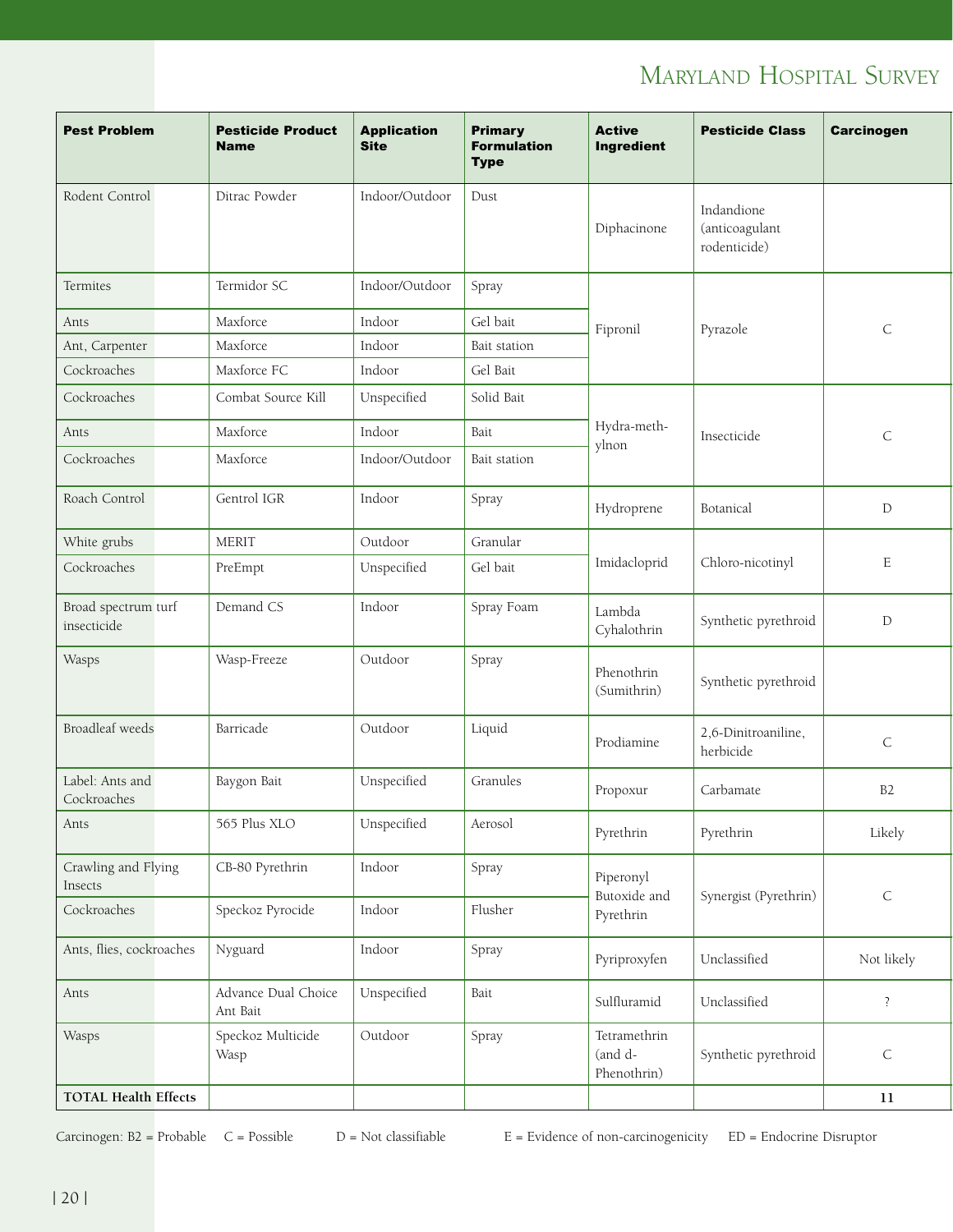# PESTICIDE USAGE AND TOXICITY SUMMARY, CONTINUED

| Reproductive Birth/<br><b>Toxin</b> | <b>Developmental</b><br><b>Toxin</b> | Neuro-toxin   ED   Liver or   Sensitizer/ |                          | Kidney<br><b>Damage</b> | <b>Irritant</b> | <b>Environmental effects</b>                                                                        | Note              |                                                                             |
|-------------------------------------|--------------------------------------|-------------------------------------------|--------------------------|-------------------------|-----------------|-----------------------------------------------------------------------------------------------------|-------------------|-----------------------------------------------------------------------------|
|                                     |                                      |                                           | $\overline{?}$           | $\mathbf X$             |                 | Highly toxic to birds and<br>mammals, moderate to<br>highly toxic to fish and<br>aquatic organisms. | ondary poisoning. | Highly acutely toxic to<br>humans. Rodenticides<br>have a high risk of sec- |
|                                     |                                      | $\mathbf X$                               | $\mathbf X$              | $\mathbf X$             | $\mathbf X$     | Toxic to birds, bees, fish and<br>aquatic organisms                                                 |                   |                                                                             |
| $\mathbf X$                         | $\mathbf X$                          |                                           | $\overline{?}$           | $\mathbf X$             | $\mathbf X$     | Toxic to fish and aquatic<br>organisms.                                                             |                   |                                                                             |
| $\ddot{?}$                          | $\overline{?}$                       |                                           | $\overline{?}$           |                         | $\mathbf X$     | Environmental fate is<br>unavailable.                                                               |                   |                                                                             |
| $\mathbf X$                         |                                      |                                           | $\overline{?}$           |                         |                 | Potental leacher, toxic to<br>birds, bees, fish, and aquatic<br>organisms.                          |                   |                                                                             |
|                                     |                                      | $\mathbf X$                               | S                        |                         | $\mathbf X$     | Toxic to bees, fish, and<br>aquatic organisms                                                       |                   |                                                                             |
|                                     |                                      | $\mathbf X$                               | S                        | $\mathbf X$             |                 | Extremely toxic to aquatic<br>organisms, moderately toxic<br>to birds.                              |                   |                                                                             |
|                                     |                                      |                                           | $\mathbf X$              |                         |                 |                                                                                                     |                   |                                                                             |
|                                     |                                      | $\mathbf X$                               | $\overline{\mathcal{L}}$ | X                       |                 | Potental leacher, toxic to<br>bees and birds.                                                       |                   |                                                                             |
| $\mathbf X$                         |                                      | $\mathbf X$                               | $\ddot{?}$               | $\mathbf X$             | $\mathbf X$     | Toxic to fish/aquatic organ-<br>isms.                                                               |                   |                                                                             |
| $\mathbf X$                         |                                      | $\mathbf X$                               | $\ddot{?}$               | $\mathbf X$             | $\mathbf X$     | Toxic to fish/aquatic organ-<br>isms.                                                               |                   |                                                                             |
| $\overline{?}$                      | $\ddot{?}$                           | $\ddot{?}$                                | $\overline{\mathcal{L}}$ | $\ddot{?}$              | $\ddot{?}$      | Toxic to fish and aquatic<br>invertebrates.                                                         |                   |                                                                             |
| $\mathbf X$                         | $\mathbf X$                          |                                           | $\ddot{?}$               |                         |                 | Highly toxic to birds and<br>toxic to aquatic organisms.                                            |                   |                                                                             |
|                                     |                                      | $\mathbf X$                               | $\overline{?}$           |                         |                 | Toxic to fish and aquatic<br>organisms.                                                             |                   |                                                                             |
| $10\,$                              | $\mathbf{5}$                         | 12                                        | 6                        | 10                      | 12              |                                                                                                     |                   |                                                                             |

 $X = Health Effect$  ? = Not Investigated or Not Enough Information to Determine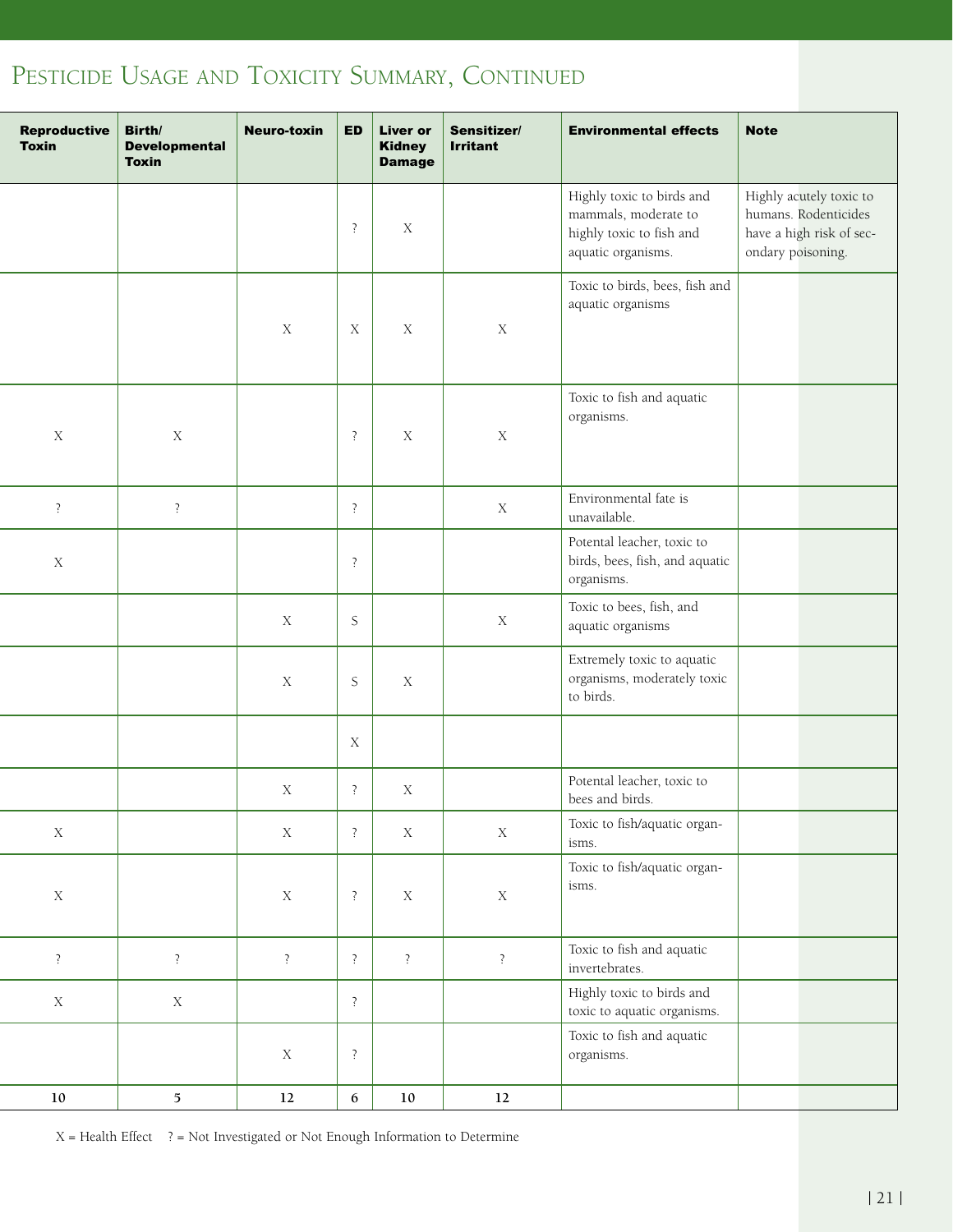# Appendix 2: Answers to Survey Questions

#### Part I

|              |  | 1. Do you have a contract with a pest control company for pest management? Indoor |  |
|--------------|--|-----------------------------------------------------------------------------------|--|
| and Outdoor? |  |                                                                                   |  |





#### 2. If you contract with a pest control company:

## a. Who monitors the company's performance?

Facility Manager: 21 Environmental Services: 9 Facility Maintenance Staff or general staff: 6 Housekeeping Director: 2 Grounds Supervisor: 1 Facility Staff entomologist: 1 Unanswered: 4

In some cases it was a combination, such as environmental and food services or director of facility maintenance and plant operations.

#### b. Does the company state that it uses an IPM approach?



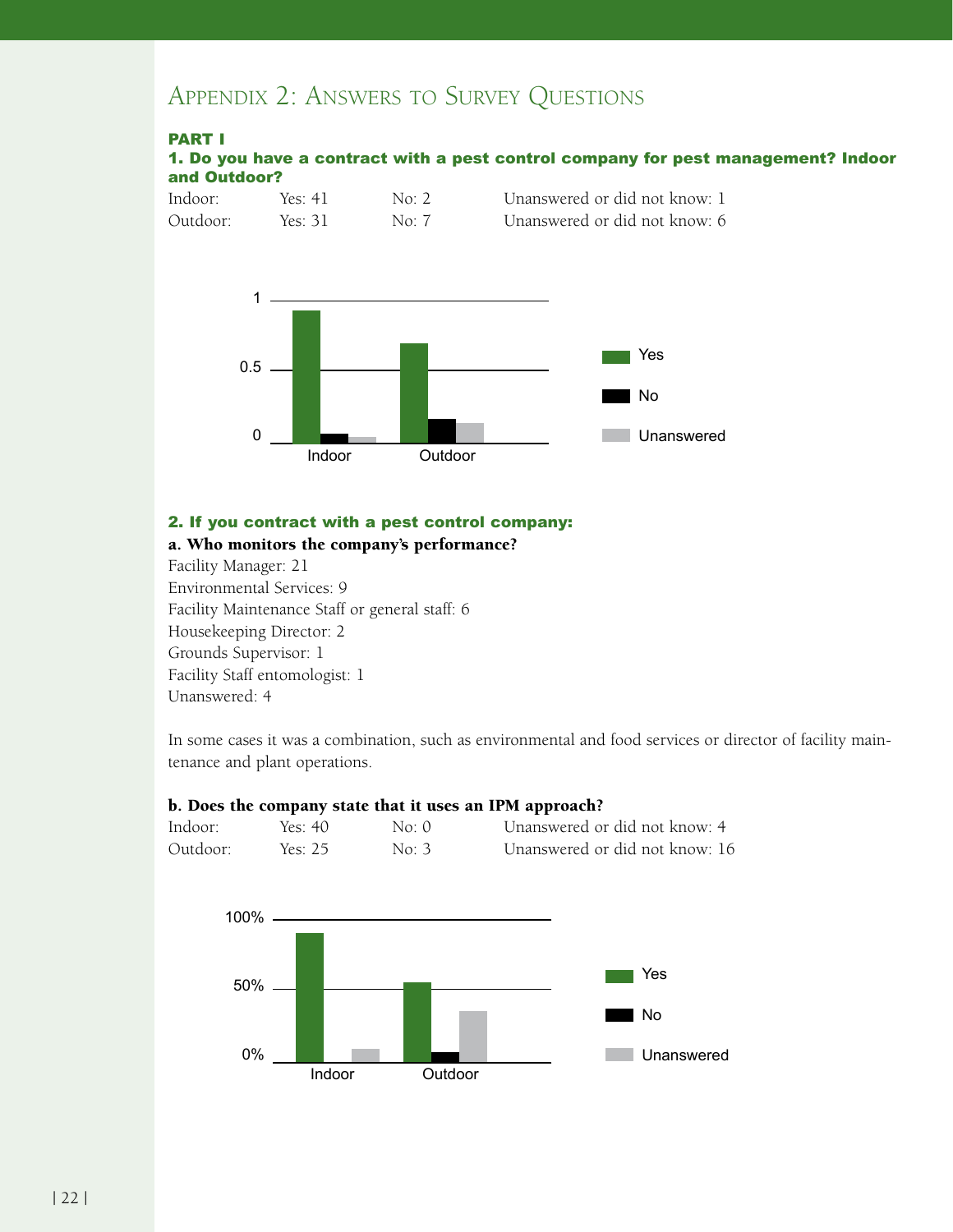|                      |         |                     | c. Has the company provided you with pest management plan for your facility?                |
|----------------------|---------|---------------------|---------------------------------------------------------------------------------------------|
| Indoor:              | Yes: 39 | $\rm No.1$          | Unanswered or did not know: 4                                                               |
| Outdoor:             | Yes: 26 | $\text{No} \cdot 4$ | Unanswered or did not know: 14                                                              |
| inside the facility? |         |                     | d. Does your facility's pest management plan include the use of chemical pesticide products |

| Yes: 35 | No: $5$ | Unanswered or did not know: 4 |  |
|---------|---------|-------------------------------|--|
|         |         |                               |  |

# e. Does your facility's pest management plan include the use of chemical pesticide products on facility lawns and landscapes?

Yes: 15 No: 20 Unanswered or did not know: 9



# f. Has the company alerted you to the potential acute and long-term health effects of the pesticides it uses?

| Indoor:  | Yes: 28 | No: 8 | Unanswered or did not know: 8  |
|----------|---------|-------|--------------------------------|
| Outdoor: | Yes: 16 | No: 6 | Unanswered or did not know: 22 |

g. Does the company provide you with material safety data sheet (MSDS) for you to keep on file and make available to staff for all pesticides used in your facility or on the facility lawns and landscapes? And where are they kept?

| Indoor:  | Yes: 39 | No: 2 | Unanswered or did not know: 2  | N/A:1 |
|----------|---------|-------|--------------------------------|-------|
| Outdoor: | Yes: 27 | No: 2 | Unanswered or did not know: 15 |       |

# Are the MSDS sheets made available to the public?

Yes: 35 No: 2 Unanswered or did not know: 7

# 3. If your pest management is done in-house:

See Part 1, Question 1. Two respondents indicated that they did not contract their indoor pest management and seven indicated that they did not contract their outdoor pest management. Only those repondents are calculated below although others answered in this in-house section.

#### a. Do you use an IPM approach?

| Indoor:  | Yes: 1 | No: | Unanswered or did not know: 1 |
|----------|--------|-----|-------------------------------|
| Outdoor: | Yes:   | No: | Unanswered or did not know: 7 |

## b. Do you have a pest management plan for your facility?

| Indoor:  | Yes: 1 | No: | Unanswered or did not know: 1 |
|----------|--------|-----|-------------------------------|
| Outdoor: | Yes:   | No: | Unanswered or did not know: 7 |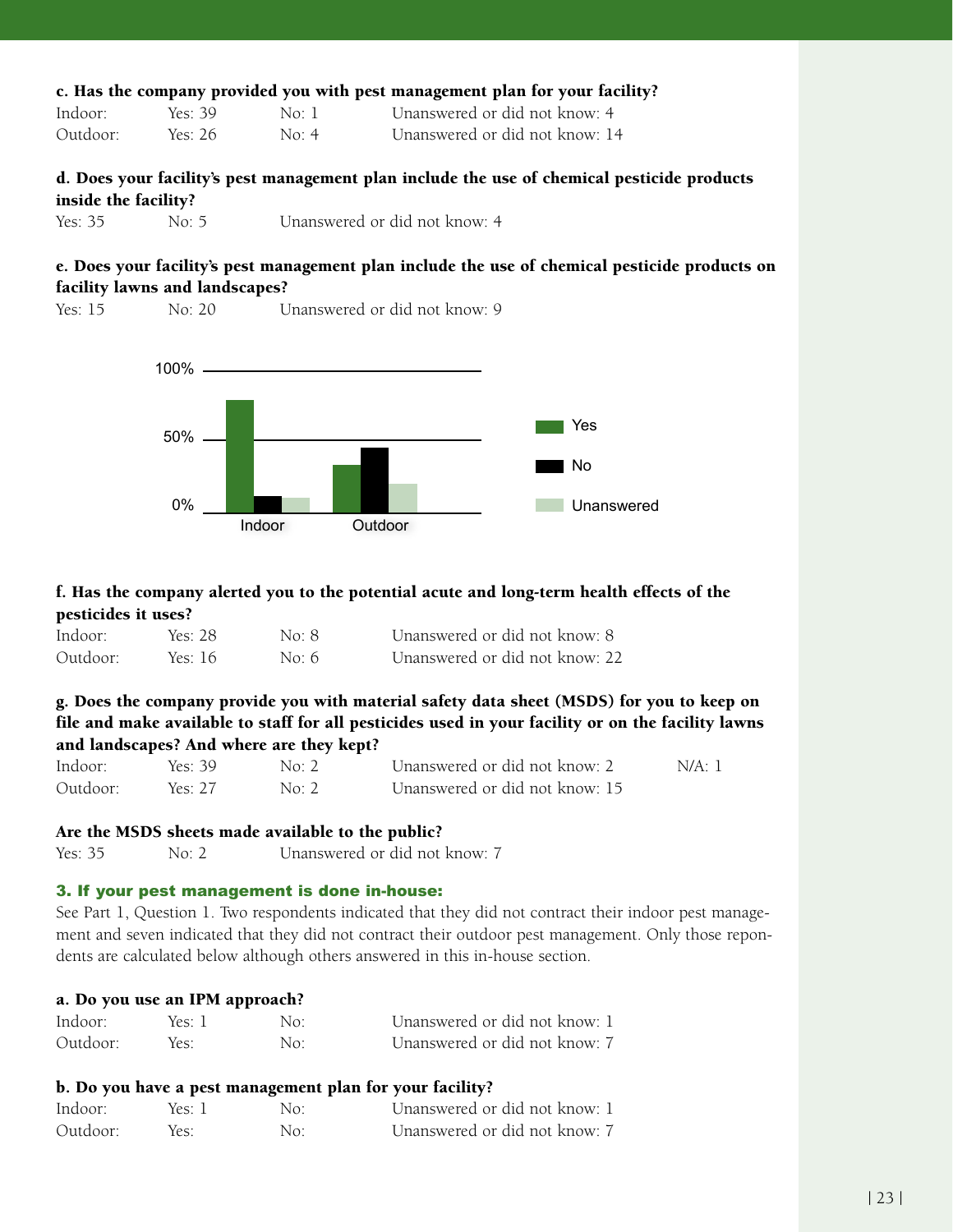## c. Does your facility's pest management plan include the use of chemical pesticide products inside the facility?

Indoor: Yes: 1 No: Unanswered or did not know: 1

# d. Does your facility's pest management plan include the use of chemical pesticide products on the facility lawns and landscapes?

Outdoor: Yes: No: 2 Unanswered or did not know: 5

# Are you aware of resources regarding information about the potential acute and long-term health effects of the pesticides it uses?

Yes: 1 No: Unanswered or did not know: 8

# f. Do you keep MSDS on file and make available to staff for all pesticides used in your facility or on the facility lawns and landscapes?

| Indoor:  |  | Yes: No: Unanswered or did not know: 2 |
|----------|--|----------------------------------------|
| Outdoor: |  | Yes: No: Unanswered or did not know: 7 |

#### Are they made available to the public?

| Indoor:  |  | Yes: No: Unanswered or did not know: 2 |
|----------|--|----------------------------------------|
| Outdoor: |  | Yes: No: Unanswered or did not know: 7 |

#### If you answered yes, how are they available:

None answered yes.

#### 4. Are any of the following methods of pest management used in the facility?

# this practice IPM Practice Structural 41 Seal openings (cracks and crevices) 35 Door Sweeps 27 Repair leaking pipes 1 Caulking if needed to prevent pest entry 1 All methods of exclusion/harborge reduction 1 Air Curtain

#### Respondents claiming

# Mechanical

| 35 | Traps (glue traps for mice and bugs) |
|----|--------------------------------------|
| 14 | Vaccuming                            |
|    | Hand pulling weeds                   |

1 Zappers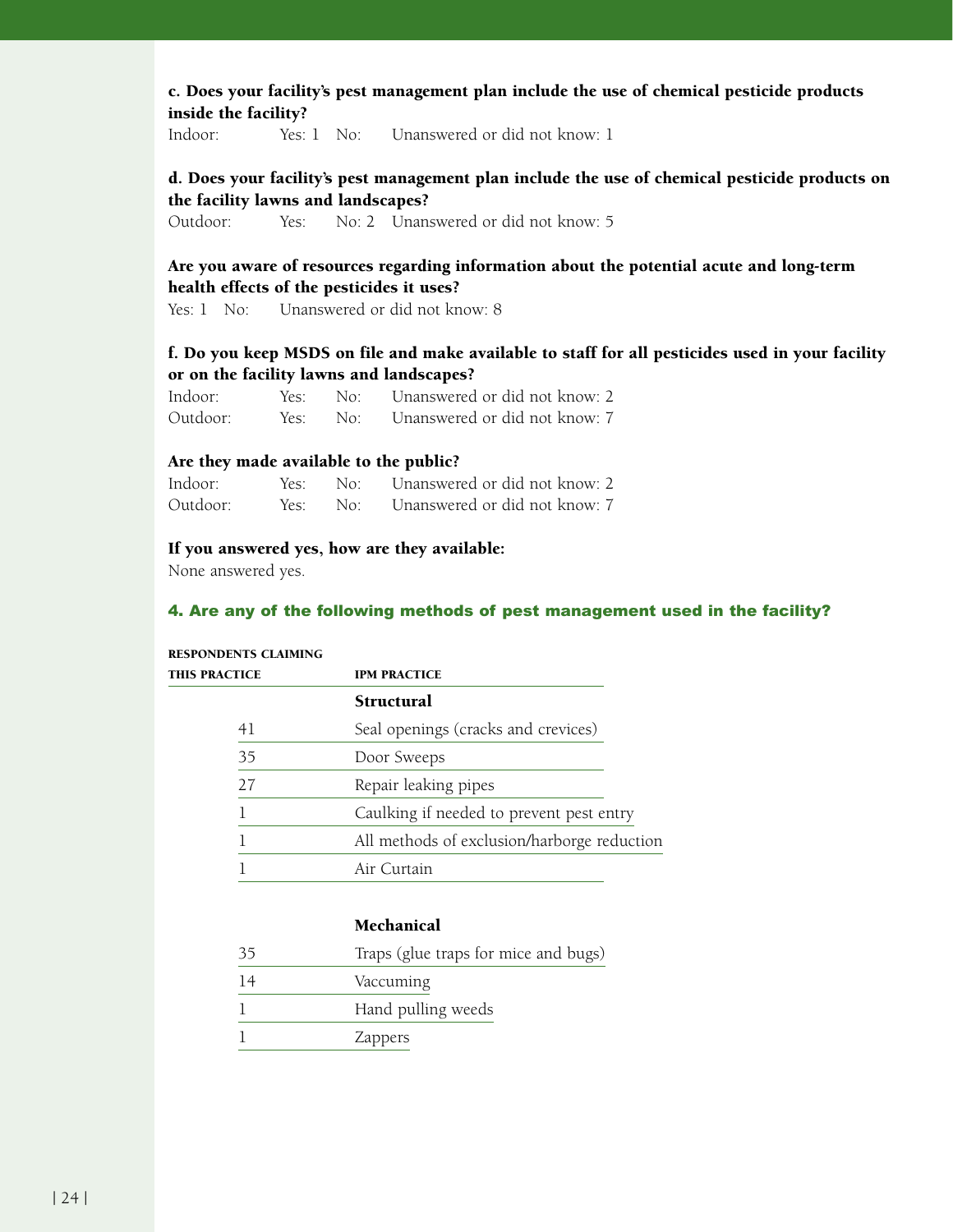| <b>RESPONDENTS CLAIMING</b> |                              |  |
|-----------------------------|------------------------------|--|
| <b>THIS PRACTICE</b>        | <b>IPM PRACTICE</b>          |  |
|                             | <b>Sanitation</b>            |  |
| 28                          | Empty Trash                  |  |
| 22                          | Wash recycling bins          |  |
| 23                          | Floor drain covers           |  |
| 15                          | Power wash cafeteria kitchen |  |
|                             | Clean floor drains           |  |

# 5. What pest problems did the facility manage in the past 12 months?

Ants, cockroaches and rodents (mice and rats) were the predominant pest problems that were identified.

#### Respondents claiming

| THIS PEST PROBLEM |                | <b>IDENTIFIED PEST</b>     |  |
|-------------------|----------------|----------------------------|--|
|                   |                |                            |  |
|                   | 18             | Ants                       |  |
|                   | 1              | Bird                       |  |
|                   | 18             | Cockroaches                |  |
|                   | 3              | Clover mites               |  |
|                   | $\overline{c}$ | Grubs                      |  |
|                   | 5              | Flying insects unspecified |  |
|                   | $\overline{2}$ | <b>Bees</b>                |  |
|                   | $\mathbf 1$    | Gnats                      |  |
|                   | 6              | Fruit flies                |  |
|                   | 2              | Ladybug                    |  |
|                   | 13             | Mice                       |  |
|                   | $\overline{2}$ | Pigeons                    |  |
|                   | 4              | Rats                       |  |
|                   | 14             | Rodent unspecified         |  |
|                   | 1              | Skunks                     |  |
|                   | $\overline{2}$ | Spiders                    |  |
|                   | 1              | Termites                   |  |
|                   | 1              | Weeds                      |  |
|                   | 3              | No pest problems           |  |
|                   |                |                            |  |

What methods (structural, sanitation, mechanical, and chemical) were used for these problems and in what order?

See text in report.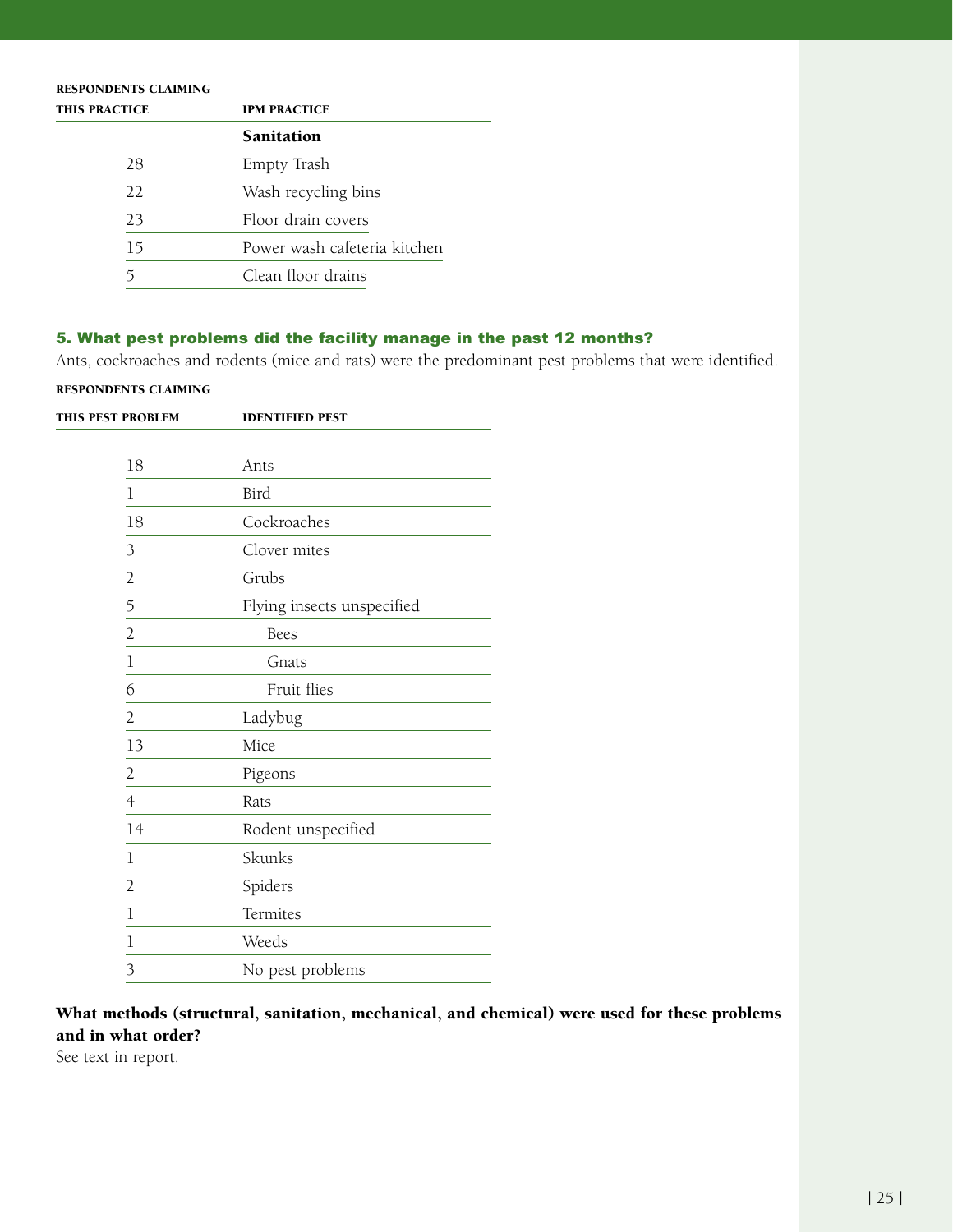# If there have been situations when pesticides were used as the first response in the past 12 months, please briefly explain the situations.

See text in report.

Yes: 15 No: 16 Unanswered or did not know: 13

## 6. Are facility staff members given information and/or training on the health effects of pesticides?

Yes: 16 No: 17 In-service upon request: 3 Unanswered or did not know: 8

#### 7. Do you provide any of the following forms of notification to staff when pesticides are used in the facility?

Flyers in staff boxes: 1 E-mail: 1 Verbal notification: 3 Advise current management in charge of area: 3 Post warning signs: 10 No form of notification: 4 Did not answer and didn't use pesticides:11 Did not answer: 11

#### 8. Do you provide any of the following forms of notification to patients when pesticides are used in the facility?

Did not use pesticides in the presence of patience or in rooms: 4 Posted notification (2 with handouts): 4 Provided material safety data sheets if requested: 4 Moved patients: 1 Verbal notification: 2 Patient Handout: 1 No form of notification: 6 Did not answer and didn't use pesticides: 4 Did not answer: 18

# Notification- Outdoor

9. Do you post warning signs when pesticides are used on the facility's lawns and landscapes? (Of the 15 that use pesticides outdoors)  $Yes: 10$  No: 5

#### 10. Do you provide other forms of notification to staff, patients, or others when pesticides are used on hospital lawns and landscapes? To whom? (Of the 15 that use pesticides outdoors)

Yes: 4 No: 11

#### 11. If you do provide notification (only four provided notification): a. Do you provide information on acute health effects?

Yes: 2 No: Unanswered or did not know: 2

#### b. Do you provide information on acute or chronic health effects?

Yes: 2 No: Unanswered or did not know: 2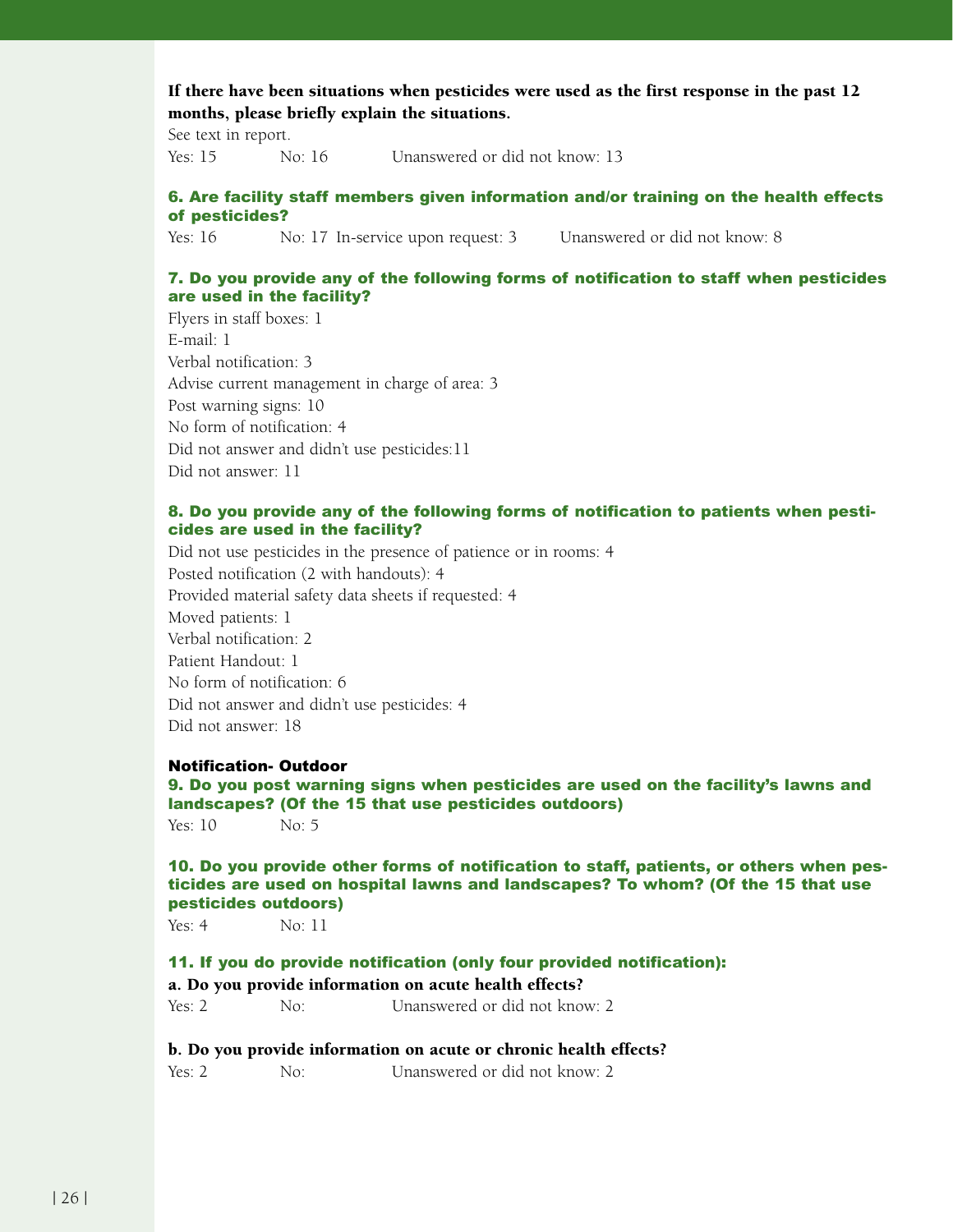| <b>Record keeping</b> |       |                                                                 |                                                     |  |
|-----------------------|-------|-----------------------------------------------------------------|-----------------------------------------------------|--|
|                       |       | 12. Does anyone keep records of pesticides use in the facility? |                                                     |  |
| Indoor: Yes: 36       | No: 1 |                                                                 | No pesticides used: 3 Unanswered or did not know: 4 |  |

#### 13. If yes, who keeps the records? (Title and position of person)

Administrative Personnel: 3 Business Personnel: 1 Community Health Branch: 1 Contractor: 8 Environmental Services Personnel: 7 Facility Manager: 1 Housekeeping Personnel: 2 Maintenance Director Personnel: 4 Plant Operations Director or Personnel: 1 Quality control logbook or logbook: 6 Safety Personnel: 1 Director unspecified: 1 Unanswered: 8

#### 14. If records are kept by a contractor, are copies also kept at the facility?

Yes: 37 No: 4 Unanswered or did not know: 3

# 15. Does anyone keep records of pesticides on the facility's lawns and landscapes?

Outdoor: Yes: 17 No: 1 No pesticides used: 12 Unanswered or did not know: 14

#### If yes, who keeps the records? (Title and position of person)

Administrative Personnel: 1 Business Personnel: 1 Contractor: 6 Environmental Services Personnel: 1 Facility Manager: 2 Housekeeping Personnel: 1 Maintenance Director Personnel: 3 Plant Operations Director or Personnel: 1 Safety Personnel: 1 N/A, no pesticides used: 13 Unanswered: 14

#### 17. How long are the records kept?

One year: 2 Two years: 6 Three years: 14 Five years: 4 Seven years: 2 Ten years: 1 Permanent: 1 Unknown: 2 Unanswered: 12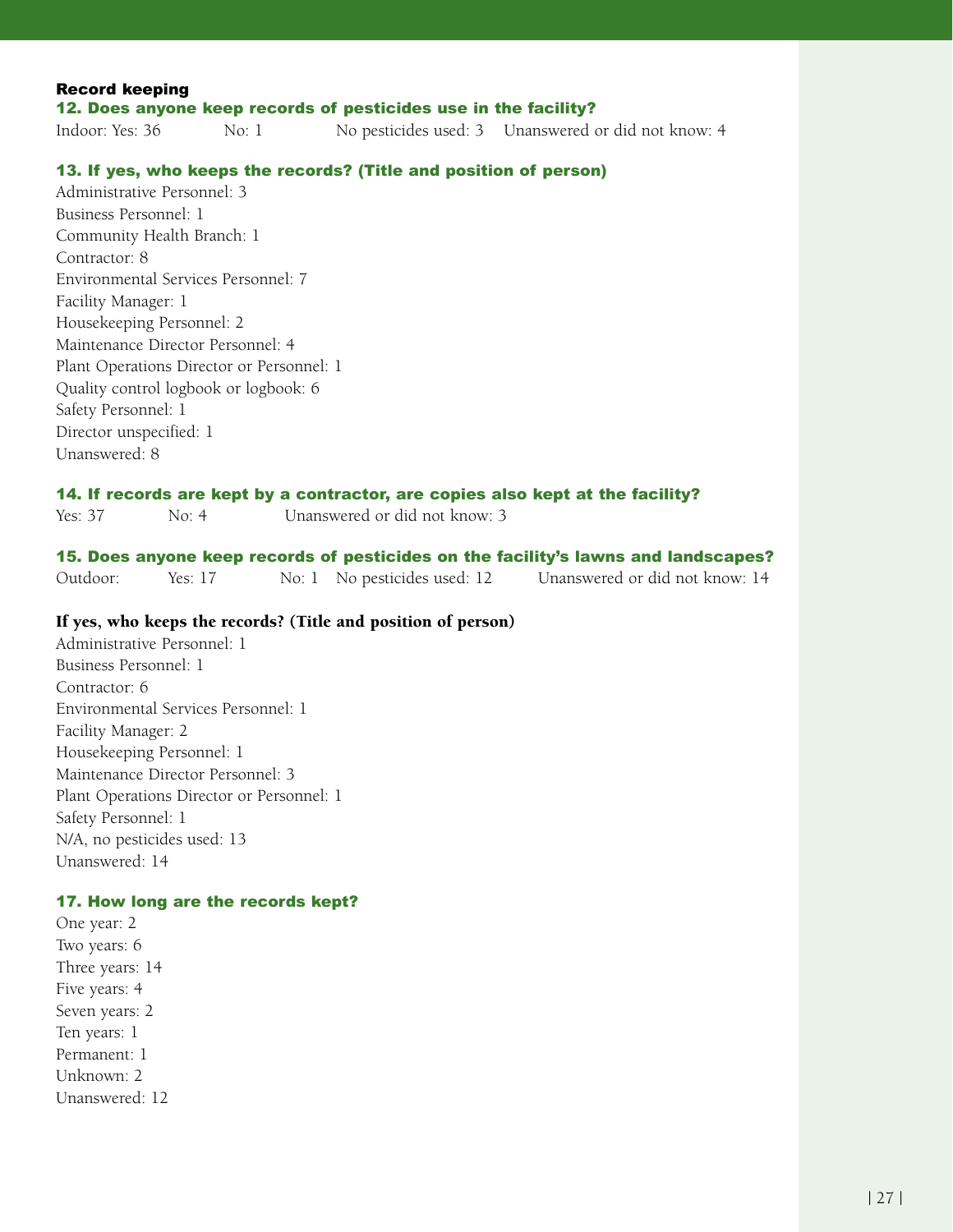#### 18. What are the approximate cost per year for your facility pest management? Indoor and Outdoor.

# Indoor Pest Management Costs

| <b>NUMBER OF BEDS</b> | <b>INDOOR IPM COSTS (CONTRACTED)</b> | <b>INDOOR IPM COSTS (IN HOUSE)</b> |
|-----------------------|--------------------------------------|------------------------------------|
| $60 - 75$             | $$1756 - $3000$                      | No information                     |
| $76 - 139$            | No information                       | No information                     |
| 140-160               | \$1900-\$7500                        | \$4150                             |
| 175                   | \$3500                               | No information                     |
| 275-300               | No information                       | No information                     |
| 350-375               | \$4798-\$15,000                      | No information                     |
|                       |                                      |                                    |

# Outdoor Pest Management Costs

The costs for lawn care ranged from \$1,100 to \$12,500.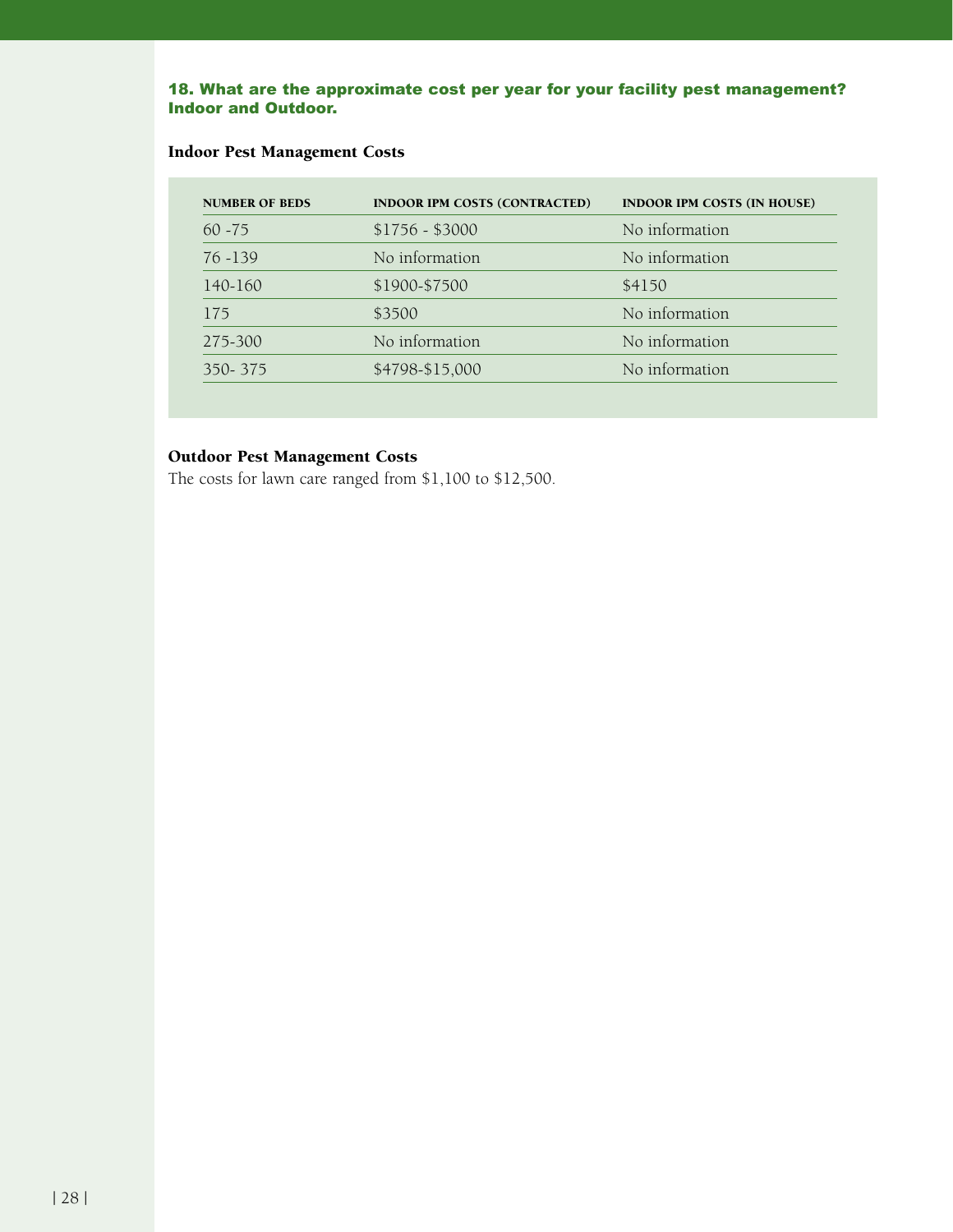# Appendix 3: Least Toxic Pesticides

Least toxic pesticides are any pesticide or pesticide product ingredients, which, at a minimum, have not been classified as or found to have any of the following characteristics:

(1) Toxicity Category I or II by the United States Environmental Protection Agency (EPA). These pesticides are identified by the words "DANGER" or "WARNING" on the label.

(2) A developmental or reproductive toxicant as defined by the State of California Proposition 65 Chemicals Known to Developmental or Reproductive Harm.

(3) A carcinogen, as designated by EPA's List of Chemicals Evaluated for Carcinogenic Potential (chemicals classified as a human carcinogen, likely to be carcinogenic to humans, a known/likely carcinogen, a probable human carcinogen, or a possible human carcinogen), the International Agency for Research on Cancer (IARC), U.S. National Toxicology Program (NTP), and the state of California's Proposition 65 list. Any of the following classifications shall deem the chemical a carcinogen and unacceptable:

- Known to the State of California to Cause Cancer (California)
- Group A: Human Carcinogen (US EPA 1986 category)
- Group B: Probably Human Carcinogen (US EPA 1986 category)
- Group C: Possible Human Carcinogen (US EPA 1986 category)
- Known Carcinogen (US EPA 1996 category)
- Likely Carcinogen (US EPA 1996 category)
- Carcinogenic to Humans (US EPA 1999 category) •
- Likely to be Carcinogenic to Humans (US EPA 1999 category)
- Suggestive Evidence of Carcinogenicity (US EPA 1999 category)
- Known to be Human Carcinogens (NTP)
- Reasonably Anticipated to be Human Carcinogens (NTP)
- Group 1: Carcinogenic to Humans (IARC) •
- Group 2A: Probably Carcinogenic to Humans (IARC) •
- Group 2B: Possibly Carcinogenic to Humans (IARC) •

(4) Neurotoxic cholinesterase inhibitors, as designated by California Department of Pesticide Regulation or the Materials Safety Data Sheet (MSDS) for the particular chemical,

(5). Known groundwater contaminants, as designated by the state of California (for actively registered pesticides) or from historic groundwater monitoring records (for banned pesticides).

(6) Pesticides formulated as dusts, powder or aerosols, unless used in a way that virtually eliminates inhalation hazard (for example, applied to cracks or crevices and sealed after the application, or as a directed spray into the entrance of an insect nest).

(7) Nervous system toxicants, including chemicals such as cholinesterase inhibitors or chemicals associated with neurotoxicity by a mechanism other than cholinesterase inhibition, or listed on:

- Toxics Release Inventory (TRI), EPA EPCRA Section 313 (Identified as "NEUR" on Table 1) •
- EPA Reregistration Eligibility Decisions (RED)
- Insecticide Resistance Action Committee (IRAC) Mode of Action Classification:
	- Acetylcholine esterase inhibitors; •
	- GABA-gated chloride channel antagonists; •
	- Sodium channel modulators;
	- Nicotinic Acetylcholine receptor agonists /antagonists;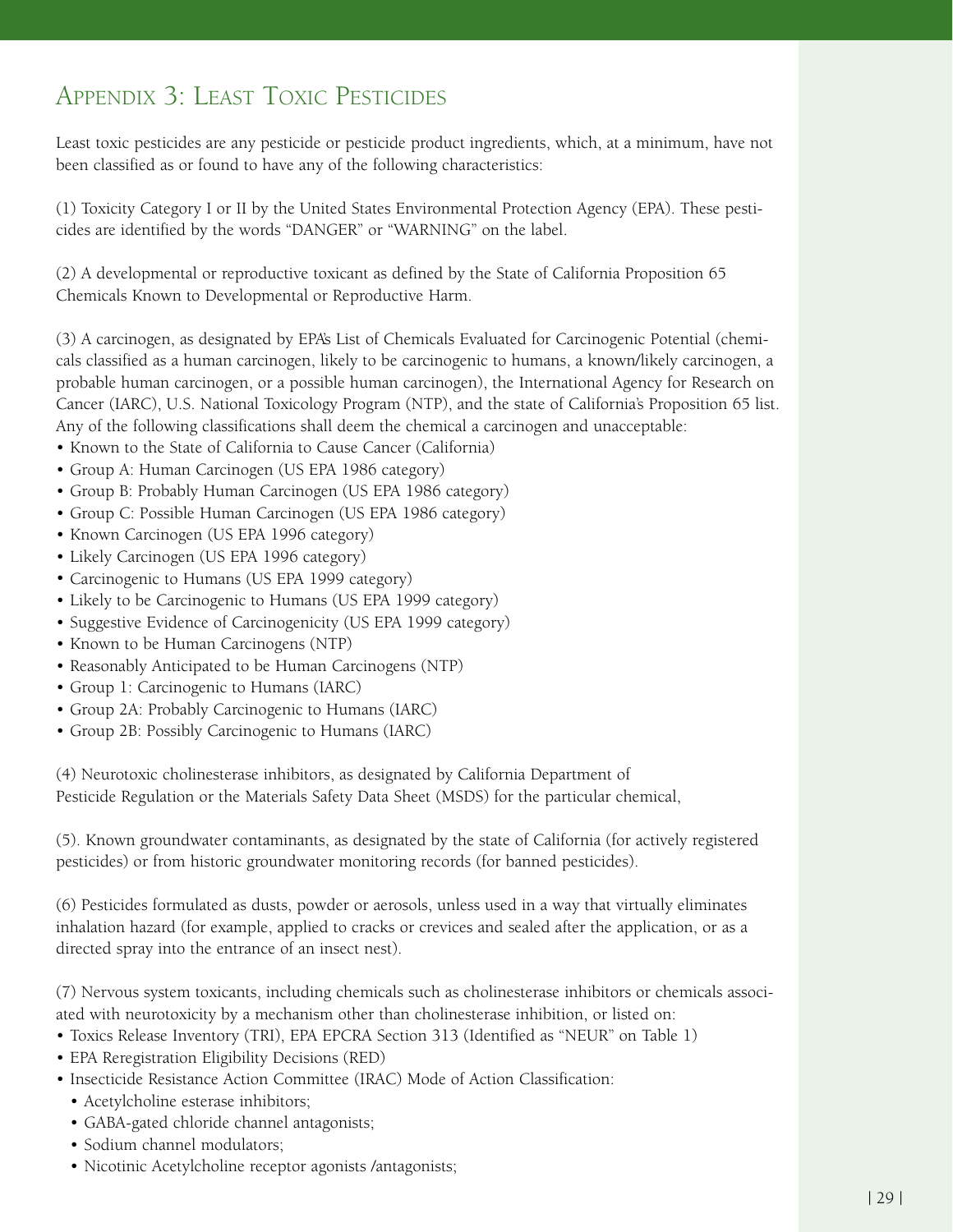- Nicotinic Acetylcholine receptor agonists;
- Chloride channel activators; •
- Octopaminergic agonists; •
- Voltage-dependent sodium channel blockers; or
- Neuronal inhibitors (unknown mode of action). •

(8) Endocrine disruptors, which include chemicals that are known to or likely to interfere with the endocrine system in humans or wildlife, based on the European Commission (EC) List of 146 substances with endocrine disruption classifications, Annex 13 (and/or any subsequent lists issued as follow-up, revisions, or extensions).

- (9) (Regarding outdoor use) Adversely affects the environment/wildlife, based on:
	- 1. Label precautionary statements including "toxic" or "extremely toxic" to bees, birds, fish, aquatic invertebrates, wildlife or other non-target organisms, unless these organisms are the target pest and/or environmental exposure can be virtually eliminated.
	- 2. Pesticides with ingredients with moderate or high mobility in soil, according to the Groundwater Ubiquity Score (GUS), or with a soil half-life of 30 days or more (except for mineral products). Persistence and Soil Mobility procedures appear below.
	- a) If GUS (Groundwater Ubiquity Score) cannot be found, we search for the aerobic soil half-life and soil-binding coefficient Koc. GUS is then calculated from the formula: GUS = log10(half-life)\*(4  $-\log 10$  (Koc)).

(10) Has data gap or missing information in EPA registration documents, including pesticide fact sheets, or EPA reregistration eligibility decisions, which EPA is requiring the registrant to fulfill.

(11) Contaminants and metabolites recognized by EPA that violate any of the above criteria.

(12) Inert or active ingredients that are Chemicals Included on EPA's List 1 (Inerts of Toxicological Concern) or EPA List 2: (Potentially Toxic, High Priority for Testing).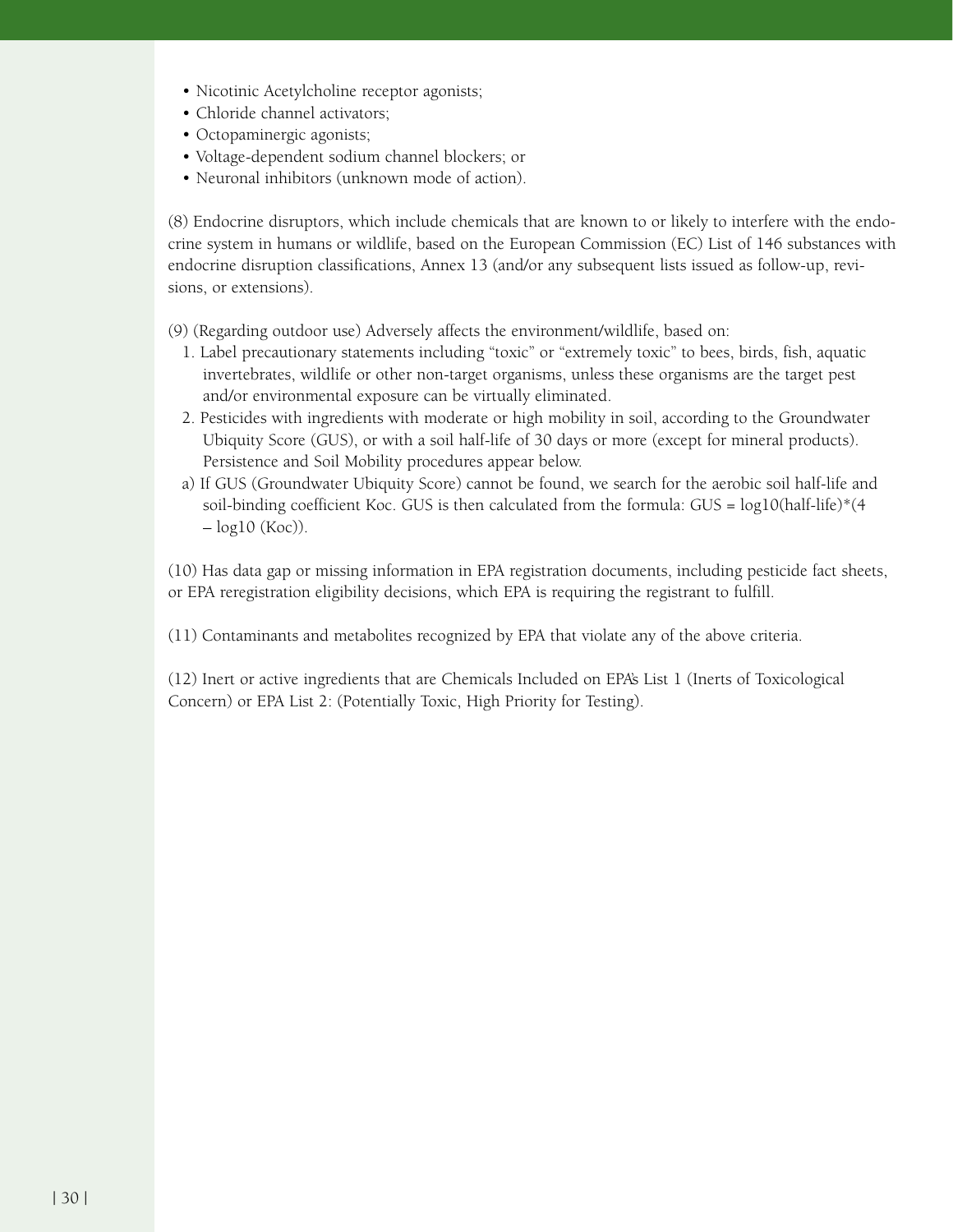# Appendix 4: Pilot Facilities in the Integrated Pest Management in Health Care Facilities Project

# The initial seven pilot partners joined the project in 2006:

Broadmead Retirement Community 13801 York Road Cockeysville, MD 21030

Johns Hopkins Bayview Medical Center 4940 Eastern Avenue Baltimore, Maryland 21224

Johns Hopkins Hospital 600 N. Wolfe Street Baltimore, Maryland 21287

Riderwood Retirement Community 3140 Gracefield Road Silver Spring, MD 20904

Sheppard and Enoch Pratt Hospital 6501 North Charles Street P.O. Box 6815 Baltimore, Maryland 21285

Springfield Hospital Center 6655 Sykesville Road Sykesville, MD 21784

University of Maryland Medical Center 22. S. Greene St. Baltimore, MD 21201-1595

# Six additional pilot partners joined the project in 2007:

Copper Ridge 710 Obrecht Road Sykesville, MD 21784

Harbor Hospital 3001 S Hanover St Baltimore, MD 21225

The Forbush School 11201 Pepper Rd Cockeysville, MD 21031

Levindale Hebrew Geriatric Center and Hospital 2434 W. Belvedere Ave. Baltimore, MD 21215

Mercy Medical Center 301 St. Paul Place Baltimore, MD 21202

Sinai Hospital 2401 W. Belvedere Ave. Baltimore, Maryland 21215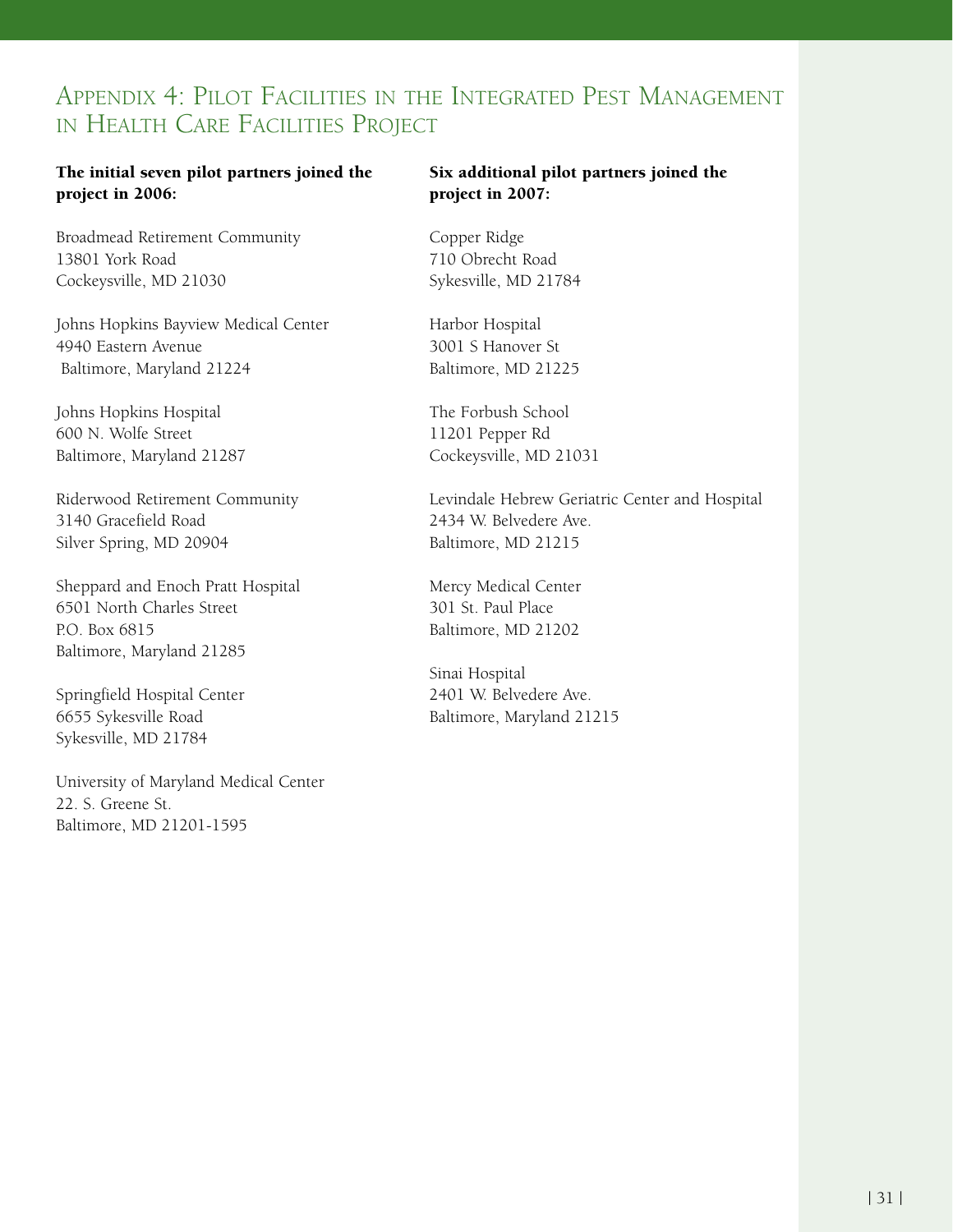# Appendix 5 – Guide to Contracted Integrated Pest Management Service Provider Oversight

This Appendix is a brief guide to oversight of contracted pest management service providers at health care facilities, adapted by the IPM Institute for North America from a May 2005 U.S. General Services Administration document authored by Dr. Albert Greene. It provides guidance on technical and administrative criteria for evaluating contractor performance.

A pest control program can be considered as IPM if these basic criteria are met:

# TECHNICAL CRITERIA FOR IPM

- The contractor's inspections for insect pests are often aided by sticky traps.
- The contractor provides detailed, site-specific recommendations for structural and procedural modifications to decrease conditions that are conducive to pest infestation and improve pest prevention.
- Pesticides are never applied by schedule. A limited number of pre-approved pesticides are used only when inspection confirms that pests are present, the pest has been accurately identified and cannot be efficiently prevented with non-chemical means. This list has been developed by reviewing available options and selecting those with minimum hazards to applicator and facility occupant health and environmental impacts. Hazards evaluated include acute toxicity indicated by the signal word on the product label (i.e., "CAUTION" signifying the least acutely toxic) and chronic toxicity including carcinogenicity, reproductive and developmental toxicity and potential for endocrine system disruption. Chronic toxicity is often but not always indicated by cautionary statements included on the Material Safety Data Sheet (MSDS) for the product.
- The credo for applying pesticides is "last resort, restraint and precision." Applications are limited to the affected area and specific to the target pest. Insecticide sprays are rarely, if ever, applied indoors.
- As a general rule, insecticides applied indoors for cockroach and ant control are bait formulations.
- As a general rule, control of flying insects indoors is accomplished by various types of traps.
- As a general rule, control of rodents indoors is accomplished by various types of traps. Rodenticide is used indoors only in extreme circumstances.
- As a general rule, methods developed for "sensitive" areas (e.g. patient rooms, surgical units, intensive care units, child care and neonatal units, food service) to reduce exposure to and toxicity of pesticides are used in all parts of the building.

#### ADMINISTRATIVE CRITERIA FOR IPM

- Pesticide applications are made only by state licensed and certified Pesticide Applicators, which verifies a minimum acceptable level of expertise. Copies of these certificates are kept on file by facility management and checked and updated as needed at least annually. No other personnel in the facility are permitted to bring pesticides onto the premises or to apply them.
- Copies of the labels and Material Safety Data Sheet (MSDS) for every pesticide used in the facility are readily available on request, e.g., in a file in the administrative office.
- Post notice of pesticides to be used 48 hours prior to use in central and visible location to those entering and those working in the facility. Provide contact to obtain additional information.
- The contractor makes scheduled service visits frequently enough to effectively prevent pest problems so that management and most facility occupants and users are satisfied with the level of control. Service visits ideally consist of responding to specific occupant requests followed by routine inspections.
- In a typical public building, the first part of a scheduled service visit is guided by a centralized service call system in which building occupants phone in pest control requests that are logged on a work order document. Client reporting is therefore an important pest surveillance method.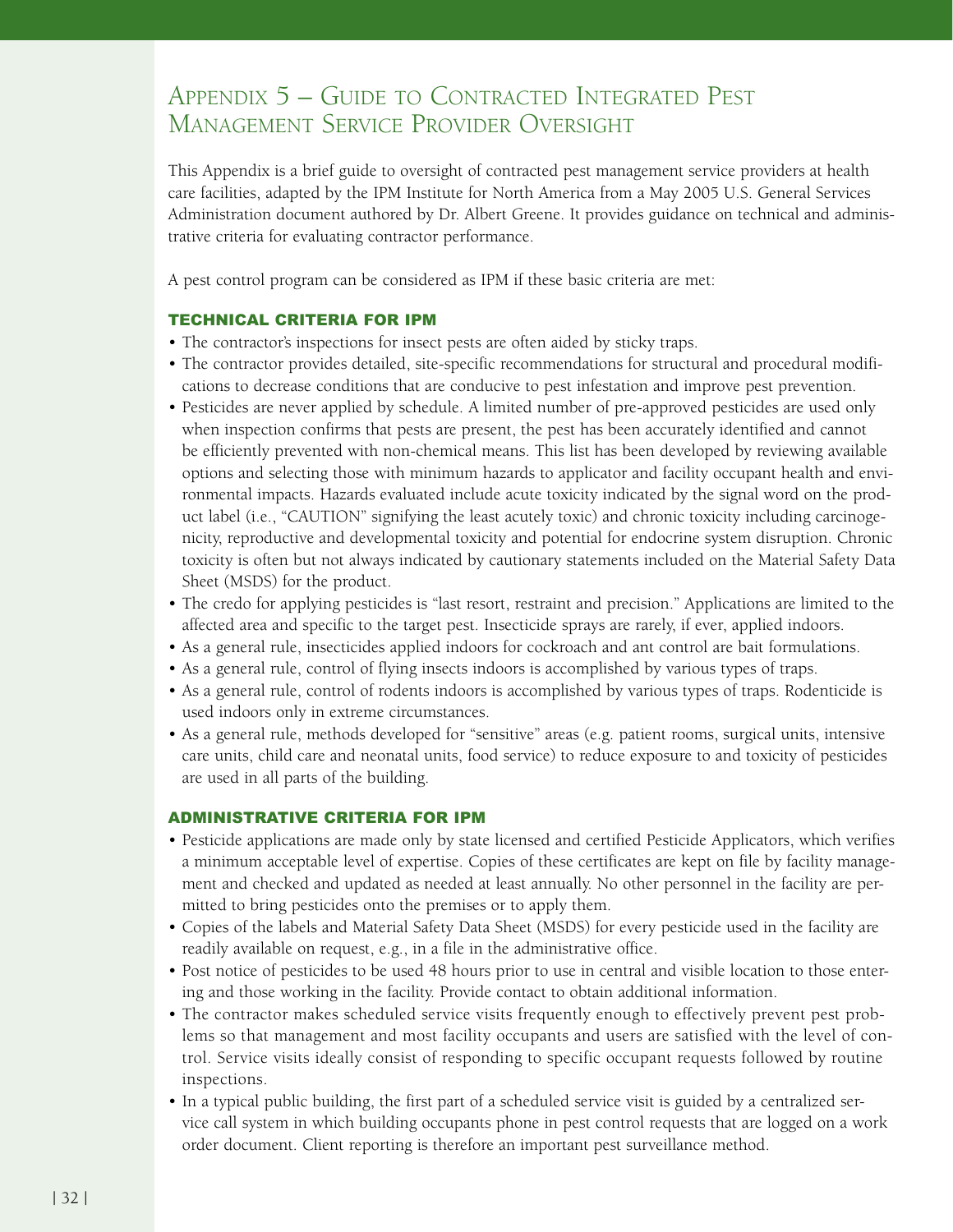- If there is time remaining after all occupant service requests are answered, the contractor inspects areas at particular risk for pest infestation. These tend to be sites where food or waste are concentrated, are warmer or moister than typical office space, or where pests find it easy to enter the building.
- In addition to the pest control contract, which deals primarily with inspection and corrective issues, the overall pest control effort includes improvements in sanitation and exclusion throughout the facility where conducive conditions for pest infestation have been identified. Programs whose procedures often have a strong impact on pest control include structural maintenance, cleaning and waste management, food service, landscape, and patient care.
- In addition to scheduled service visits, the pest management service provider meets regularly (ideally monthly) with the facility IPM Coordinator to review the state of IPM at the facility, identify action items for preventing and eliminating conducive conditions, and give and receive updates on ongoing action items.

# AT A MINIMUM, ASK THESE QUESTIONS:

- Are pests or evidence of pests frequently encountered?
- Are there obvious conducive conditions for pests?
- Is insecticide being routinely sprayed indoors? Are there obvious indoor rodenticide placements?
- Is pest control service limited to pesticide application, with little or no inspection of potential trouble spots?
- Are pesticides being used before all non-toxic means have been tried and shown to be unsuccessful? •
- Are pesticides used that have "DANGER" or "WARNING" signal words on the label?
- Are many occupants dissatisfied with the pest control service?

If the answer is "no" to all of the above, the pest control program follows an IPM approach and has a high probability of success.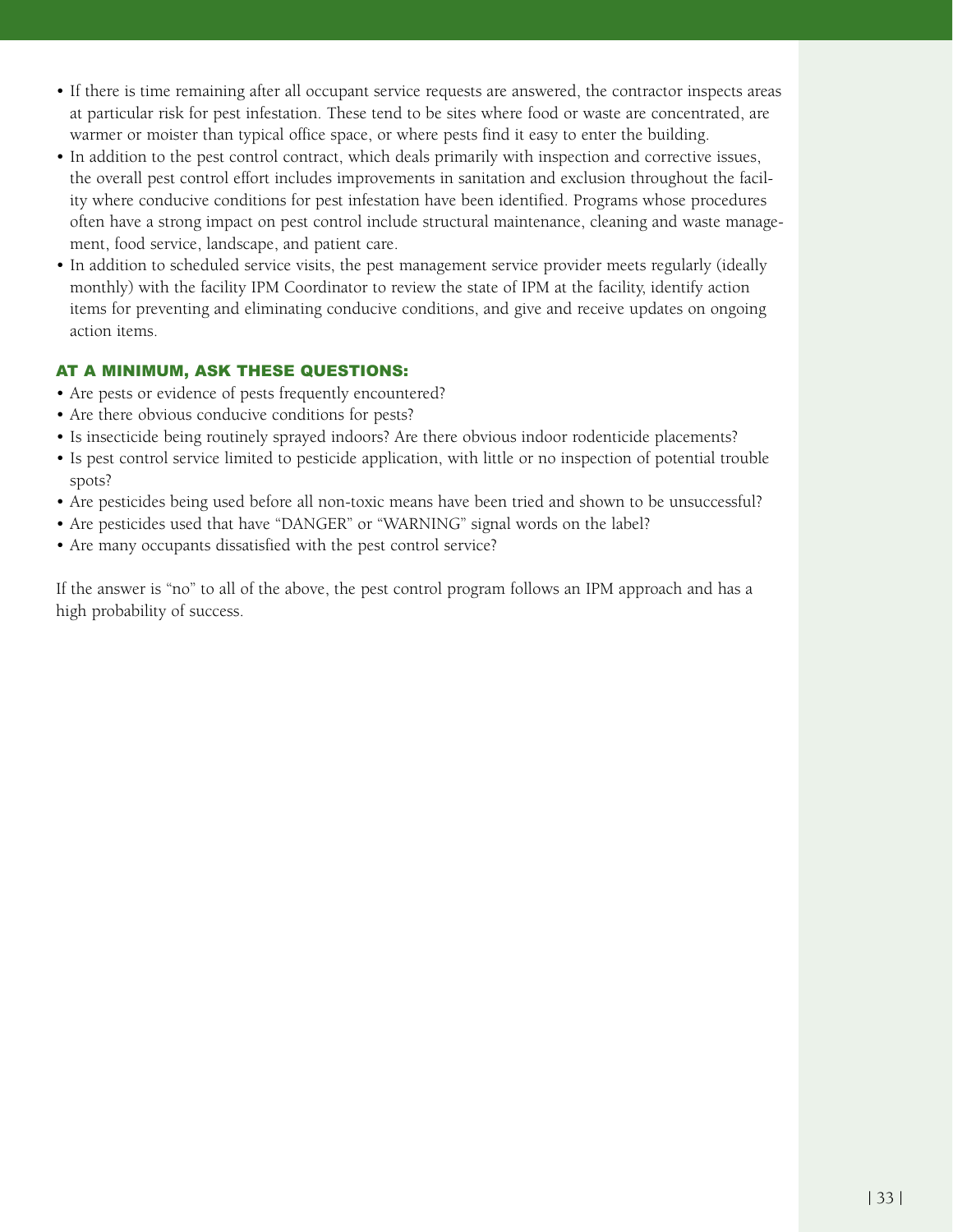*"Particular uncertainty exists regarding the long-term health effects of low-dose pesticide exposures. Current surveillance systems are inadequate to characterize potential exposure problems related either to pesticide usage or pesticide-related illnesses."* 

*— The American Medical Association's Council on Scientific Affairs, 1997*